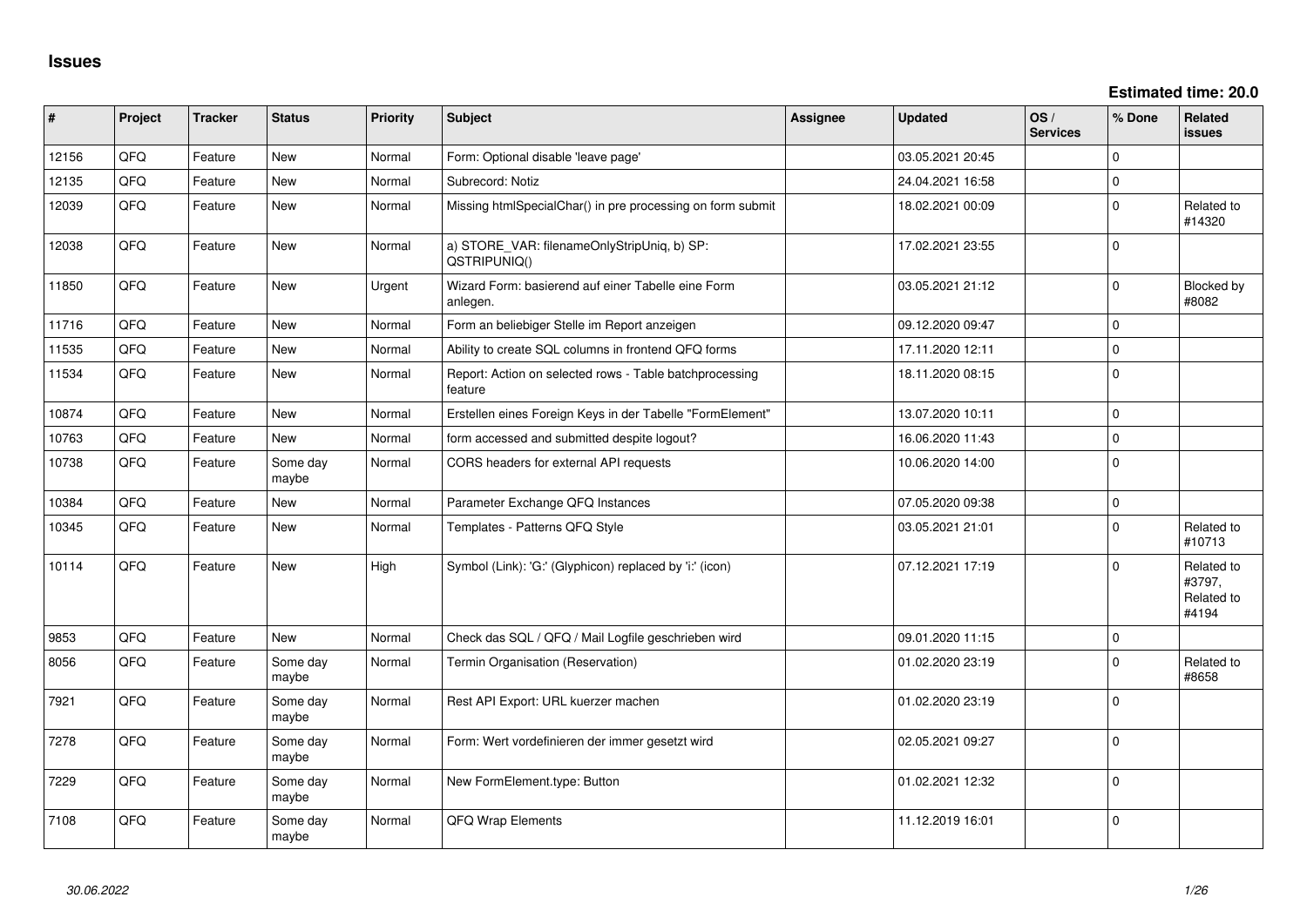| $\vert$ # | Project | <b>Tracker</b> | <b>Status</b>     | Priority | <b>Subject</b>                                                                    | Assignee | <b>Updated</b>   | OS/<br><b>Services</b> | % Done       | Related<br><b>issues</b> |
|-----------|---------|----------------|-------------------|----------|-----------------------------------------------------------------------------------|----------|------------------|------------------------|--------------|--------------------------|
| 7106      | QFQ     | Feature        | Some day<br>maybe | Normal   | Beispiel Nummerierung von Rows in Report                                          |          | 11.12.2019 16:01 |                        | $\Omega$     |                          |
| 7105      | QFQ     | Feature        | Some day<br>maybe | Normal   | Beispiel wie man in einer zweiten Tabelle speichert.                              |          | 11.12.2019 16:01 |                        | $\mathbf{0}$ |                          |
| 7104      | QFQ     | Feature        | Some day<br>maybe | Normal   | Manual: hint about escaping if '\r' appears in mail body                          |          | 11.12.2019 16:01 |                        | $\mathbf 0$  |                          |
| 7100      | QFQ     | Feature        | Some day<br>maybe | Normal   | Download: log access, max downloads, time limit                                   |          | 01.02.2020 23:19 |                        | $\Omega$     |                          |
| 6992      | QFQ     | Feature        | Some day<br>maybe | Normal   | DB exception: Syntax Highlight                                                    |          | 11.12.2019 16:01 |                        | $\Omega$     | Related to<br>#5450      |
| 6704      | QFQ     | Feature        | Some day<br>maybe | Normal   | Upload Mode: Bilder in Notizen rechts sollen aktuellen<br>Upload repräsentieren.  |          | 01.02.2020 23:19 |                        | $\Omega$     | Related to<br>#3264      |
| 6515      | QFQ     | Feature        | Some day<br>maybe | Normal   | Formular: Felder dynamisch ein/ausblenden                                         |          | 11.12.2019 16:02 |                        | $\mathbf{0}$ |                          |
| 6299      | QFQ     | Feature        | Some day<br>maybe | Normal   | Attack detection: log table with invalid SIP access                               |          | 11.12.2019 16:02 |                        | $\Omega$     | Related to<br>#3947      |
| 6288      | QFQ     | Feature        | Some day<br>maybe | Normal   | Best Practice: Erklaeren wie man ein Formular ganz in<br>'weiss' erstellen kann   |          | 11.12.2019 16:02 |                        | $\Omega$     |                          |
| 6084      | QFQ     | Feature        | Some day<br>maybe | Normal   | New escape type: 'D' - convert date                                               |          | 01.02.2020 23:19 |                        | $\mathbf{0}$ |                          |
| 6083      | QFQ     | Feature        | Some day<br>maybe | Normal   | Dynamic Update: Value Check via SQL                                               |          | 11.12.2019 16:02 |                        | $\mathbf 0$  |                          |
| 5923      | QFQ     | Feature        | Some day<br>maybe | Normal   | fillStoreSystemBySqlLate                                                          |          | 01.02.2020 23:19 |                        | $\mathbf 0$  |                          |
| 5895      | QFQ     | Feature        | Some day<br>maybe | Normal   | Tutorial: List of all QFQ Features                                                |          | 01.02.2020 23:19 |                        | $\mathbf 0$  |                          |
| 5893      | QFQ     | Feature        | Some day<br>maybe | Normal   | Edit on double-click                                                              |          | 01.02.2020 23:19 |                        | $\mathbf 0$  | Related to<br>#5894      |
| 5892      | QFQ     | Feature        | Some day<br>maybe | Normal   | QFQ should use T3 API to manipulate FE GROUP<br>membership                        |          | 01.02.2020 23:20 |                        | $\mathbf 0$  |                          |
| 5851      | QFQ     | Feature        | Some day<br>maybe | Normal   | Queue System implementieren: MQTT, RabbitMQ                                       |          | 01.02.2020 23:20 |                        | $\mathbf 0$  | Related to<br>#5715      |
| 5850      | QFQ     | Feature        | Some day<br>maybe | Normal   | Deployment: In QFQ Doc best practice fuer zeitgemaesses<br>Deployment beschreiben |          | 01.02.2020 23:20 |                        | $\mathbf 0$  |                          |
| 5805      | QFQ     | Feature        | Some day<br>maybe | Normal   | TypeAHead SQL value instead of key stored                                         |          | 01.02.2020 23:19 |                        | $\mathbf 0$  | Related to<br>#5444      |
| 5783      | QFQ     | Feature        | Some day<br>maybe | Normal   | <b>BPMN View/Edit</b>                                                             |          | 11.12.2019 16:02 |                        | $\mathbf 0$  |                          |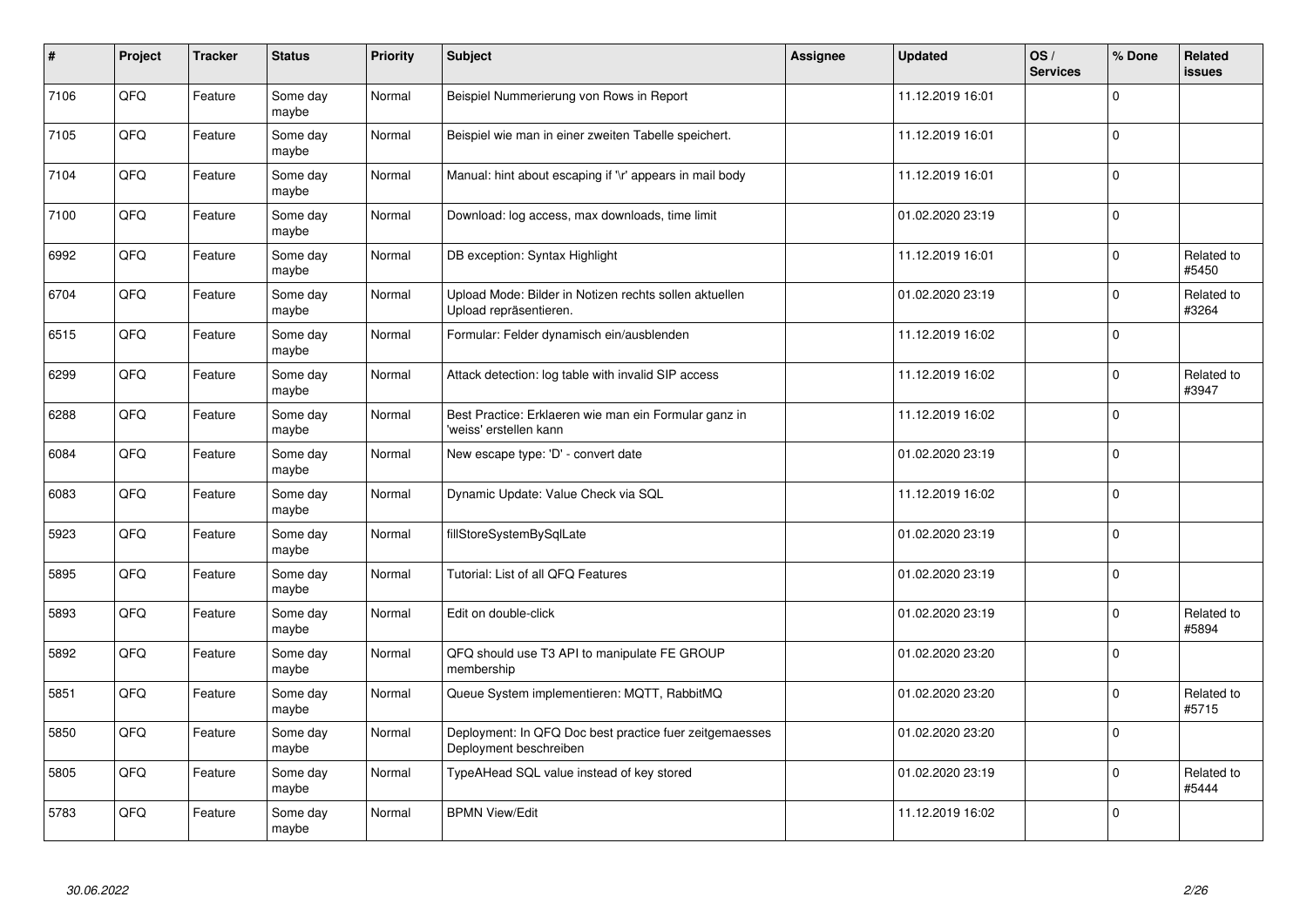| $\pmb{\sharp}$ | Project | <b>Tracker</b> | <b>Status</b>     | <b>Priority</b> | <b>Subject</b>                                                                                                                                                | Assignee | <b>Updated</b>   | OS/<br><b>Services</b> | % Done         | <b>Related</b><br><b>issues</b> |
|----------------|---------|----------------|-------------------|-----------------|---------------------------------------------------------------------------------------------------------------------------------------------------------------|----------|------------------|------------------------|----------------|---------------------------------|
| 5455           | QFQ     | Feature        | Some day<br>maybe | Normal          | Mail Redirects grld abhaengig                                                                                                                                 |          | 01.02.2020 23:20 |                        | $\Omega$       |                                 |
| 5452           | QFQ     | Feature        | Some day<br>maybe | Normal          | Thumbnails from PDF: bad quality                                                                                                                              |          | 01.02.2020 23:20 |                        | $\mathbf{0}$   |                                 |
| 5342           | QFQ     | Feature        | Some day<br>maybe | Normal          | link - with HTML Attributes                                                                                                                                   |          | 01.02.2020 23:20 |                        | $\overline{0}$ | Related to<br>#14077            |
| 5160           | QFQ     | Feature        | Some day<br>maybe | Normal          | QFQ collaborative / together.js, ShareJS, y-js, collaborative,                                                                                                |          | 11.12.2019 16:02 |                        | $\mathbf{0}$   |                                 |
| 5129           | QFQ     | Feature        | Some day<br>maybe | Normal          | Reports: SQL fuer x Achse und y Achse                                                                                                                         |          | 11.12.2019 16:02 |                        | $\overline{0}$ |                                 |
| 4974           | QFQ     | Feature        | Some day<br>maybe | Normal          | Long polling - inform all listening clients of changes                                                                                                        |          | 11.12.2019 16:02 |                        | $\overline{0}$ |                                 |
| 4816           | QFQ     | Feature        | Some day<br>maybe | Normal          | Templates for QFQ Reports (Tables, Radios, )                                                                                                                  |          | 01.02.2020 23:20 |                        | $\mathbf{0}$   |                                 |
| 4719           | QFQ     | Feature        | Some day<br>maybe | Normal          | Custom Message in Client in case of 'Browser tab close,<br>modification will be lost'                                                                         |          | 01.02.2020 23:20 |                        | $\overline{0}$ |                                 |
| 4640           | QFQ     | Feature        | Some day<br>maybe | Normal          | Rename System Forms                                                                                                                                           |          | 01.02.2020 23:20 |                        | $\mathbf{0}$   |                                 |
| 4627           | QFQ     | Feature        | Some day<br>maybe | Normal          | dbupdate: all tables - check 'create', 'modified' if it is possible<br>to change to default 'CURRENT_TIMESTAMP' and modified<br>'ON UPDATE CURRENT_TIMESTAMP' |          | 01.02.2020 23:20 |                        | $\overline{0}$ |                                 |
| 4626           | QFQ     | Feature        | Some day<br>maybe | Normal          | Mobile View: 'classBody=qfq-form-right' makes no sense                                                                                                        |          | 01.02.2020 23:20 |                        | $\Omega$       |                                 |
| 4551           | QFQ     | Feature        | Some day<br>maybe | Normal          | Set 'pills' via dynamicUpdate to show/hide/disabled                                                                                                           |          | 01.02.2020 23:20 |                        | $\overline{0}$ | Related to<br>#3752             |
| 4536           | QFQ     | Feature        | Some day<br>maybe | Normal          | FE upload: problem with delete if mutliple uploads an<br>FE.name="                                                                                            |          | 01.02.2020 23:20 |                        | $\overline{0}$ |                                 |
| 4446           | QFQ     | Feature        | Some day<br>maybe | Normal          | New FE get same feldContainerId as last modifed FE                                                                                                            |          | 01.02.2020 23:20 |                        | $\mathbf 0$    |                                 |
| 4445           | QFQ     | Feature        | Some day<br>maybe | Normal          | template group: Option to simulate fieldset                                                                                                                   |          | 28.06.2021 14:11 |                        | $\mathbf 0$    |                                 |
| 4444           | QFQ     | Feature        | Some day<br>maybe | Normal          | FE.type=upload: detect mime type                                                                                                                              |          | 11.12.2019 16:02 |                        | $\mathbf 0$    | Related to<br>#4303             |
| 4443           | QFQ     | Feature        | Some day<br>maybe | Normal          | Form: multiple secondary tables                                                                                                                               |          | 01.02.2020 23:20 |                        | $\Omega$       |                                 |
| 4442           | QFQ     | Feature        | Some day<br>maybe | Normal          | Special Column Name: _link - new symbol G (Glyph) to<br>choose any available symbol                                                                           |          | 11.12.2019 16:02 |                        | $\overline{0}$ |                                 |
| 4440           | QFQ     | Feature        | Some day<br>maybe | Normal          | Manual.rst: explain how to. expand PHP Session to 4h                                                                                                          |          | 11.12.2019 16:02 |                        | $\overline{0}$ |                                 |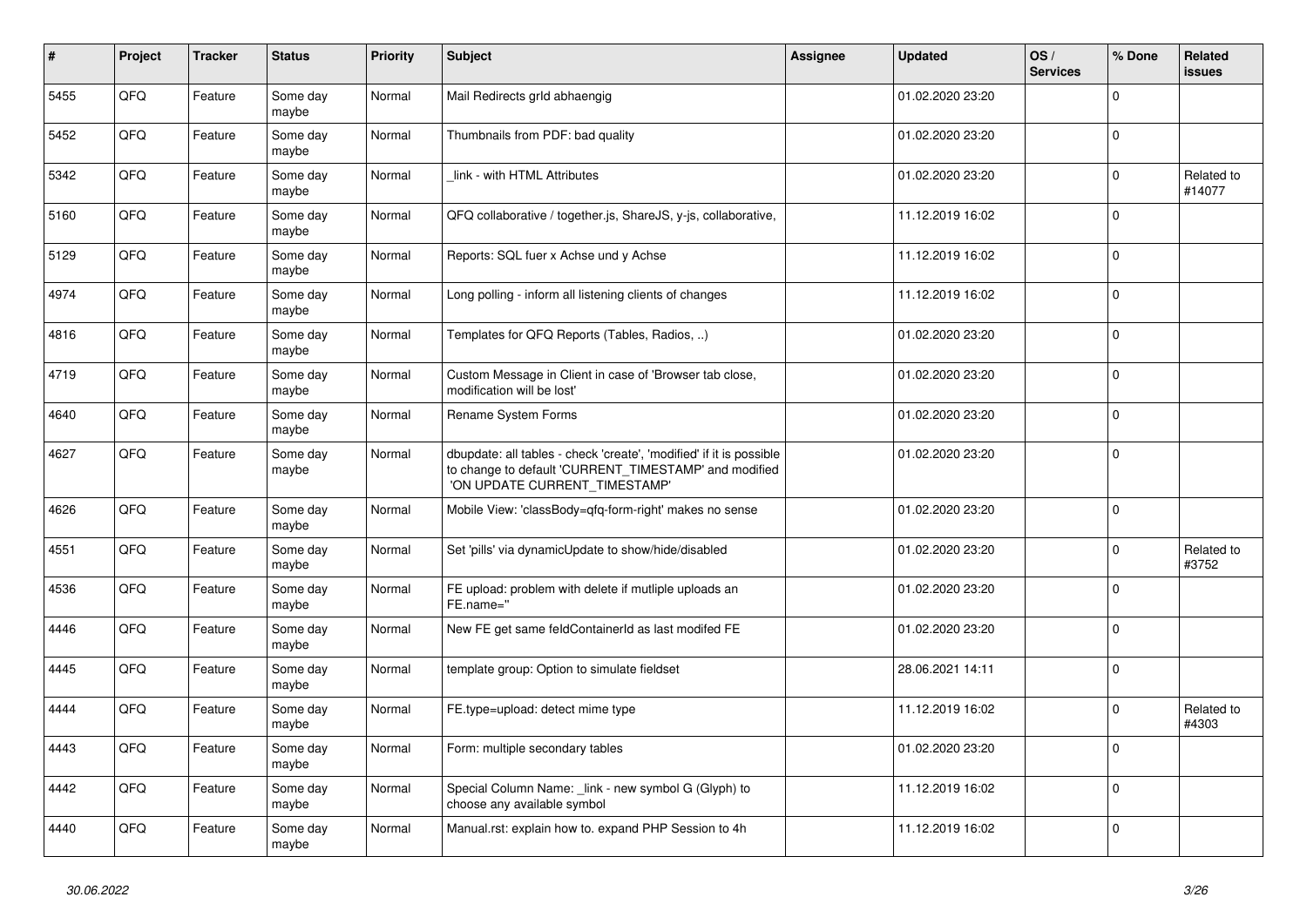| #    | Project | <b>Tracker</b> | <b>Status</b>     | <b>Priority</b> | <b>Subject</b>                                                                                                                                           | <b>Assignee</b> | <b>Updated</b>   | OS/<br><b>Services</b> | % Done      | Related<br><b>issues</b>                    |
|------|---------|----------------|-------------------|-----------------|----------------------------------------------------------------------------------------------------------------------------------------------------------|-----------------|------------------|------------------------|-------------|---------------------------------------------|
| 4439 | QFQ     | Feature        | Some day<br>maybe | Normal          | Log: report all actions fired by an FE Element, incl. the<br>original directive (slaveld, sqlInsert, )                                                   |                 | 01.02.2020 23:20 |                        | $\Omega$    | Related to<br>#4432,<br>Related to<br>#5458 |
| 4435 | QFQ     | Feature        | Some day<br>maybe | Normal          | Report: striptags - specify allowed tags                                                                                                                 |                 | 01.02.2020 23:20 |                        | $\Omega$    |                                             |
| 4433 | QFQ     | Feature        | Some day<br>maybe | Normal          | Log when SIP will be destroyed by QFQ for any (security)<br>reason                                                                                       |                 | 01.02.2020 23:20 |                        | $\Omega$    | Related to<br>#4432,<br>Related to<br>#5458 |
| 4194 | QFQ     | Feature        | In Progress       | Normal          | Bootstrap 4 ist jetzt offiziel                                                                                                                           |                 | 03.05.2021 20:47 |                        | $\Omega$    | Related to<br>#10114                        |
| 4027 | QFQ     | Feature        | Some day<br>maybe | Normal          | Missing: orange 'check' / 'bullet'                                                                                                                       |                 | 11.12.2019 16:03 |                        | $\Omega$    |                                             |
| 3880 | QFQ     | Feature        | Some day<br>maybe | Normal          | Form 'Form': anlegen einer Tabelle                                                                                                                       |                 | 14.01.2021 10:12 |                        | $\mathbf 0$ |                                             |
| 3879 | QFQ     | Feature        | Some day<br>maybe | Normal          | Form 'FormElement': Beim Feld 'name' rechts in der Notiz<br>einen Link einblenden - a) aktuelle Definition anzeigen, b)<br>Spalte in der Tabelle anlegen |                 | 11.12.2019 16:03 |                        | $\Omega$    |                                             |
| 3878 | QFQ     | Feature        | Some day<br>maybe | Normal          | Form 'FormElement': Spalte 'name' typeAhead mit<br>Spaltennamen der Primarytable.                                                                        |                 | 11.12.2019 16:03 |                        | $\mathbf 0$ |                                             |
| 3646 | QFQ     | Feature        | Some day<br>maybe | Normal          | Moeglichkeit HTML Tags in Reports auszugeben (zu<br>enkodieren: htmlspecialchars)                                                                        |                 | 11.12.2019 16:02 |                        | $\Omega$    | Related to<br>#14320                        |
| 3617 | QFQ     | Feature        | Some day<br>maybe | Normal          | Load javascripts at bottom                                                                                                                               |                 | 11.12.2019 16:02 |                        | $\Omega$    |                                             |
| 3567 | QFQ     | Feature        | Some day<br>maybe | Low             | 'Save', 'Close', 'New' als FormElement                                                                                                                   |                 | 11.12.2019 16:02 |                        | $\Omega$    |                                             |
| 3495 | QFQ     | Feature        | Some day<br>maybe | Normal          | Predifined Parameter werden nicht in '+' (add new record)<br>SIP gerendert.                                                                              |                 | 11.12.2019 16:02 |                        | $\Omega$    |                                             |
| 2950 | QFQ     | Feature        | Some day<br>maybe | Normal          | Inhalt QFQ Records als File                                                                                                                              |                 | 11.12.2019 16:03 |                        | $\Omega$    |                                             |
| 1510 | QFQ     | Feature        | Some day<br>maybe | Normal          | jquery von google laden, falls das nicht geht lokal                                                                                                      |                 | 11.12.2019 16:03 |                        | $\Omega$    |                                             |
| 1253 | QFQ     | Feature        | Some day<br>maybe | Normal          | QF: Colorpicker                                                                                                                                          |                 | 11.12.2019 16:03 |                        | $\mathbf 0$ |                                             |
| 1251 | QFQ     | Feature        | Some day<br>maybe | Normal          | QF: Combo                                                                                                                                                |                 | 11.12.2019 16:03 |                        | $\mathbf 0$ |                                             |
| 1234 | QFQ     | Feature        | Some day<br>maybe | Normal          | QF: Record numbering: Im Grid soll in Spalte 1 optional die<br>laufende Nummer der Records angezeigt werden.                                             |                 | 01.02.2020 23:20 |                        | 0           |                                             |
| 955  | QFG     | Feature        | Some day<br>maybe | Normal          | QF: Notizen vor/nach dem Form                                                                                                                            |                 | 01.02.2020 23:20 |                        | $\mathbf 0$ |                                             |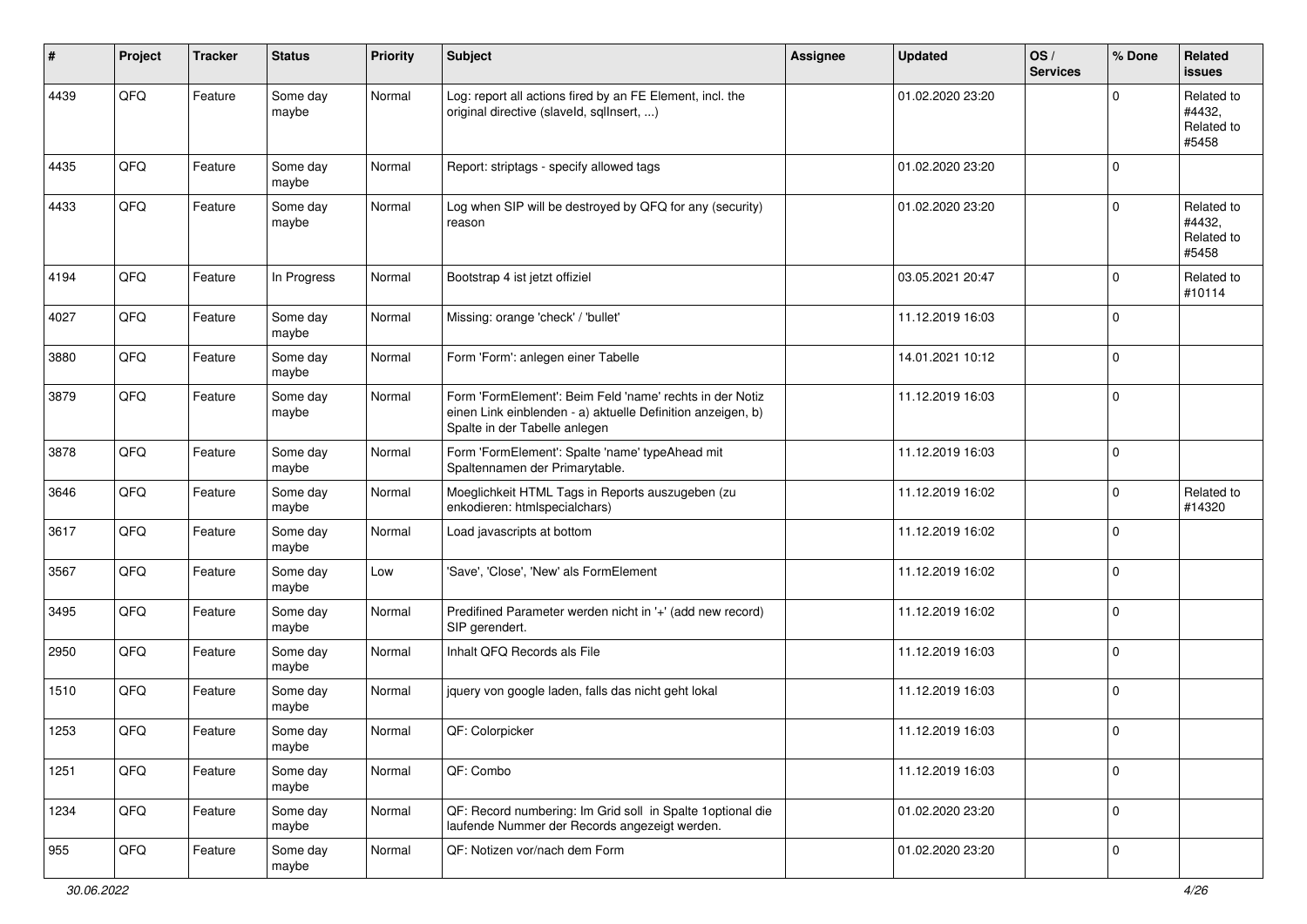| #     | Project | <b>Tracker</b> | <b>Status</b>     | <b>Priority</b> | <b>Subject</b>                                                        | <b>Assignee</b> | <b>Updated</b>   | OS/<br><b>Services</b> | % Done      | Related<br><b>issues</b>                                               |
|-------|---------|----------------|-------------------|-----------------|-----------------------------------------------------------------------|-----------------|------------------|------------------------|-------------|------------------------------------------------------------------------|
| 880   | QFQ     | Feature        | Some day<br>maybe | Urgent          | Security: PHP, SQL Injection, XSS                                     |                 | 03.05.2021 21:14 |                        | $\mathbf 0$ | Related to<br>#14320                                                   |
| 14185 | QFQ     | Feature        | New               | Normal          | External/Autocron.php - better suitable directory                     | Support: System | 28.05.2022 11:03 |                        | $\mathbf 0$ |                                                                        |
| 12556 | QFQ     | Feature        | New               | Normal          | Pills Title: colored = static or dynamic on allrequiredgiven          | Benjamin Baer   | 19.03.2022 17:49 |                        | $\mathbf 0$ |                                                                        |
| 12490 | QFQ     | Feature        | New               | Normal          | Loading Plugins in QFQ - see what tinymce does. (lazy<br>loading)     | Benjamin Baer   | 08.06.2022 10:37 |                        | $\mathbf 0$ | Related to<br>#12611,<br>Related to<br>#10013,<br>Related to<br>#7732  |
| 12476 | QFQ     | Feature        | New               | Normal          | clearMe: a) should trigger 'dirty', b) sticky on textarea resize      | Benjamin Baer   | 04.01.2022 08:40 |                        | $\mathbf 0$ | Related to<br>#9528                                                    |
| 10003 | QFQ     | Feature        | Priorize          | Normal          | fieldset: stronger visualize group                                    | Benjamin Baer   | 12.02.2020 08:13 |                        | $\mathbf 0$ |                                                                        |
| 9548  | QFQ     | Feature        | Feedback          | High            | FormElement: Pattern mismatch - optional report only on<br>focus lost | Benjamin Baer   | 03.05.2021 21:14 |                        | $\mathbf 0$ |                                                                        |
| 9135  | QFQ     | Feature        | Priorize          | Normal          | Progress Bar generic / replace old hourglass download<br>popup        | Benjamin Baer   | 03.01.2022 07:43 |                        | $\mathbf 0$ |                                                                        |
| 9130  | QFQ     | Feature        | Some day<br>maybe | Normal          | tablesorter: Automatic Row numbering / Zeilenummer                    | Benjamin Baer   | 01.02.2020 23:22 |                        | $\pmb{0}$   |                                                                        |
| 7965  | QFQ     | Feature        | Priorize          | Normal          | Input type 'text' with visual format - currency                       | Benjamin Baer   | 03.01.2022 07:45 |                        | $\mathbf 0$ |                                                                        |
| 7732  | QFQ     | Feature        | Some day<br>maybe | Normal          | Javascript: Lazy Loading der add on libs                              | Benjamin Baer   | 08.06.2022 10:38 |                        | $\mathbf 0$ | Related to<br>#12611,<br>Related to<br>#12490,<br>Related to<br>#10013 |
| 7730  | QFQ     | Feature        | Priorize          | Normal          | SELECT Box: title in between                                          | Benjamin Baer   | 01.02.2020 23:22 |                        | $\mathbf 0$ |                                                                        |
| 7602  | QFQ     | Feature        | ToDo              | High            | Multi Select: with checkboxes                                         | Benjamin Baer   | 22.03.2022 09:07 |                        | $\mathbf 0$ |                                                                        |
| 6972  | QFQ     | Feature        | Some day<br>maybe | Normal          | Fabric Clipboard / cross browser tab                                  | Benjamin Baer   | 01.02.2020 23:21 |                        | $\mathbf 0$ |                                                                        |
| 6970  | QFQ     | Feature        | Some day<br>maybe | Normal          | tablesorter: default fuer 'sortReset' aendern von 'Ctrl' zu 'Alt'     | Benjamin Baer   | 01.02.2020 23:21 |                        | $\mathbf 0$ |                                                                        |
| 6870  | QFQ     | Feature        | Priorize          | Normal          | Click on '_link' triggers an API call                                 | Benjamin Baer   | 03.01.2022 08:25 |                        | $\mathbf 0$ |                                                                        |
| 6801  | QFQ     | Feature        | Priorize          | Normal          | Fabric: Maximize / FullIscreen                                        | Benjamin Baer   | 21.03.2022 09:56 |                        | $\pmb{0}$   |                                                                        |
| 6224  | QFQ     | Feature        | Priorize          | Normal          | Dynamic update: fade in/out fields                                    | Benjamin Baer   | 21.03.2022 09:50 |                        | $\pmb{0}$   |                                                                        |
| 5562  | QFQ     | Feature        | Priorize          | Normal          | Drag'n'Drop fuer Uploads                                              | Benjamin Baer   | 21.03.2022 09:52 |                        | $\mathbf 0$ | Related to<br>#9706                                                    |
| 5389  | QFQ     | Feature        | Some day<br>maybe | Normal          | QFQ Design: Multline label / note                                     | Benjamin Baer   | 01.02.2020 23:19 |                        | $\pmb{0}$   |                                                                        |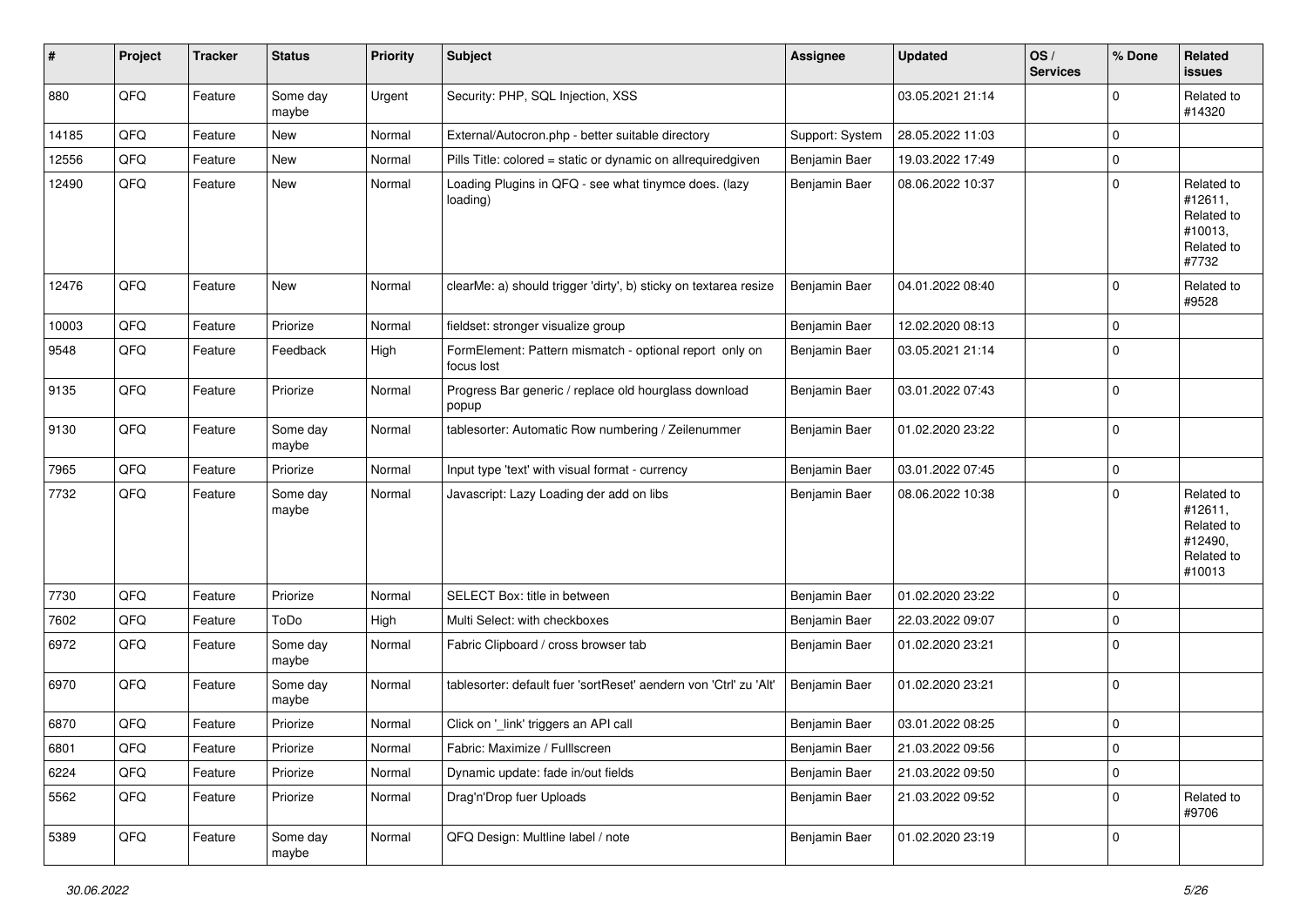| $\vert$ # | Project | <b>Tracker</b> | <b>Status</b>              | <b>Priority</b> | <b>Subject</b>                                                                | <b>Assignee</b> | <b>Updated</b>   | OS/<br><b>Services</b> | % Done      | Related<br><b>issues</b>                                               |
|-----------|---------|----------------|----------------------------|-----------------|-------------------------------------------------------------------------------|-----------------|------------------|------------------------|-------------|------------------------------------------------------------------------|
| 5366      | QFQ     | Feature        | Priorize                   | Normal          | Saving with keyboard shortcuts                                                | Benjamin Baer   | 21.03.2022 09:47 |                        | $\Omega$    |                                                                        |
| 5024      | QFQ     | Feature        | Some day<br>maybe          | Normal          | Fabric: Generate PDF with edits                                               | Benjamin Baer   | 01.02.2020 23:20 |                        | $\Omega$    | Related to<br>#10704                                                   |
| 4420      | QFQ     | Feature        | Some day<br>maybe          | Normal          | Client: Local Storage - store the changes of a form, local in<br>the browser. | Benjamin Baer   | 11.12.2019 16:02 |                        | $\Omega$    |                                                                        |
| 3692      | QFQ     | Feature        | Some day<br>maybe          | Normal          | QFQ Webseite                                                                  | Benjamin Baer   | 11.12.2019 16:02 |                        | $\Omega$    | Related to<br>#5033                                                    |
| 3415      | QFQ     | Feature        | Some day<br>maybe          | Normal          | FE Login Box Templatefile                                                     | Benjamin Baer   | 11.12.2019 16:02 |                        | $\Omega$    |                                                                        |
| 14371     | QFQ     | Feature        | Priorize                   | Normal          | LDAP via REPORT                                                               | Carsten Rose    | 19.06.2022 16:37 |                        | $\mathbf 0$ |                                                                        |
| 14290     | QFQ     | Feature        | Priorize                   | Normal          | FormEditor: Show Table Definition                                             | Carsten Rose    | 19.06.2022 16:37 |                        | $\mathbf 0$ |                                                                        |
| 14187     | QFQ     | Feature        | New                        | High            | gfg.log: show current URL                                                     | Carsten Rose    | 28.05.2022 11:02 |                        | $\Omega$    | Related to<br>#13933,<br>Related to<br>#12532,<br>Related to<br>#11893 |
| 14090     | QFQ     | Feature        | New                        | Normal          | Nützliche _script funktionen                                                  | Carsten Rose    | 28.05.2022 11:03 |                        | $\Omega$    |                                                                        |
| 13843     | QFQ     | Feature        | <b>New</b>                 | Normal          | Create JWT via QFQ                                                            | Carsten Rose    | 19.03.2022 17:42 |                        | $\mathbf 0$ |                                                                        |
| 13841     | QFQ     | Feature        | New                        | Normal          | Create PDF via iText - evaluate                                               | Carsten Rose    | 19.03.2022 17:42 |                        | $\Omega$    |                                                                        |
| 13700     | QFQ     | Feature        | New                        | Normal          | Redesign qfq.io Seite                                                         | Carsten Rose    | 19.03.2022 17:43 |                        | $\Omega$    |                                                                        |
| 13566     | QFQ     | Feature        | Ready to sync<br>(develop) | Normal          | Delete config-example.gfg.php file                                            | Carsten Rose    | 23.12.2021 09:25 |                        | $\Omega$    |                                                                        |
| 13467     | QFQ     | Feature        | New                        | Normal          | ChangeLog Generator                                                           | Carsten Rose    | 19.03.2022 17:46 |                        | $\Omega$    | Related to<br>#11460                                                   |
| 13354     | QFQ     | Feature        | <b>New</b>                 | Normal          | Using Websocket in QFQ                                                        | Carsten Rose    | 10.11.2021 15:47 |                        | $\Omega$    |                                                                        |
| 12679     | QFQ     | Feature        | New                        | Normal          | tablesorter: custom column width                                              | Carsten Rose    | 16.06.2021 11:10 |                        | 0           |                                                                        |
| 12664     | QFQ     | Feature        | New                        | Normal          | TinyMCE: report/remove malicous HTML/JS Code                                  | Carsten Rose    | 19.03.2022 17:47 |                        | $\Omega$    | Related to<br>#14320                                                   |
| 12611     | QFQ     | Feature        | Some day<br>maybe          | Normal          | Refactoring: Bootstrap with Lazy Loading                                      | Carsten Rose    | 08.06.2022 10:37 |                        | $\Omega$    | Related to<br>#12490,<br>Related to<br>#10013,<br>Related to<br>#7732  |
| 12603     | QFQ     | Feature        | New                        | Normal          | Dropdown (Select), Radio, checkbox:<br>itemListAlways={{!SELECT key, value}}  | Carsten Rose    | 19.03.2022 17:47 |                        | $\Omega$    |                                                                        |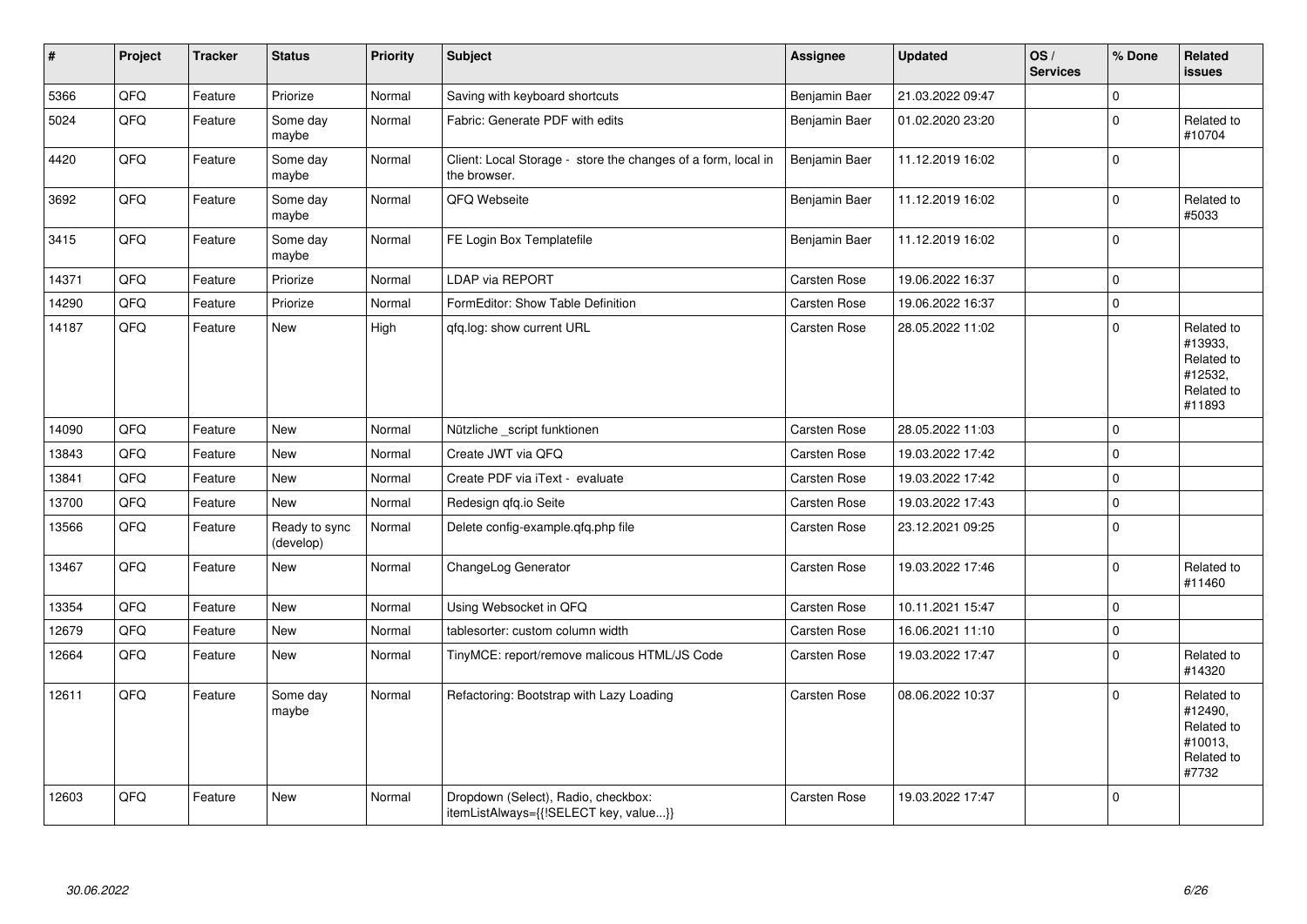| ∦     | Project | <b>Tracker</b> | <b>Status</b>     | <b>Priority</b> | <b>Subject</b>                                                                                                                        | Assignee            | <b>Updated</b>   | OS/<br><b>Services</b> | % Done         | Related<br><b>issues</b>                      |
|-------|---------|----------------|-------------------|-----------------|---------------------------------------------------------------------------------------------------------------------------------------|---------------------|------------------|------------------------|----------------|-----------------------------------------------|
| 12544 | QFQ     | Feature        | <b>New</b>        | High            | a) ' AS _link' new also as ' AS _format', b) sortierung via<br>'display: none;', c) ' format' benoeitgt nicht zwingend<br>u/U/p/m/z/d | <b>Carsten Rose</b> | 14.12.2021 16:03 |                        | $\mathbf{0}$   |                                               |
| 12532 | QFQ     | Feature        | New               | High            | SIP-Parameter bei Seitenaufruf in Browser-Console<br>anzeigen                                                                         | Carsten Rose        | 07.12.2021 17:19 |                        | $\Omega$       | Related to<br>#11893.<br>Related to<br>#14187 |
| 12504 | QFQ     | Feature        | Priorize          | Normal          | sql.log: report fe.id                                                                                                                 | Carsten Rose        | 05.05.2021 22:09 |                        | $\mathbf{0}$   |                                               |
| 12503 | QFQ     | Feature        | Priorize          | Normal          | Detect dangerous UPDATE statement with missing WHERE                                                                                  | <b>Carsten Rose</b> | 05.05.2021 22:09 |                        | $\overline{0}$ |                                               |
| 12480 | QFQ     | Feature        | New               | Normal          | If QFQ upgrade is running, block further request                                                                                      | Carsten Rose        | 03.05.2021 20:45 |                        | $\mathbf 0$    |                                               |
| 12477 | QFQ     | Feature        | <b>New</b>        | Normal          | Support for refactoring: Form, FormElement, diverse<br>Tabellen/Spalten, tt-content Records                                           | Carsten Rose        | 03.05.2021 20:45 |                        | $\mathbf 0$    |                                               |
| 12474 | QFQ     | Feature        | <b>New</b>        | Normal          | Check BaseConfigURL if it is given and the the last char is '/'                                                                       | Carsten Rose        | 03.05.2021 20:45 |                        | $\mathbf 0$    |                                               |
| 12465 | QFQ     | Feature        | New               | Normal          | QFQ Function: use in FE to fill StoreRecord                                                                                           | Carsten Rose        | 05.05.2021 21:58 |                        | $\mathbf 0$    |                                               |
| 12452 | QFQ     | Feature        | Priorize          | Normal          | BaseURL: alsways with '/' at the end                                                                                                  | Carsten Rose        | 19.06.2022 13:45 |                        | $\mathbf 0$    | Related to<br>#10782                          |
| 12439 | QFQ     | Feature        | In Progress       | Normal          | TinyMCE Paste from Word & Character Count/Limit                                                                                       | Carsten Rose        | 05.05.2021 22:15 |                        | $\mathbf 0$    |                                               |
| 12413 | QFQ     | Feature        | <b>New</b>        | Normal          | STORE_TYPO3: enhance for {{be_users.email:T}},<br>{{fe_users.email:T}}                                                                | Carsten Rose        | 03.05.2021 20:45 |                        | $\overline{0}$ | Related to<br>#12412.<br>Related to<br>#10012 |
| 12412 | QFQ     | Feature        | New               | Normal          | Action/Escape qualifier 'e' (empty), '0': if given, an empty<br>string (or '0') will be treated as 'not found'                        | Carsten Rose        | 08.05.2021 09:40 |                        | $\Omega$       | Related to<br>#12413,<br>Related to<br>#10012 |
| 12400 | QFQ     | Feature        | New               | Normal          | Tutorial ist in QFQ Doku, Wird in der Suche gefunden, es<br>gibt aber kein Menupunkt - Inhalt ueberpruefen                            | Carsten Rose        | 03.05.2021 20:45 |                        | $\mathbf{0}$   |                                               |
| 12337 | QFQ     | Feature        | Some day<br>maybe | Normal          | Database.php: better caching                                                                                                          | Carsten Rose        | 16.09.2021 15:10 |                        | $\overline{0}$ |                                               |
| 12330 | QFQ     | Feature        | <b>New</b>        | Normal          | Copy to input field / text area / TinyMCE                                                                                             | Carsten Rose        | 07.04.2021 09:01 |                        | $\overline{0}$ |                                               |
| 12315 | QFQ     | Feature        | Some dav<br>maybe | Normal          | Form History (Diffs) / Backups                                                                                                        | Carsten Rose        | 16.09.2021 15:10 |                        | $\Omega$       |                                               |
| 12269 | QFQ     | Feature        | <b>New</b>        | Normal          | 2FA - Login                                                                                                                           | Carsten Rose        | 03.05.2021 20:45 |                        | $\overline{0}$ |                                               |
| 12186 | QFQ     | Feature        | <b>New</b>        | High            | TinyMCE Config für Objekte                                                                                                            | Carsten Rose        | 07.12.2021 17:19 |                        | $\Omega$       | <b>Blocks</b><br>#12632                       |
| 12163 | QFQ     | Feature        | New               | Normal          | Checkbox: table wrap                                                                                                                  | Carsten Rose        | 03.05.2021 20:51 |                        | $\mathbf 0$    |                                               |
| 12162 | QFQ     | Feature        | <b>New</b>        | Normal          | FE.type=sendmail: personalized mailing (several mails) via<br>template                                                                | Carsten Rose        | 03.05.2021 20:45 |                        | $\Omega$       |                                               |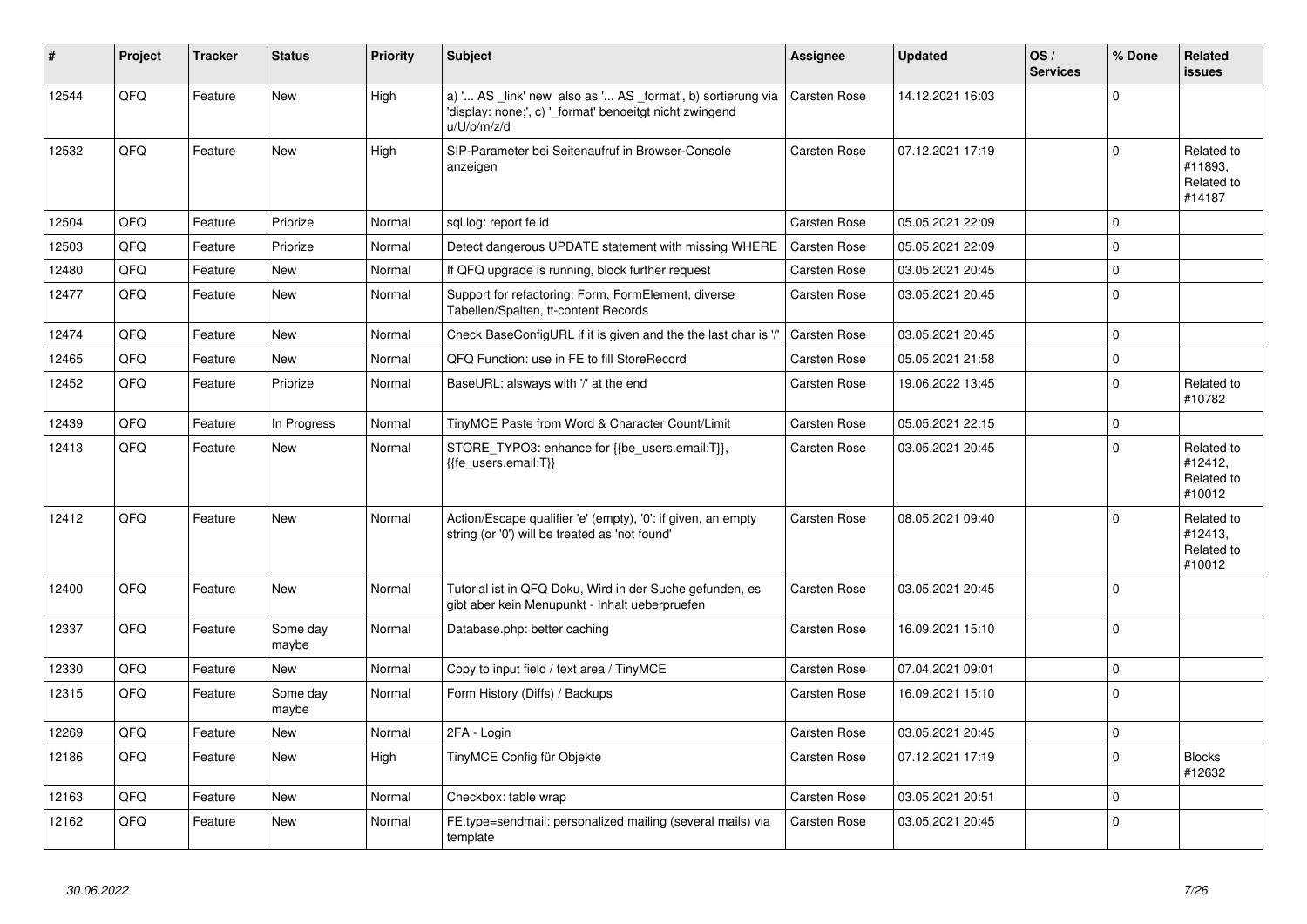| #     | Project | <b>Tracker</b> | <b>Status</b>     | <b>Priority</b> | Subject                                                                                              | <b>Assignee</b>                                        | <b>Updated</b>   | OS/<br><b>Services</b> | % Done      | Related<br>issues                             |                      |
|-------|---------|----------------|-------------------|-----------------|------------------------------------------------------------------------------------------------------|--------------------------------------------------------|------------------|------------------------|-------------|-----------------------------------------------|----------------------|
| 12146 | QFQ     | Feature        | <b>New</b>        | Normal          | Autocron Job: Anzeigen wann der naechste Job ausgefuehrt<br>wird, resp das er nicht ausgefuehrt wird | Carsten Rose                                           | 15.03.2021 15:23 |                        | $\mathbf 0$ |                                               |                      |
| 12119 | QFQ     | Feature        | New               | Normal          | AS paged: error message missing if there ist no 'r' argument.                                        | Carsten Rose                                           | 03.05.2021 20:51 |                        | 0           |                                               |                      |
| 12109 | QFQ     | Feature        | <b>New</b>        | Normal          | Donwload Link: Plain, SIP, Persistent Link, Peristent SIP -<br>new notation                          | Carsten Rose                                           | 03.05.2021 20:45 |                        | $\mathbf 0$ | Related to<br>#12085                          |                      |
| 12024 | QFQ     | Feature        | <b>New</b>        | Normal          | Excel Export: text columns by default decode<br>htmlspeciachar()                                     | Carsten Rose                                           | 17.02.2021 23:55 |                        | $\pmb{0}$   | Related to<br>#12022                          |                      |
| 12023 | QFQ     | Feature        | <b>New</b>        | Normal          | MySQL Stored Precdure: QDECODESPECIALCHAR()                                                          | Carsten Rose                                           | 16.02.2021 11:16 |                        | $\mathbf 0$ | Related to<br>#12022                          |                      |
| 11980 | QFQ     | Feature        | In Progress       | Normal          | protected verzeichnis MUSS geschützt werden                                                          | Carsten Rose                                           | 07.09.2021 13:30 |                        | 0           |                                               |                      |
| 11955 | QFQ     | Feature        | New               | Normal          | subrecord: new title option to set <th> attributes - e.g. to<br/>customize tablesorter options.</th> | attributes - e.g. to<br>customize tablesorter options. | Carsten Rose     | 03.05.2021 20:47       |             | $\mathbf 0$                                   | Related to<br>#11775 |
| 11893 | QFQ     | Feature        | <b>New</b>        | High            | Broken SIP: a) only report one time, b) only report in main<br>column                                | Carsten Rose                                           | 12.05.2021 12:13 |                        | $\Omega$    | Related to<br>#12532,<br>Related to<br>#14187 |                      |
| 11775 | QFQ     | Feature        | New               | Normal          | Subrecord Tooltip pro Feld                                                                           | Carsten Rose                                           | 18.12.2020 15:22 |                        | $\mathbf 0$ | Related to<br>#11955                          |                      |
| 11747 | QFQ     | Feature        | <b>New</b>        | Normal          | Maintenance Page with Redirect                                                                       | Carsten Rose                                           | 03.05.2021 20:47 |                        | $\mathbf 0$ | Related to<br>#11741                          |                      |
| 11702 | QFQ     | Feature        | <b>New</b>        | Normal          | HTML Special Char makes no sense for 'allbut' if '&' is<br>forbidden                                 | Carsten Rose                                           | 07.12.2021 16:35 |                        | $\Omega$    | Related to<br>#5112,<br>Related to<br>#14320  |                      |
| 11523 | QFQ     | Feature        | <b>New</b>        | Normal          | Mit dynamic Update erkennen, ob Upload gemacht wurde                                                 | Carsten Rose                                           | 13.11.2020 15:07 |                        | $\mathbf 0$ | Related to<br>#9533                           |                      |
| 11516 | QFQ     | Feature        | <b>New</b>        | Normal          | Multi Page Form (Previous/Next Buttons)                                                              | Carsten Rose                                           | 16.03.2021 17:52 |                        | 0           |                                               |                      |
| 11504 | QFQ     | Feature        | New               | Normal          | Dynamic Update: Button text update for 'Save',' Close' &<br>'Delete'                                 | Carsten Rose                                           | 12.11.2020 23:44 |                        | $\Omega$    |                                               |                      |
| 11460 | QFQ     | Feature        | <b>New</b>        | Normal          | Easier creation of changelog: gitchangelog                                                           | <b>Carsten Rose</b>                                    | 12.06.2021 10:20 |                        | $\mathbf 0$ | Related to<br>#13467                          |                      |
| 11323 | QFQ     | Feature        | Some day<br>maybe | Normal          | Report Frontend Editor Modal + Codemirror                                                            | Carsten Rose                                           | 16.09.2021 15:10 |                        | $\mathbf 0$ | Related to<br>#11036                          |                      |
| 11322 | QFQ     | Feature        | Some day<br>maybe | Normal          | Form Element JSON - (multiline parameter field)                                                      | Carsten Rose                                           | 16.09.2021 15:10 |                        | 0           |                                               |                      |
| 11320 | QFQ     | Feature        | Priorize          | Normal          | Typo3 Version 10 support                                                                             | Carsten Rose                                           | 05.05.2021 22:09 |                        | $\pmb{0}$   |                                               |                      |
| 11217 | QFQ     | Feature        | Some day<br>maybe | Normal          | <b>Extend Script Functionality</b>                                                                   | Carsten Rose                                           | 16.09.2021 15:10 |                        | $\pmb{0}$   |                                               |                      |
| 11080 | QFQ     | Feature        | New               | Normal          | Send MQTT messages                                                                                   | Carsten Rose                                           | 29.08.2020 19:49 |                        | $\pmb{0}$   |                                               |                      |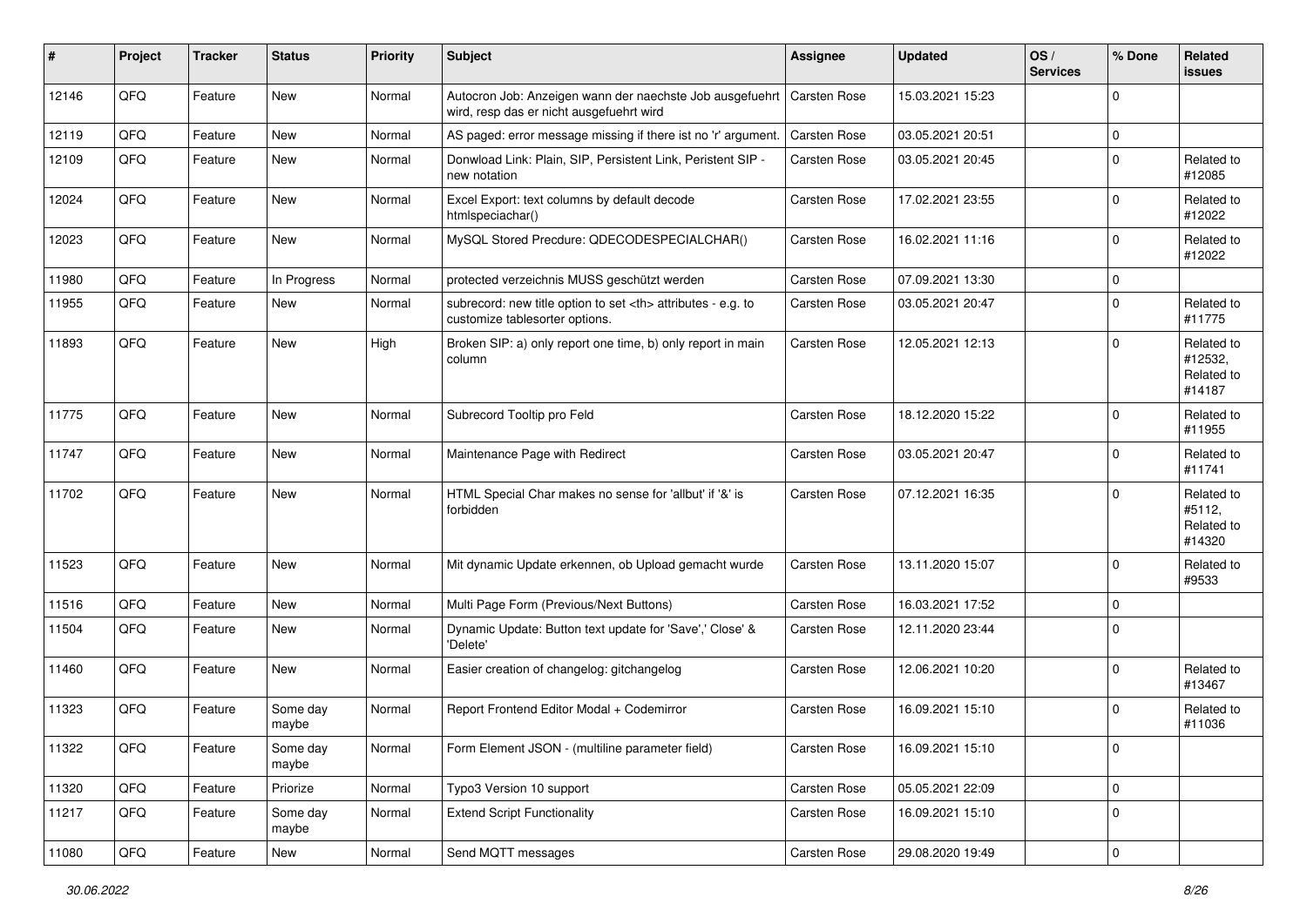| $\vert$ # | Project | <b>Tracker</b> | <b>Status</b>     | <b>Priority</b> | <b>Subject</b>                                                                           | <b>Assignee</b>     | <b>Updated</b>   | OS/<br><b>Services</b> | % Done      | Related<br><b>issues</b>                                               |
|-----------|---------|----------------|-------------------|-----------------|------------------------------------------------------------------------------------------|---------------------|------------------|------------------------|-------------|------------------------------------------------------------------------|
| 11076     | QFQ     | Feature        | In Progress       | Normal          | SELECT  AS _websocket                                                                    | Carsten Rose        | 30.08.2020 17:49 |                        | $\mathbf 0$ |                                                                        |
| 11036     | QFQ     | Feature        | Some day<br>maybe | Normal          | inline report editor permissions                                                         | Carsten Rose        | 16.09.2021 15:09 |                        | $\mathbf 0$ | Related to<br>#11323                                                   |
| 10996     | QFQ     | Feature        | New               | Normal          | Download video via sip: no seek                                                          | Carsten Rose        | 12.08.2020 14:18 |                        | $\mathbf 0$ |                                                                        |
| 10979     | QFQ     | Feature        | New               | Normal          | Ajax Calls an API - dataReport                                                           | Carsten Rose        | 11.05.2022 12:15 |                        | $\mathbf 0$ |                                                                        |
| 10976     | QFQ     | Feature        | New               | Normal          | Excel Export Verbesserungen                                                              | <b>Carsten Rose</b> | 06.08.2020 10:56 |                        | $\mathbf 0$ |                                                                        |
| 10819     | QFQ     | Feature        | New               | Normal          | Persistent SIP - second try                                                              | Carsten Rose        | 29.06.2020 23:02 |                        | $\mathbf 0$ | Related to<br>#6261                                                    |
| 10745     | QFQ     | Feature        | Some day<br>maybe | Normal          | <b>Tablesorter Excel Export</b>                                                          | Carsten Rose        | 16.09.2021 15:09 |                        | $\mathbf 0$ |                                                                        |
| 10716     | QFQ     | Feature        | Some day<br>maybe | Normal          | Business Logic mit Externen Skripten                                                     | Carsten Rose        | 16.09.2021 15:10 |                        | $\mathbf 0$ | Related to<br>#10713,<br>Related to<br>#8217                           |
| 10714     | QFQ     | Feature        | New               | Normal          | multi Table Form                                                                         | Carsten Rose        | 16.03.2021 18:44 |                        | $\mathbf 0$ |                                                                        |
| 10593     | QFQ     | Feature        | New               | Normal          | label2: text behind input element                                                        | Carsten Rose        | 16.05.2020 10:57 |                        | $\mathbf 0$ |                                                                        |
| 10443     | QFQ     | Feature        | In Progress       | Normal          | Konzept_api / _live                                                                      | Carsten Rose        | 07.05.2020 09:39 |                        | $\pmb{0}$   |                                                                        |
| 10119     | QFQ     | Feature        | New               | Normal          | Dropdown (selectlist) & TypeAhead: format and catagorize<br>list                         | Carsten Rose        | 07.05.2020 09:36 |                        | $\mathbf 0$ |                                                                        |
| 10116     | QFQ     | Feature        | Some day<br>maybe | Normal          | TypeAhead: Tag - show inside 'input' element                                             | Carsten Rose        | 16.09.2021 15:09 |                        | $\mathbf 0$ |                                                                        |
| 10095     | QFQ     | Feature        | Some day<br>maybe | Normal          | Generic Gitlab Integration into QFQ                                                      | Carsten Rose        | 16.09.2021 15:10 |                        | $\mathbf 0$ |                                                                        |
| 10080     | QFQ     | Feature        | New               | Normal          | Popup on 'save' / 'close': configure dialog (answer<br>yes/no/cancle/)                   | Carsten Rose        | 28.03.2021 20:52 |                        | $\mathbf 0$ | Is duplicate<br>of #12262                                              |
| 10015     | QFQ     | Feature        | Priorize          | Normal          | Monospace in Textarea                                                                    | Carsten Rose        | 03.02.2020 13:40 |                        | $\mathbf 0$ |                                                                        |
| 10014     | QFQ     | Feature        | New               | Normal          | Manual.rst: describe behaviour and process order of<br>fillStoreVar, slaveId, sqlBefore, | Carsten Rose        | 01.02.2020 22:31 |                        | $\mathbf 0$ |                                                                        |
| 10013     | QFQ     | Feature        | Some day<br>maybe | Normal          | FE.typ=editor: CodeMirror                                                                | Carsten Rose        | 08.06.2022 10:37 |                        | $\mathbf 0$ | Related to<br>#12611,<br>Related to<br>#12490,<br>Related to<br>#7732  |
| 10012     | QFQ     | Feature        | Priorize          | Normal          | redirectAllMailTo: {{beEmail:T}}                                                         | Carsten Rose        | 08.05.2021 09:54 |                        | $\mathbf 0$ | Related to<br>#12412,<br>Related to<br>#12413,<br>Related to<br>#10011 |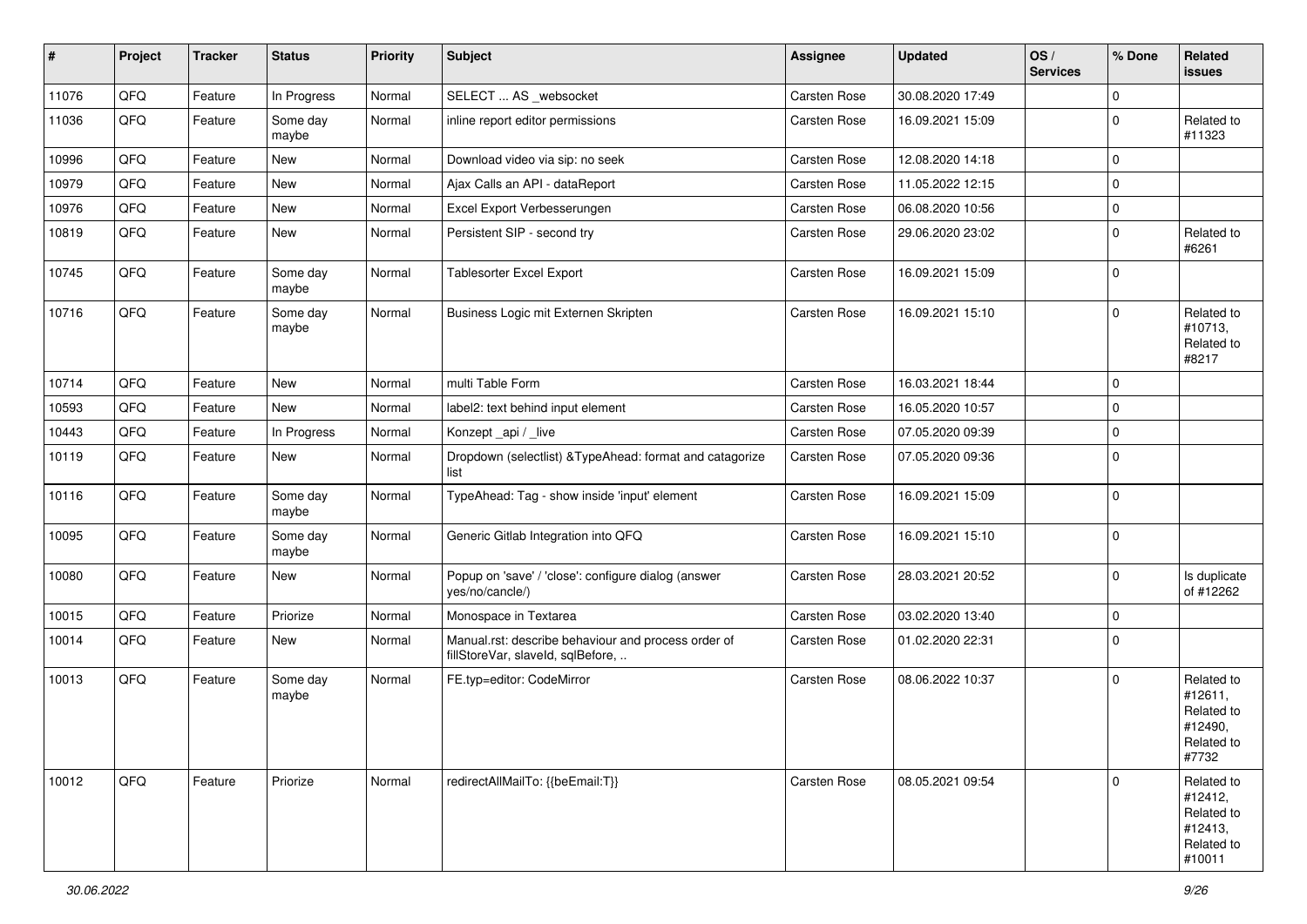| #     | Project | <b>Tracker</b> | <b>Status</b>     | <b>Priority</b> | Subject                                                                                                                               | <b>Assignee</b>     | <b>Updated</b>   | OS/<br><b>Services</b> | % Done      | Related<br><b>issues</b>                                             |
|-------|---------|----------------|-------------------|-----------------|---------------------------------------------------------------------------------------------------------------------------------------|---------------------|------------------|------------------------|-------------|----------------------------------------------------------------------|
| 10011 | QFQ     | Feature        | Priorize          | Normal          | Offer new STORE TYPO3 Variable 'beUser', 'beEmail'                                                                                    | Carsten Rose        | 08.05.2021 09:51 |                        | $\Omega$    | Related to<br>#10012,<br>Related to<br>#12511                        |
| 10005 | QFQ     | Feature        | Priorize          | Normal          | Report / special column name:  AS calendar                                                                                            | Carsten Rose        | 03.06.2020 17:28 |                        | $\mathbf 0$ |                                                                      |
| 9983  | QFQ     | Feature        | New               | Normal          | Report Notation: new keyword 'range'                                                                                                  | Carsten Rose        | 01.02.2020 15:55 |                        | $\mathbf 0$ |                                                                      |
| 9968  | QFQ     | Feature        | Priorize          | Normal          | Tooltip in Links for Developer                                                                                                        | <b>Carsten Rose</b> | 01.02.2020 23:17 |                        | $\mathbf 0$ |                                                                      |
| 9928  | QFQ     | Feature        | Priorize          | Normal          | SpecialColumnName: a) Deprecated: ' AS "_+tag " ', b)<br>New: ' AS "_ <tag1><tag2>"</tag2></tag1>                                     | Carsten Rose        | 01.02.2020 23:17 |                        | $\Omega$    | Related to<br>#9929                                                  |
| 9927  | QFQ     | Feature        | New               | Normal          | QFQ Update: a) Update nur machen wenn BE User<br>eingeloggt ist., b) Bei Fehler genaue Meldung welcher<br>Updateschritt Probleme hat. | <b>Carsten Rose</b> | 22.01.2020 12:59 |                        | $\mathbf 0$ |                                                                      |
| 9900  | QFQ     | Feature        | Priorize          | Normal          | Generic API Call: tt-content record >> JSON                                                                                           | Carsten Rose        | 01.02.2020 10:13 |                        | $\mathbf 0$ |                                                                      |
| 9811  | QFQ     | Feature        | New               | Normal          | Report: tag every n'th row                                                                                                            | Carsten Rose        | 01.02.2020 23:22 |                        | $\Omega$    |                                                                      |
| 9781  | QFQ     | Feature        | New               | Normal          | Button: CSS class to make buttons smaller                                                                                             | <b>Carsten Rose</b> | 01.02.2020 23:22 |                        | $\mathbf 0$ |                                                                      |
| 9777  | QFQ     | Feature        | New               | Normal          | Logging QFQ Variables                                                                                                                 | Carsten Rose        | 16.12.2019 17:17 |                        | $\mathbf 0$ |                                                                      |
| 9707  | QFQ     | Feature        | New               | Normal          | SIP security: encode pageld and check pageld on decode                                                                                | Carsten Rose        | 01.02.2020 23:22 |                        | $\mathbf 0$ |                                                                      |
| 9706  | QFQ     | Feature        | New               | Normal          | Multi File Upload (hidden template group)                                                                                             | Carsten Rose        | 01.02.2020 23:22 |                        | $\Omega$    | Related to<br>#7521,<br>Related to<br>#5562,<br>Related to<br>#13330 |
| 9704  | QFQ     | Feature        | Some day<br>maybe | Normal          | Thumbnails Generieren beim Splitten von PDF Files                                                                                     | Carsten Rose        | 11.12.2019 16:01 |                        | $\Omega$    |                                                                      |
| 9668  | QFQ     | Feature        | Priorize          | Normal          | Form.mode: rename 'hidden' to 'hide'                                                                                                  | <b>Carsten Rose</b> | 05.05.2021 22:14 |                        | $\Omega$    | Related to<br>#6437                                                  |
| 9602  | QFQ     | Feature        | New               | Normal          | Form definition as JSON                                                                                                               | <b>Carsten Rose</b> | 01.02.2020 23:21 |                        | $\mathbf 0$ | Related to<br>#9600                                                  |
| 9579  | QFQ     | Feature        | Some day<br>maybe | Normal          | Multiform with Process Row                                                                                                            | Carsten Rose        | 11.12.2019 16:01 |                        | $\Omega$    |                                                                      |
| 9537  | QFQ     | Feature        | New               | Normal          | FormEditor: Edit fieldset in FrontEnd                                                                                                 | Carsten Rose        | 01.02.2020 23:22 |                        | $\mathbf 0$ |                                                                      |
| 9394  | QFG     | Feature        | Priorize          | Normal          | REST: allow for non numerical ids in get requests                                                                                     | Carsten Rose        | 05.05.2021 22:10 |                        | O           |                                                                      |
| 9352  | QFQ     | Feature        | New               | Normal          | FE 'Native' fire slaveld, sqlAfter, sqlIns                                                                                            | Carsten Rose        | 01.02.2020 23:22 |                        | $\mathbf 0$ |                                                                      |
| 9348  | QFQ     | Feature        | New               | Normal          | defaultThumbnailSize: pre render thumbnails                                                                                           | Carsten Rose        | 12.06.2021 09:05 |                        | $\pmb{0}$   |                                                                      |
| 9346  | QFQ     | Feature        | Priorize          | Normal          | beforeSave: check if an upload is given                                                                                               | Carsten Rose        | 11.06.2021 21:18 |                        | $\mathbf 0$ |                                                                      |
| 9221  | QFQ     | Feature        | New               | Normal          | typeAhead: Zeichenlimite ausschalten                                                                                                  | Carsten Rose        | 29.06.2022 22:36 |                        | $\pmb{0}$   |                                                                      |
| 9208  | QFQ     | Feature        | New               | Normal          | Manage 'recent' records                                                                                                               | Carsten Rose        | 01.02.2020 23:22 |                        | $\pmb{0}$   |                                                                      |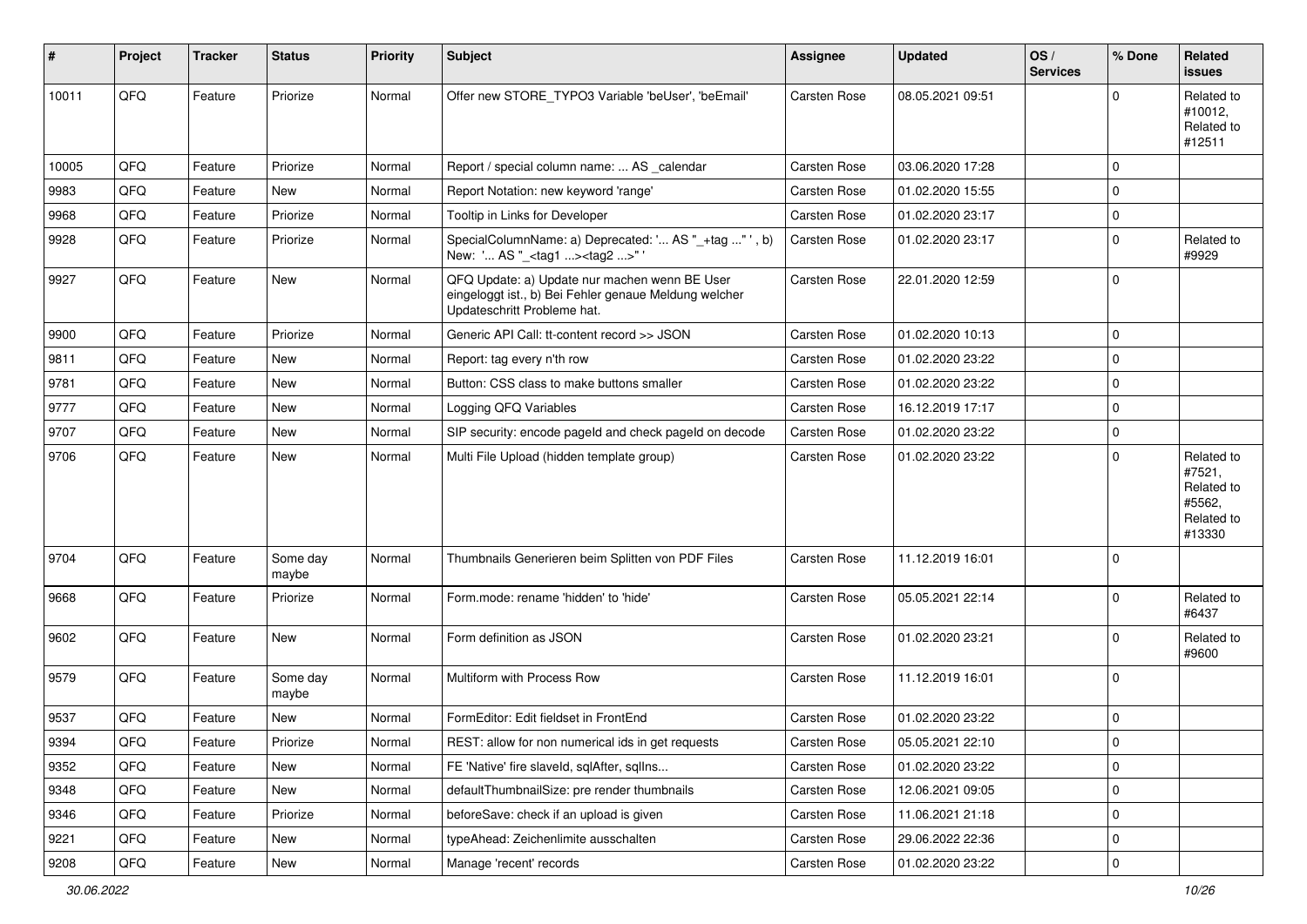| #    | <b>Project</b> | <b>Tracker</b> | <b>Status</b>     | <b>Priority</b> | <b>Subject</b>                                                                                         | <b>Assignee</b>     | <b>Updated</b>   | OS/<br><b>Services</b> | % Done      | Related<br><b>issues</b> |
|------|----------------|----------------|-------------------|-----------------|--------------------------------------------------------------------------------------------------------|---------------------|------------------|------------------------|-------------|--------------------------|
| 9136 | QFQ            | Feature        | <b>New</b>        | Normal          | Create ZIP files with dynamic PDFs                                                                     | <b>Carsten Rose</b> | 01.02.2020 23:22 |                        | $\Omega$    |                          |
| 9129 | QFQ            | Feature        | New               | Normal          | sqlValidate: Message as notification, not as error                                                     | <b>Carsten Rose</b> | 01.02.2020 23:22 |                        | $\Omega$    | Related to<br>#9128      |
| 9128 | QFQ            | Feature        | <b>New</b>        | Normal          | Error Message: not replaced variables- a) replace back to<br>'{{', b) underline                        | Carsten Rose        | 01.02.2020 23:22 |                        | $\Omega$    | Related to<br>#9129      |
| 8975 | QFQ            | Feature        | <b>New</b>        | Normal          | Report Notation: 2.0                                                                                   | <b>Carsten Rose</b> | 01.02.2020 23:22 |                        | $\Omega$    | Related to<br>#8963      |
| 8963 | QFQ            | Feature        | Priorize          | Normal          | Setting values in a store: flexible way                                                                | <b>Carsten Rose</b> | 05.05.2021 22:10 |                        | $\Omega$    | Related to<br>#8975      |
| 8962 | QFQ            | Feature        | <b>New</b>        | High            | allow for form fields with identical names                                                             | Carsten Rose        | 03.05.2021 21:14 |                        | $\Omega$    |                          |
| 8894 | QFQ            | Feature        | Some day<br>maybe | Normal          | Documentation Tags Usable in QFQ Application                                                           | <b>Carsten Rose</b> | 11.12.2019 16:01 |                        | $\Omega$    |                          |
| 8892 | QFQ            | Feature        | Some day<br>maybe | Normal          | Display and Edit SQL Comments in Form Editor                                                           | <b>Carsten Rose</b> | 11.12.2019 16:01 |                        | $\Omega$    |                          |
| 8806 | QFQ            | Feature        | <b>New</b>        | Normal          | SQL Function nl2br                                                                                     | <b>Carsten Rose</b> | 01.02.2020 23:22 |                        | $\Omega$    |                          |
| 8719 | QFQ            | Feature        | New               | Normal          | extraButtonLock: add support for 0/1                                                                   | Carsten Rose        | 01.02.2020 23:22 |                        | $\Omega$    |                          |
| 8702 | QFQ            | Feature        | New               | Normal          | Load Record which is locked: missing user info                                                         | Carsten Rose        | 11.12.2019 16:16 |                        | $\Omega$    | Related to<br>#9789      |
| 8586 | QFQ            | Feature        | Some day<br>maybe | Normal          | QFQ: Enhance Error message for 'record not found'                                                      | <b>Carsten Rose</b> | 16.09.2021 15:10 |                        | $\Omega$    |                          |
| 8585 | QFQ            | Feature        | Priorize          | Normal          | Enhance Error message for 'unknown form'                                                               | Carsten Rose        | 01.02.2020 10:13 |                        | $\Omega$    |                          |
| 8584 | QFQ            | Feature        | Priorize          | Normal          | FE 'Action' - never assign to Container (except Template<br>Group)                                     | Carsten Rose        | 01.02.2020 10:13 |                        | $\Omega$    |                          |
| 8520 | QFQ            | Feature        | Some day<br>maybe | Normal          | Bring QFQ to Composer                                                                                  | Carsten Rose        | 16.09.2021 15:10 |                        | $\Omega$    |                          |
| 8336 | QFQ            | Feature        | New               | Normal          | Form > modified > Close New: a) Optional disable popup, b)<br>custom text, c) mode on save: close stay | <b>Carsten Rose</b> | 01.02.2020 23:22 |                        | $\Omega$    | Related to<br>#8335      |
| 8277 | QFQ            | Feature        | Priorize          | Normal          | fe.parameter.default=                                                                                  | <b>Carsten Rose</b> | 01.02.2020 23:17 |                        | $\Omega$    | Related to<br>#8113      |
| 8217 | QFQ            | Feature        | <b>New</b>        | Normal          | if-elseif-else construct                                                                               | Carsten Rose        | 16.03.2021 18:41 |                        | $\Omega$    | Related to<br>#10716     |
| 8204 | QFQ            | Feature        | Priorize          | High            | Position 'required mark'                                                                               | Carsten Rose        | 16.06.2021 13:44 |                        | $\mathbf 0$ |                          |
| 8187 | QFQ            | Feature        | New               | Normal          | Subrecord: enable/hide new button - make new/edit/delete<br>customizeable.                             | Carsten Rose        | 06.03.2021 18:44 |                        | $\Omega$    | Related to<br>#11326     |
| 8101 | QFQ            | Feature        | Some day<br>maybe | Normal          | Password hash: support further hashing methods                                                         | <b>Carsten Rose</b> | 16.09.2021 15:10 |                        | $\Omega$    |                          |
| 8089 | QFQ            | Feature        | New               | Normal          | Copy/Paste for FormElements                                                                            | Carsten Rose        | 01.02.2020 23:22 |                        | $\Omega$    |                          |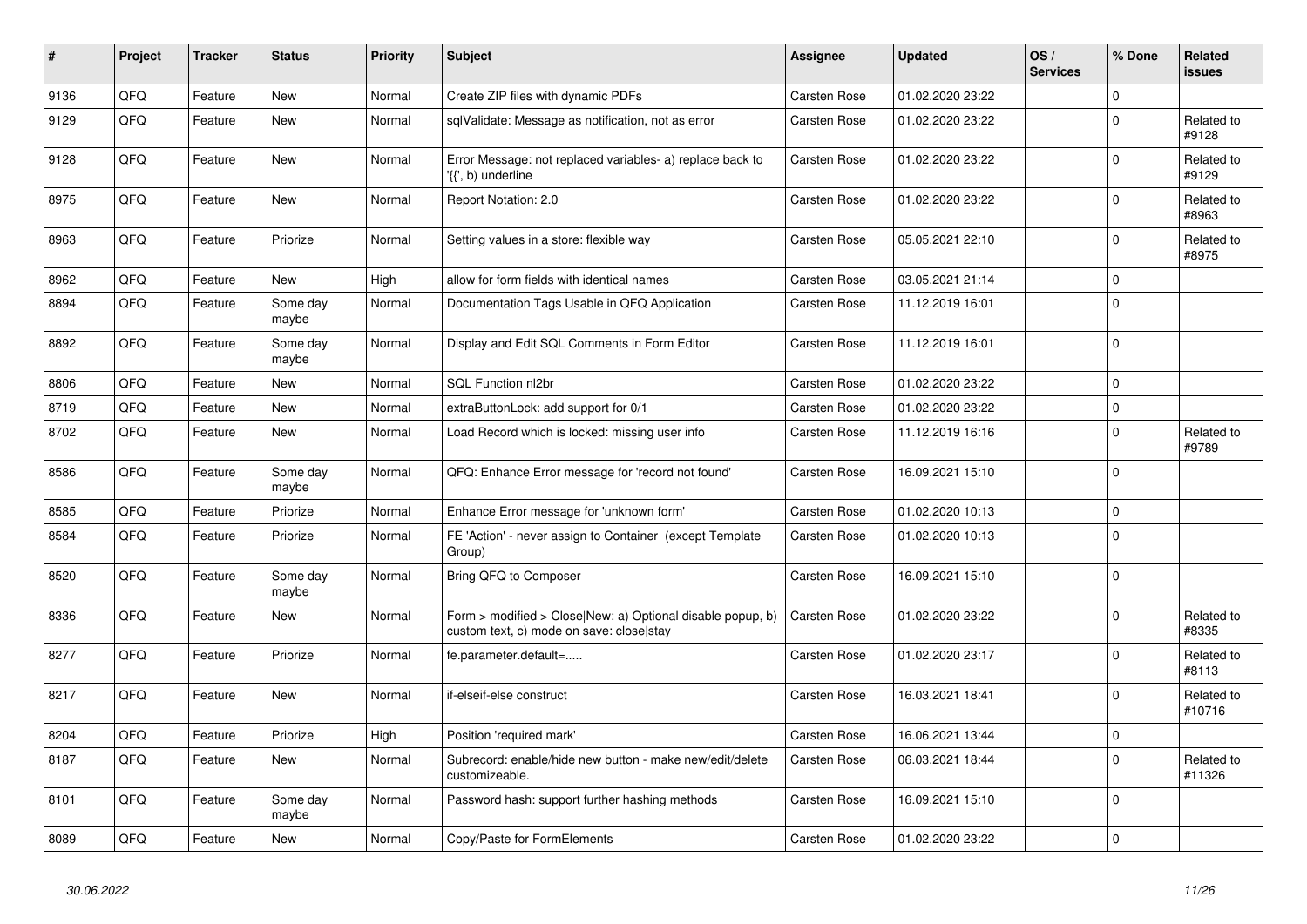| #    | Project | <b>Tracker</b> | <b>Status</b>     | <b>Priority</b> | <b>Subject</b>                                                         | Assignee     | <b>Updated</b>   | OS/<br><b>Services</b> | % Done      | Related<br><b>issues</b>                        |
|------|---------|----------------|-------------------|-----------------|------------------------------------------------------------------------|--------------|------------------|------------------------|-------------|-------------------------------------------------|
| 8082 | QFQ     | Feature        | Priorize          | High            | Contact form without saving record                                     | Carsten Rose | 07.12.2021 15:20 |                        | $\Omega$    | Related to<br>#8587,<br><b>Blocks</b><br>#11850 |
| 8044 | QFQ     | Feature        | Priorize          | Normal          | Transaction: a) Form, b) Report                                        | Carsten Rose | 05.05.2021 22:14 |                        | $\mathbf 0$ | Related to<br>#8043                             |
| 8034 | QFQ     | Feature        | Priorize          | Normal          | FormElement 'data': 22.22.2222 should not be accepted                  | Carsten Rose | 01.02.2020 10:13 |                        | $\mathbf 0$ |                                                 |
| 7924 | QFQ     | Feature        | New               | Normal          | Radio/Checkbox with Tooltip                                            | Carsten Rose | 01.02.2020 23:22 |                        | $\mathbf 0$ |                                                 |
| 7920 | QFQ     | Feature        | New               | Normal          | FE: Syntax Highlight, Zeinlenumbruch                                   | Carsten Rose | 01.02.2020 10:03 |                        | $\mathbf 0$ |                                                 |
| 7850 | QFQ     | Feature        | New               | High            | Upload records: non 'pathFileName' column                              | Carsten Rose | 03.05.2021 21:14 |                        | $\pmb{0}$   |                                                 |
| 7812 | QFQ     | Feature        | <b>New</b>        | Normal          | FE 'Subrecord' - new option 'subrecordShowFilter',<br>subrecordPaging' | Carsten Rose | 01.02.2020 23:22 |                        | $\mathbf 0$ |                                                 |
| 7683 | QFQ     | Feature        | New               | Normal          | Special column names in '{{ SELECT  AS _link }}' should<br>be detected | Carsten Rose | 01.02.2020 23:21 |                        | $\mathbf 0$ |                                                 |
| 7681 | QFQ     | Feature        | <b>New</b>        | Normal          | Optional switch off 'check for modified record'                        | Carsten Rose | 01.02.2020 23:21 |                        | $\mathbf 0$ |                                                 |
| 7660 | QFQ     | Feature        | New               | Normal          | IMAP: import mails to DB, move / delete mails                          | Carsten Rose | 01.02.2020 09:52 |                        | $\pmb{0}$   |                                                 |
| 7630 | QFQ     | Feature        | Priorize          | Normal          | detailed error message for simple upload                               | Carsten Rose | 01.02.2020 10:13 |                        | $\mathbf 0$ |                                                 |
| 7522 | QFQ     | Feature        | Priorize          | Normal          | Inserting default index.html to folder (Avoid Apache<br>Indexing)      | Carsten Rose | 01.02.2020 10:13 |                        | $\mathbf 0$ |                                                 |
| 7521 | QFQ     | Feature        | <b>New</b>        | Normal          | TemplateGroup: fe.type=upload                                          | Carsten Rose | 01.02.2020 23:21 |                        | $\mathbf 0$ | Related to<br>#9706                             |
| 7520 | QFQ     | Feature        | New               | Normal          | QR Code:  AS _qr ( AS _link)                                           | Carsten Rose | 01.02.2020 23:22 |                        | $\mathbf 0$ |                                                 |
| 7519 | QFQ     | Feature        | New               | Normal          | Select: Multi                                                          | Carsten Rose | 01.02.2020 23:22 |                        | $\mathbf 0$ |                                                 |
| 7481 | QFQ     | Feature        | <b>New</b>        | Normal          | Detect 'BaseUrl' automatically                                         | Carsten Rose | 01.02.2020 23:21 |                        | $\mathbf 0$ |                                                 |
| 7480 | QFQ     | Feature        | New               | Normal          | Record History (Undo / Redo)                                           | Carsten Rose | 11.12.2019 16:16 |                        | $\mathbf 0$ | Related to<br>#2361                             |
| 7453 | QFQ     | Feature        | Some day<br>maybe | Normal          | import / export forms QFQ                                              | Carsten Rose | 16.09.2021 15:10 |                        | $\pmb{0}$   |                                                 |
| 7452 | QFQ     | Feature        | Some day<br>maybe | Normal          | automate deployment new QFQ version                                    | Carsten Rose | 16.09.2021 15:10 |                        | $\mathbf 0$ |                                                 |
| 7342 | QFQ     | Feature        | New               | Normal          | add content = hide_this                                                | Carsten Rose | 01.02.2020 23:21 |                        | $\mathbf 0$ |                                                 |
| 7336 | QFQ     | Feature        | Some day<br>maybe | Normal          | PDF Upload: disallow PDFs with specific Meta information               | Carsten Rose | 11.12.2019 16:01 |                        | $\mathbf 0$ |                                                 |
| 7290 | QFQ     | Feature        | Priorize          | Normal          | FormEditor: title as textarea if LEN(title)>60                         | Carsten Rose | 01.02.2020 10:13 |                        | $\mathbf 0$ | Blocked by<br>#7682                             |
| 7280 | QFQ     | Feature        | New               | Normal          | recently used table                                                    | Carsten Rose | 01.02.2020 23:21 |                        | $\mathbf 0$ |                                                 |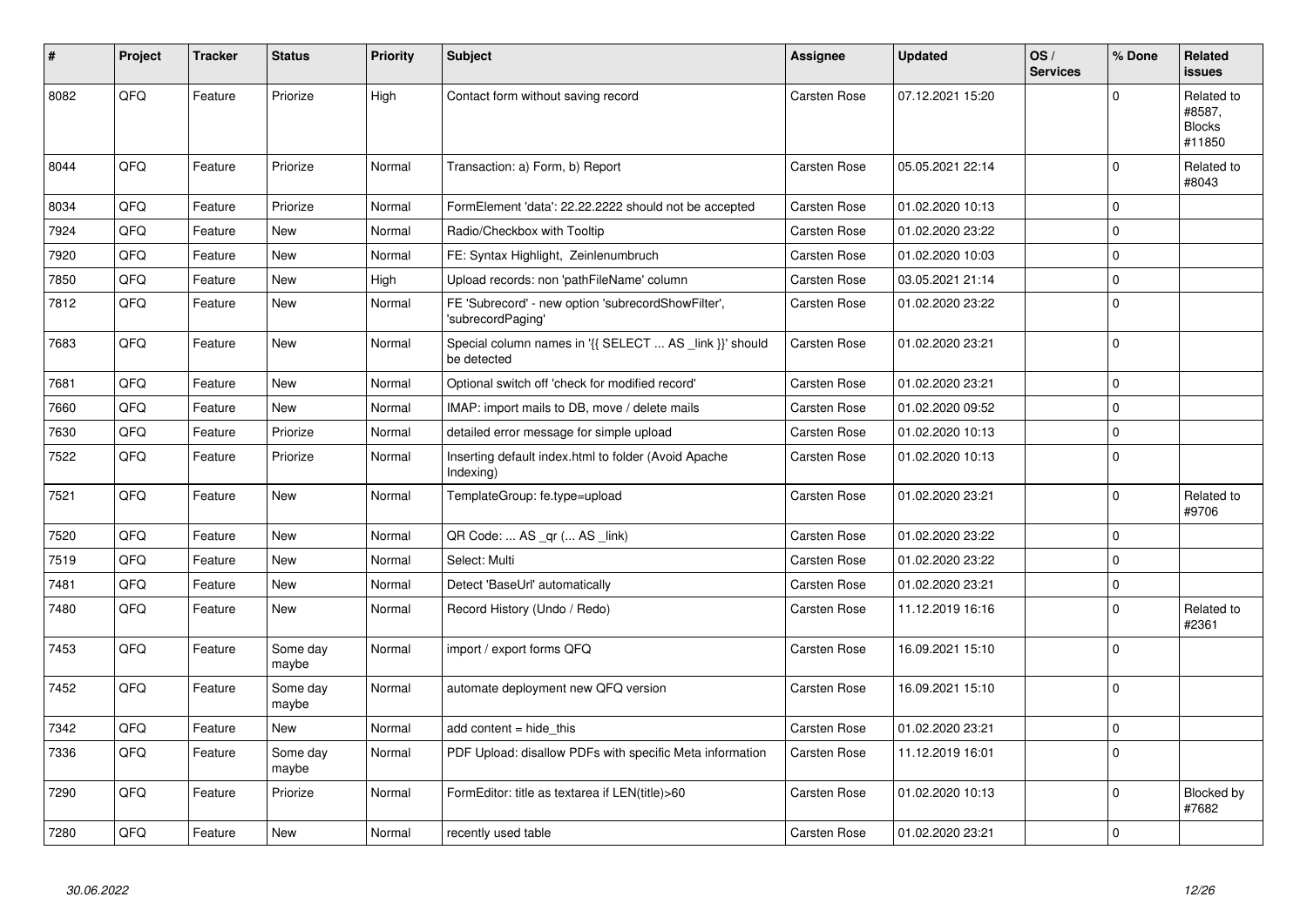| #    | Project | <b>Tracker</b> | <b>Status</b>     | <b>Priority</b> | <b>Subject</b>                                                                                                             | Assignee            | <b>Updated</b>   | OS/<br><b>Services</b> | % Done      | Related<br><b>issues</b>                    |
|------|---------|----------------|-------------------|-----------------|----------------------------------------------------------------------------------------------------------------------------|---------------------|------------------|------------------------|-------------|---------------------------------------------|
| 7239 | QFQ     | Feature        | <b>New</b>        | Normal          | TinyMCE: html tag whitelist                                                                                                | Carsten Rose        | 01.02.2020 23:21 |                        | $\Omega$    | Related to<br>#14320                        |
| 7217 | QFQ     | Feature        | Priorize          | Normal          | Download: notice User if $\degree$ sip=? is missing                                                                        | Carsten Rose        | 01.02.2020 10:13 |                        | $\mathbf 0$ |                                             |
| 7175 | QFQ     | Feature        | <b>New</b>        | Normal          | Upload: md5 hash as filename                                                                                               | Carsten Rose        | 01.02.2020 23:21 |                        | $\Omega$    |                                             |
| 7119 | QFQ     | Feature        | New               | Normal          | Upload: scaleDownWidth, scaleDownHeight                                                                                    | Carsten Rose        | 01.02.2020 23:21 |                        | $\Omega$    |                                             |
| 7109 | QFQ     | Feature        | New               | Normal          | Dynamic Updates: row/element hide                                                                                          | Carsten Rose        | 01.02.2020 23:22 |                        | $\Omega$    | Has<br>duplicate<br>#4081                   |
| 7107 | QFQ     | Feature        | Some day<br>maybe | Normal          | Showcase Registration Tool: Anmeldung / Administration :<br>Liste Anmeldungen / Emaileinaldung                             | Carsten Rose        | 11.12.2019 16:01 |                        | $\Omega$    |                                             |
| 7102 | QFQ     | Feature        | New               | Normal          | Comment sign in report: '#' and '--'                                                                                       | Carsten Rose        | 01.02.2020 23:21 |                        | $\Omega$    |                                             |
| 7099 | QFQ     | Feature        | <b>New</b>        | Normal          | Redesign FormEditor                                                                                                        | Carsten Rose        | 01.02.2020 23:21 |                        | $\Omega$    |                                             |
| 6998 | QFQ     | Feature        | Priorize          | Normal          | Form: with debug=on show column information as tooltip of<br>column label                                                  | Carsten Rose        | 01.02.2020 10:13 |                        | $\Omega$    |                                             |
| 6855 | QFQ     | Feature        | New               | Normal          | With {{feUser:U}}!={{feUser:T}}: Save / Delete: only possible<br>with {{feUserSave:U}}='yes' and '{{feUserDelete:U}}='yes' | Carsten Rose        | 01.02.2020 23:21 |                        | $\Omega$    |                                             |
| 6765 | QFQ     | Feature        | New               | Normal          | Moeglichkeit via QFQ eigene Logs zu schreiben                                                                              | Carsten Rose        | 01.02.2020 23:21 |                        | $\mathbf 0$ |                                             |
| 6723 | QFQ     | Feature        | New               | Normal          | Report QFQ Installation and Version                                                                                        | Carsten Rose        | 12.06.2021 09:07 |                        | $\Omega$    |                                             |
| 6715 | QFQ     | Feature        | Some day<br>maybe | Normal          | Code-Refactoring: dbArray vereinheitlichen                                                                                 | Carsten Rose        | 11.12.2019 16:02 |                        | $\Omega$    |                                             |
| 6602 | QFQ     | Feature        | New               | Normal          | Formlet: in Report auf Mausklick ein mini-form oeffnen                                                                     | Carsten Rose        | 11.12.2019 16:16 |                        | $\Omega$    |                                             |
| 6594 | QFQ     | Feature        | New               | Normal          | Excel: on download, check if there is a valid sip                                                                          | Carsten Rose        | 01.02.2020 23:21 |                        | $\mathbf 0$ |                                             |
| 6437 | QFQ     | Feature        | New               | Normal          | Neuer Mode Button bei FormElementen                                                                                        | Carsten Rose        | 01.02.2020 23:21 |                        | $\Omega$    | Related to<br>#9668,<br>Blocked by<br>#9678 |
| 6292 | QFQ     | Feature        | New               | Normal          | Download: File speichern mit Hash aber original Filename in<br>der Datenbank vermerken fuer Downloads                      | <b>Carsten Rose</b> | 01.02.2020 23:21 |                        | $\Omega$    |                                             |
| 6289 | QFQ     | Feature        | New               | Normal          | Form: Log                                                                                                                  | Carsten Rose        | 01.02.2020 23:21 |                        | $\Omega$    |                                             |
| 6261 | QFQ     | Feature        | New               | Normal          | Persistent SIP                                                                                                             | Carsten Rose        | 12.06.2021 09:07 |                        | $\Omega$    | Related to<br>#10819                        |
| 6250 | QFQ     | Feature        | In Progress       | Normal          | Enhance layout: a) Subrecord, b) Subrecord-Title                                                                           | Carsten Rose        | 01.02.2020 23:22 |                        | $\Omega$    | Related to<br>#5391                         |
| 5983 | QFQ     | Feature        | Some day<br>maybe | Normal          | Form Submit (save & update): normalize date/-time FE                                                                       | Carsten Rose        | 01.02.2020 23:19 |                        | $\Omega$    |                                             |
| 5942 | QFQ     | Feature        | Priorize          | Normal          | 'L' and 'type': append to links, generate via 'link' by using<br>'u. .                                                     | Carsten Rose        | 01.02.2020 10:13 |                        | $\Omega$    |                                             |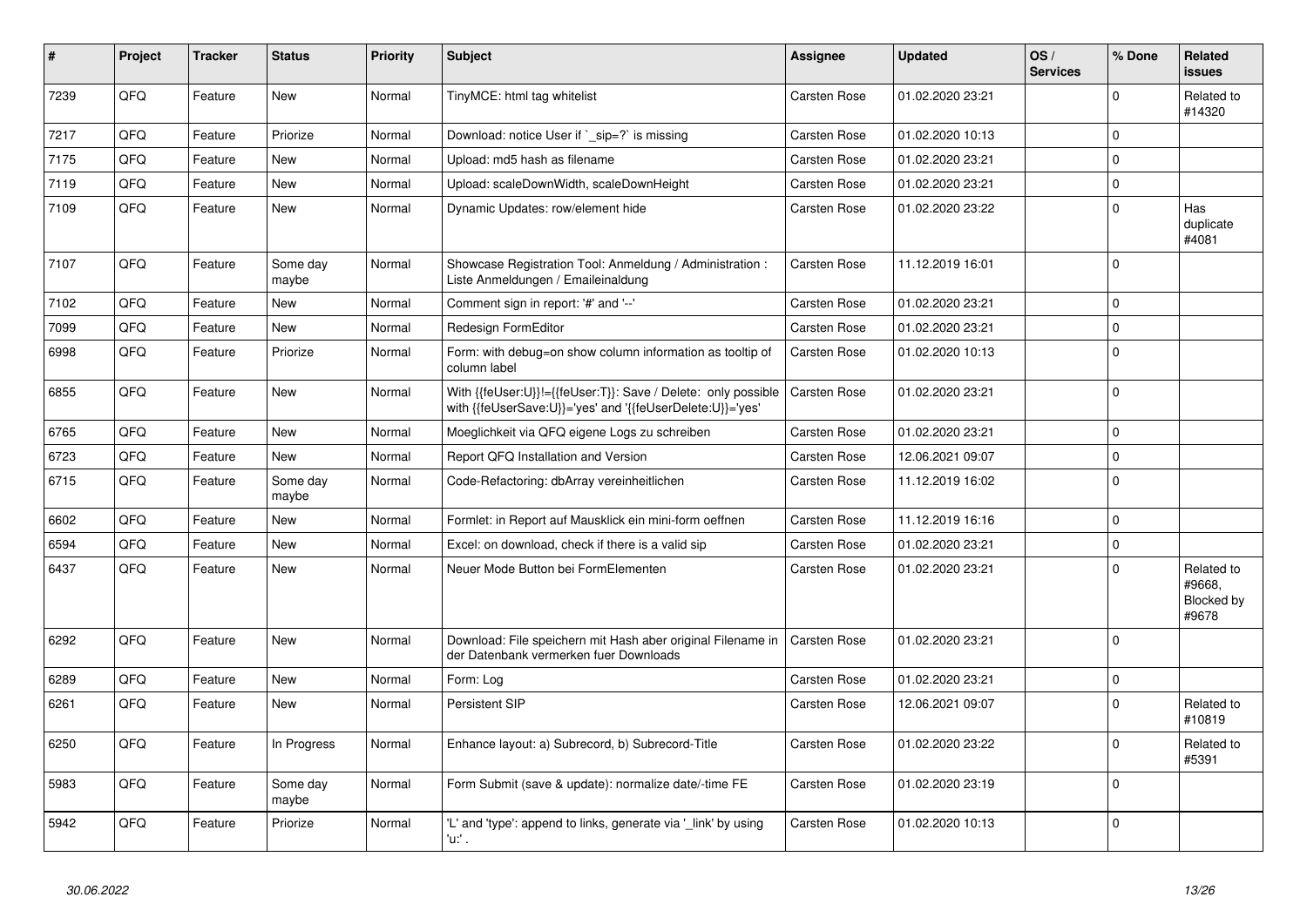| #    | Project | <b>Tracker</b> | <b>Status</b>     | <b>Priority</b> | <b>Subject</b>                                                                                     | Assignee     | <b>Updated</b>   | OS/<br><b>Services</b> | % Done      | Related<br><b>issues</b>                    |
|------|---------|----------------|-------------------|-----------------|----------------------------------------------------------------------------------------------------|--------------|------------------|------------------------|-------------|---------------------------------------------|
| 5894 | QFQ     | Feature        | Feedback          | Normal          | Typeahead in Report: show/hide rows dynamically                                                    | Carsten Rose | 18.02.2022 08:50 |                        | $\mathbf 0$ | Related to<br>#5893.<br>Related to<br>#5885 |
| 5852 | QFQ     | Feature        | Some day<br>maybe | Normal          | Logging: mail.log / sql.log - im FE anzeigen und via AJAX<br>aktualisieren                         | Carsten Rose | 01.02.2020 23:19 |                        | $\mathbf 0$ | Related to<br>#5885                         |
| 5782 | QFQ     | Feature        | <b>New</b>        | Normal          | NextCloud API                                                                                      | Carsten Rose | 01.02.2020 10:02 |                        | $\mathbf 0$ |                                             |
| 5715 | QFQ     | Feature        | New               | High            | PDF Caching                                                                                        | Carsten Rose | 03.05.2021 21:14 |                        | $\pmb{0}$   | Related to<br>#5851,<br>Related to<br>#6357 |
| 5695 | QFQ     | Feature        | In Progress       | Normal          | Multiform                                                                                          | Carsten Rose | 02.01.2021 18:38 |                        | $\pmb{0}$   |                                             |
| 5665 | QFQ     | Feature        | Some day<br>maybe | Normal          | Versuch das '{{!' nicht mehr noetig ist.                                                           | Carsten Rose | 01.02.2020 23:20 |                        | $\Omega$    | Related to<br>#7432,<br>Related to<br>#7434 |
| 5579 | QFQ     | Feature        | Some day<br>maybe | Normal          | Enhance Doc / Presentation: variable type 'link column type'                                       | Carsten Rose | 01.02.2020 23:19 |                        | $\mathbf 0$ |                                             |
| 5548 | QFQ     | Feature        | Some day<br>maybe | Normal          | 801 Textfiles/Scriptfiles als Thumbnail                                                            | Carsten Rose | 07.03.2022 16:26 |                        | $\mathbf 0$ |                                             |
| 5480 | QFQ     | Feature        | Some day<br>maybe | Normal          | QFQ: Dokumentation mit Screenshots versehen                                                        | Carsten Rose | 01.02.2020 23:20 |                        | $\mathbf 0$ | Related to<br>#9879                         |
| 5428 | QFQ     | Feature        | Some day<br>maybe | Normal          | secure thumbnail: late render on access.                                                           | Carsten Rose | 01.02.2020 23:20 |                        | $\mathbf 0$ |                                             |
| 5345 | QFQ     | Feature        | New               | Normal          | Report: UPDATE / INSERT / DELETE statements should<br>trigger subqueries, depending on the result. | Carsten Rose | 27.05.2020 16:11 |                        | $\Omega$    |                                             |
| 5132 | QFQ     | Feature        | Some day<br>maybe | Normal          | Error Message sendmail missing attachment: more details                                            | Carsten Rose | 01.02.2020 23:19 |                        | $\Omega$    |                                             |
| 5131 | QFQ     | Feature        | New               | Normal          | Activate Spin Gear ('wait/busy' indicator) via LINK attribute                                      | Carsten Rose | 01.02.2020 23:21 |                        | $\mathbf 0$ |                                             |
| 4956 | QFQ     | Feature        | Some day<br>maybe | Normal          | Sendmail: Benutzerdefinierte Headers                                                               | Carsten Rose | 11.12.2019 16:02 |                        | $\mathbf 0$ |                                             |
| 4872 | QFQ     | Feature        | Some day<br>maybe | Normal          | Fields of Typo3 page available in STORE_TYPO3                                                      | Carsten Rose | 01.02.2020 23:19 |                        | $\Omega$    |                                             |
| 4869 | QFQ     | Feature        | Some day<br>maybe | Normal          | Dynamic Update (show, hide, readonly?, required?) for<br>Template Group Elements                   | Carsten Rose | 01.02.2020 23:19 |                        | $\mathbf 0$ | Related to<br>#4865                         |
| 4839 | QFQ     | Feature        | Some day<br>maybe | Normal          | qfq-handle in <head> Abschnitt</head>                                                              | Carsten Rose | 11.12.2019 16:02 |                        | $\pmb{0}$   |                                             |
| 4757 | QFQ     | Feature        | Some day<br>maybe | Normal          | Test subrecord: download links ok? Links ok?                                                       | Carsten Rose | 01.02.2020 23:20 |                        | $\mathbf 0$ |                                             |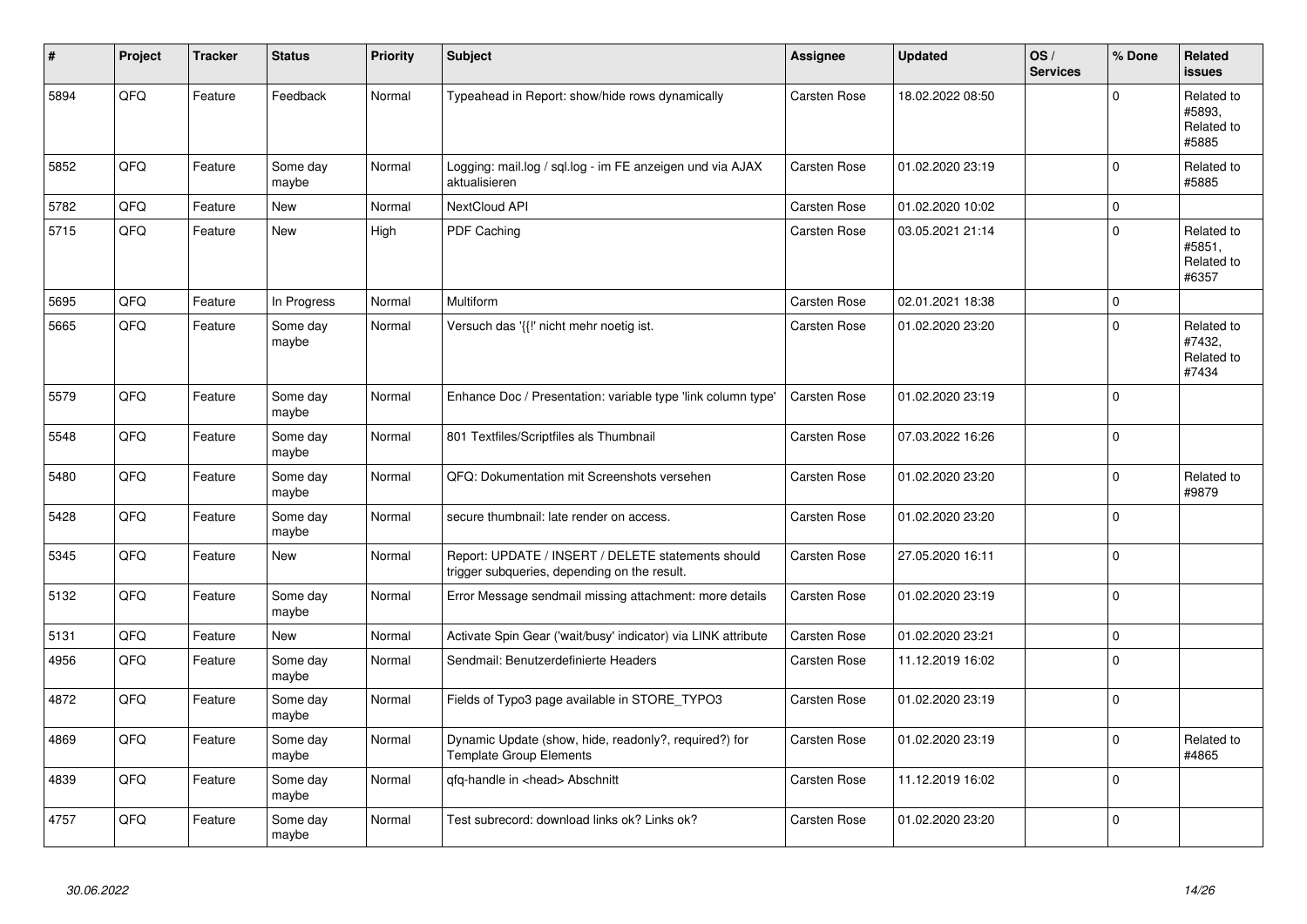| #    | Project | <b>Tracker</b> | <b>Status</b>     | <b>Priority</b> | <b>Subject</b>                                                                                                          | <b>Assignee</b> | <b>Updated</b>   | OS/<br><b>Services</b> | % Done         | <b>Related</b><br><b>issues</b>             |
|------|---------|----------------|-------------------|-----------------|-------------------------------------------------------------------------------------------------------------------------|-----------------|------------------|------------------------|----------------|---------------------------------------------|
| 4652 | QFQ     | Feature        | Some day<br>maybe | Normal          | UZH CD: Weiterleitung auf benutzerdefinierte 403/404 Seite                                                              | Carsten Rose    | 01.02.2020 23:20 |                        | $\mathbf{0}$   |                                             |
| 4650 | QFQ     | Feature        | Some day<br>maybe | Normal          | Convert html to doc/rtf                                                                                                 | Carsten Rose    | 01.02.2020 23:20 |                        | $\mathbf{0}$   | Related to<br>#10704                        |
| 4606 | QFQ     | Feature        | Some day<br>maybe | Normal          | link: qualifier to render bootstrap button                                                                              | Carsten Rose    | 01.02.2020 23:19 |                        | $\overline{0}$ |                                             |
| 4413 | QFQ     | Feature        | New               | Normal          | fieldset: show/hidden, modeSql, dynamicUpdate                                                                           | Carsten Rose    | 09.02.2022 15:19 |                        | $\mathbf{0}$   |                                             |
| 4365 | QFQ     | Feature        | Some day<br>maybe | Normal          | Multi Language: new way of config                                                                                       | Carsten Rose    | 01.02.2020 23:20 |                        | $\mathbf{0}$   |                                             |
| 4349 | QFQ     | Feature        | Some day<br>maybe | Normal          | link download: downloaded external URL to<br>deliver/concatenate - check mimetipe and handle it correctly               | Carsten Rose    | 11.12.2019 16:02 |                        | $\mathbf{0}$   |                                             |
| 4343 | QFQ     | Feature        | Some day<br>maybe | Normal          | Link: Classifier to add 'attributes'                                                                                    | Carsten Rose    | 01.02.2020 23:20 |                        | $\mathbf{0}$   | Related to<br>#14077                        |
| 4330 | QFQ     | Feature        | Some day<br>maybe | Normal          | Error Message: report missing {{ / }} in sqlUpdate, sqlInsert,<br>sqlDelete, sqlAfter, sqlBefore in FE action elements. | Carsten Rose    | 01.02.2020 23:20 |                        | $\overline{0}$ |                                             |
| 4259 | QFQ     | Feature        | Some day<br>maybe | Normal          | Instant trigger a cron job                                                                                              | Carsten Rose    | 11.12.2019 16:03 |                        | $\mathbf{0}$   |                                             |
| 4258 | QFQ     | Feature        | Some day<br>maybe | High            | <b>System Defaults: Forms</b>                                                                                           | Carsten Rose    | 03.05.2021 21:14 |                        | $\mathbf{0}$   |                                             |
| 4250 | QFQ     | Feature        | <b>New</b>        | Normal          | AutoCron in QFQ via PHP                                                                                                 | Carsten Rose    | 01.02.2020 23:21 |                        | $\overline{0}$ | Related to<br>#3292,<br>Related to<br>#3291 |
| 4197 | QFQ     | Feature        | Some day<br>maybe | Normal          | Unit Test fuer JSON Stream von QuickFormQuery.php ><br>doForm()                                                         | Carsten Rose    | 11.12.2019 16:03 |                        | $\mathbf{0}$   |                                             |
| 4082 | QFQ     | Feature        | New               | Normal          | Dynamic Update: modeSql - useful default                                                                                | Carsten Rose    | 01.02.2020 23:22 |                        | $\mathbf 0$    |                                             |
| 4050 | QFQ     | Feature        | New               | Normal          | sql.log: 1) FormElement ID which causes a specific action,<br>2) Result in the same row.                                | Carsten Rose    | 15.04.2020 11:35 |                        | $\overline{0}$ | Related to<br>#5458                         |
| 4026 | QFQ     | Feature        | Some day<br>maybe | Normal          | sglLog.sgl: log number of FE.id                                                                                         | Carsten Rose    | 11.12.2019 16:03 |                        | $\Omega$       | Related to<br>#5458                         |
| 4023 | QFQ     | Feature        | New               | Normal          | prepared statements - FE action: salveld, sqllnsert,<br>sqlUpdate, sqlDelete, sqlBefore, sqlAfter                       | Carsten Rose    | 11.12.2019 16:15 |                        | $\Omega$       |                                             |
| 4018 | QFQ     | Feature        | <b>New</b>        | Normal          | typeahead: long query parameter / answer triggers 'Attack<br>detected' and purges current SIP storage.                  | Carsten Rose    | 29.06.2022 22:46 |                        | $\mathbf{0}$   | Related to<br>#9077                         |
| 3991 | QFQ     | Feature        | Some day<br>maybe | Normal          | report: Columnname '_skipWrap' skips 'fbeg', 'fend'                                                                     | Carsten Rose    | 11.12.2019 16:03 |                        | $\Omega$       |                                             |
| 3990 | QFQ     | Feature        | Some day<br>maybe | High            | custom class definition: add space automatically                                                                        | Carsten Rose    | 03.05.2021 21:14 |                        | $\mathbf{0}$   |                                             |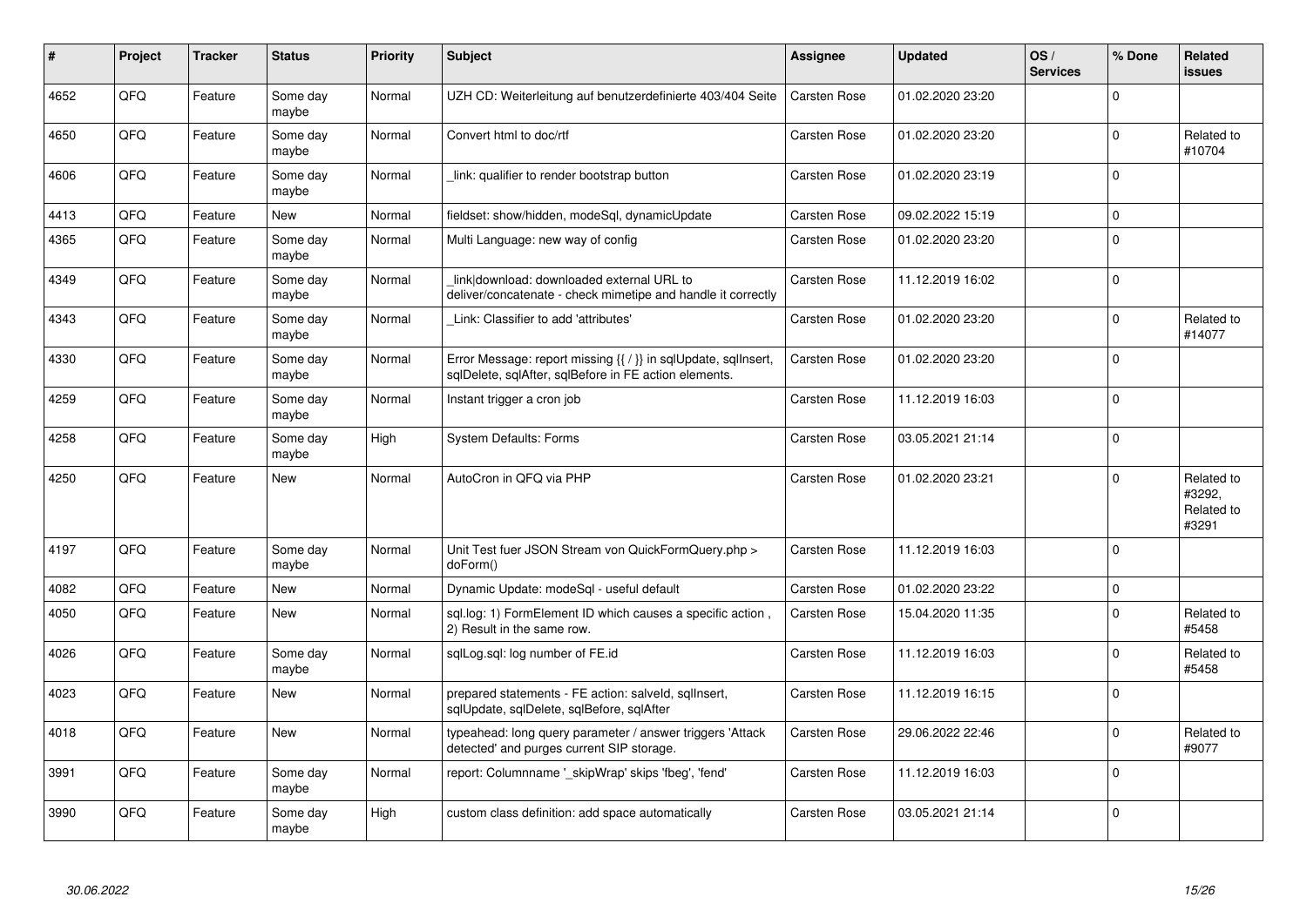| #    | Project | <b>Tracker</b> | <b>Status</b>     | <b>Priority</b> | <b>Subject</b>                                                                                                                               | Assignee            | <b>Updated</b>   | OS/<br><b>Services</b> | % Done       | <b>Related</b><br>issues                    |
|------|---------|----------------|-------------------|-----------------|----------------------------------------------------------------------------------------------------------------------------------------------|---------------------|------------------|------------------------|--------------|---------------------------------------------|
| 3967 | QFQ     | Feature        | Some day<br>maybe | High            | Report: Checkbox, Radio, Dropdown, Input welches ohne<br>Submit funktioniert - 'Inline-Form'                                                 | Carsten Rose        | 03.05.2021 21:14 |                        | 0            |                                             |
| 3947 | QFQ     | Feature        | Some day<br>maybe | Normal          | Attack detectect: logout current user                                                                                                        | Carsten Rose        | 11.12.2019 16:03 |                        | $\mathbf 0$  | Related to<br>#5458.<br>Related to<br>#6299 |
| 3942 | QFQ     | Feature        | Some day<br>maybe | Normal          | Action Elemente: neu generierte IDs via FE weitergeben                                                                                       | <b>Carsten Rose</b> | 11.12.2019 16:03 |                        | $\mathbf 0$  | Related to<br>#3941                         |
| 3941 | QFQ     | Feature        | Some day<br>maybe | Normal          | sqlAfter: es sollten mehrere moeglich sein                                                                                                   | Carsten Rose        | 11.12.2019 16:03 |                        | $\mathbf 0$  | Related to<br>#3942                         |
| 3905 | QFQ     | Feature        | Some day<br>maybe | Normal          | Documentation: Best Practice anhand eines Online<br>Bewerbungstools                                                                          | <b>Carsten Rose</b> | 11.12.2019 16:03 |                        | $\mathbf 0$  |                                             |
| 3900 | QFQ     | Feature        | Some day<br>maybe | Normal          | Extend documentation of 'Copy / Paste'                                                                                                       | Carsten Rose        | 11.12.2019 16:03 |                        | 0            | Related to<br>#3899                         |
| 3877 | QFQ     | Feature        | Some day<br>maybe | Normal          | FormEditor: die Felder die aktuell nicht gebraucht werden<br>nur auf readonly/disabled setzen (nicht ausblenden > das<br>irritiert.          | <b>Carsten Rose</b> | 11.12.2019 16:03 |                        | $\mathbf 0$  |                                             |
| 3867 | QFQ     | Feature        | Priorize          | Normal          | Readonly Formular: Template Groups add/delete<br>ausbeldnen                                                                                  | <b>Carsten Rose</b> | 05.05.2021 22:12 |                        | $\mathbf 0$  |                                             |
| 3864 | QFQ     | Feature        | New               | Normal          | Encrypt / decrypt field                                                                                                                      | Carsten Rose        | 08.03.2021 18:08 |                        | $\mathbf 0$  |                                             |
| 3848 | QFQ     | Feature        | Some day<br>maybe | High            | Antivirus check fuer Upload files in qfq?                                                                                                    | Carsten Rose        | 03.05.2021 21:14 |                        | $\mathbf 0$  | Related to<br>#4131                         |
| 3727 | QFQ     | Feature        | New               | High            | Security: Session Hijacking erschweren                                                                                                       | Carsten Rose        | 03.05.2021 21:14 |                        | $\mathbf 0$  |                                             |
| 3708 | QFQ     | Feature        | Some day<br>maybe | Normal          | Form: input - 'specialchars', 'none'  gewisse tags<br>erlauben, andere verbieten                                                             | Carsten Rose        | 11.12.2019 16:02 |                        | $\mathbf 0$  | Related to<br>#14320                        |
| 3677 | QFQ     | Feature        | Some day<br>maybe | Normal          | wkhtmltopdf: FE User access prohibited, if client IP changes<br>- \$TYPO3_CONF_VARS[FE][lockIP]                                              | Carsten Rose        | 11.12.2019 16:02 |                        | $\mathbf 0$  |                                             |
| 3666 | QFQ     | Feature        | Some day<br>maybe | Normal          | a) Performance Messung: mysql_real_escape_string() im<br>Vergleich zu str_replace(), b) doppeltes Aufrufen von<br>mysql_real_escape_string() | Carsten Rose        | 11.12.2019 16:02 |                        | $\mathbf 0$  |                                             |
| 3537 | QFQ     | Feature        | Some day<br>maybe | Low             | SHOW COLUMNS FROM tableName - Extend '{{!'<br>definition                                                                                     | Carsten Rose        | 11.12.2019 16:02 |                        | $\mathbf 0$  |                                             |
| 3504 | QFQ     | Feature        | New               | Normal          | Logging: welche Action FEs werden wann wie ausgefuehrt                                                                                       | Carsten Rose        | 01.02.2020 23:21 |                        | $\mathbf 0$  | Related to<br>#5458,<br>Related to<br>#4092 |
| 3458 | QFQ     | Feature        | Some day<br>maybe | Normal          | Display 'Edit Form Element'-Checkbox on form: should<br>depend on FE Group                                                                   | Carsten Rose        | 11.12.2019 16:02 |                        | $\mathbf{0}$ | Related to<br>#3447                         |
| 3457 | QFQ     | Feature        | Some day<br>maybe | Normal          | LDAP: concat multi values to one single entry                                                                                                | Carsten Rose        | 11.12.2019 16:02 |                        | $\mathbf 0$  |                                             |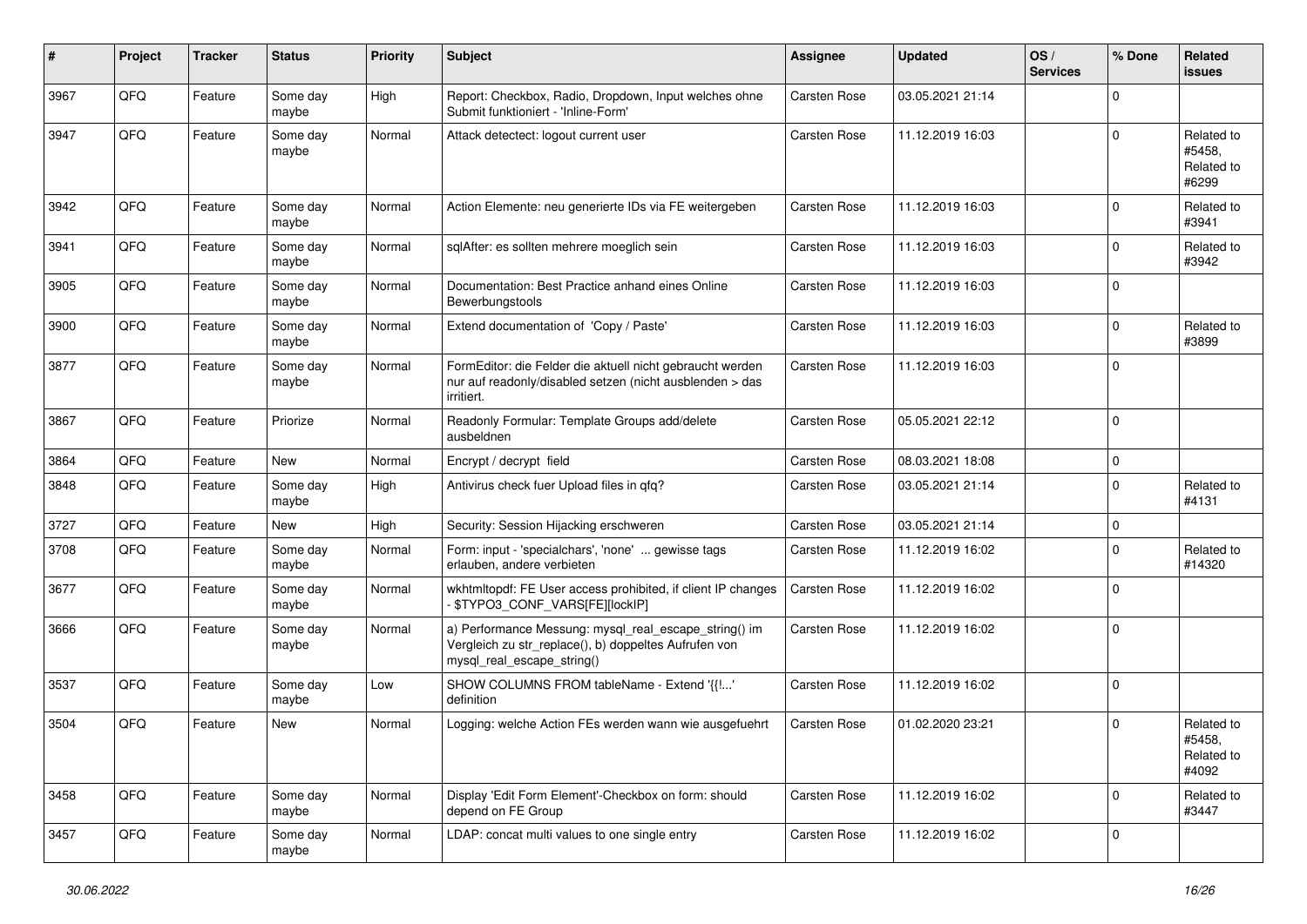| $\sharp$ | Project | <b>Tracker</b> | <b>Status</b>     | <b>Priority</b> | <b>Subject</b>                                                                                                     | <b>Assignee</b>     | <b>Updated</b>   | OS/<br><b>Services</b> | % Done      | Related<br><b>issues</b>                    |
|----------|---------|----------------|-------------------|-----------------|--------------------------------------------------------------------------------------------------------------------|---------------------|------------------|------------------------|-------------|---------------------------------------------|
| 3432     | QFQ     | Feature        | <b>New</b>        | Normal          | subrecord: dynamicUpdate                                                                                           | <b>Carsten Rose</b> | 11.06.2020 21:10 |                        | $\mathbf 0$ | Related to<br>#5691                         |
| 3385     | QFQ     | Feature        | Some day<br>maybe | Normal          | templateGroup: insert/update/delete non primary records                                                            | Carsten Rose        | 11.12.2019 16:02 |                        | $\mathbf 0$ |                                             |
| 3350     | QFQ     | Feature        | Some day<br>maybe | Normal          | FormEditor: Hilfetext hinter 'checktype'                                                                           | Carsten Rose        | 11.12.2019 16:02 |                        | $\mathbf 0$ |                                             |
| 3332     | QFQ     | Feature        | Some day<br>maybe | Normal          | Uploads: Thumbnails, Details zum hochgeladenen File                                                                | Carsten Rose        | 11.12.2019 16:02 |                        | $\mathbf 0$ | Related to<br>#3264,<br>Related to<br>#5333 |
| 3331     | QFQ     | Feature        | Some day<br>maybe | Normal          | Default Tooltip fuer _page? Links: mit Form und Record ID                                                          | Carsten Rose        | 11.12.2019 16:02 |                        | $\mathbf 0$ |                                             |
| 3291     | QFQ     | Feature        | Some day<br>maybe | Normal          | AutoCron websiteToken                                                                                              | Carsten Rose        | 11.12.2019 16:02 |                        | $\mathbf 0$ | Related to<br>#4250                         |
| 3285     | QFQ     | Feature        | Some day<br>maybe | Normal          | Zeichenlimit pro Feld: textarea / editor                                                                           | Carsten Rose        | 11.12.2019 16:02 |                        | $\mathbf 0$ |                                             |
| 3273     | QFQ     | Feature        | Some day<br>maybe | Low             | Dirty Flag in Form                                                                                                 | Carsten Rose        | 11.12.2019 16:02 |                        | $\mathbf 0$ |                                             |
| 3267     | QFQ     | Feature        | Some day<br>maybe | Normal          | 2 Forms auf einer Seite: real + Read only                                                                          | Carsten Rose        | 11.12.2019 16:03 |                        | $\mathbf 0$ |                                             |
| 3216     | QFQ     | Feature        | Some day<br>maybe | Normal          | dynamic update für checkbox label2                                                                                 | Carsten Rose        | 11.12.2019 16:03 |                        | $\mathbf 0$ | Related to<br>#2081                         |
| 2995     | QFQ     | Feature        | Some day<br>maybe | Normal          | Dropdown JQuery Plugin: 'chosen' - Moeglichkeit um Select<br>Listen mehr Funktion zu geben. Kein Bootstrap noetig. | <b>Carsten Rose</b> | 11.12.2019 16:03 |                        | $\mathbf 0$ |                                             |
| 2361     | QFQ     | Feature        | New               | Normal          | Logging wer/wann/wo welches Formular aufgerufen hat                                                                | Carsten Rose        | 11.12.2019 16:15 |                        | $\mathbf 0$ | Related to<br>#4432.<br>Related to<br>#7480 |
| 2084     | QFQ     | Feature        | Some day<br>maybe | Normal          | Mailto mit encryption: Subrecord                                                                                   | Carsten Rose        | 11.12.2019 16:03 |                        | $\mathbf 0$ | Related to<br>#2082                         |
| 1946     | QFQ     | Feature        | Some day<br>maybe | Normal          | Kontrolle ob der ReadOnly Modus bei den<br>Formularelementen korrekt implementiert ist                             | Carsten Rose        | 11.12.2019 16:03 |                        | $\mathbf 0$ |                                             |
| 1635     | QFQ     | Feature        | Some day<br>maybe | Normal          | QFQ Extension content record: weitere Optionen<br>einblenden.                                                      | Carsten Rose        | 11.12.2019 16:03 |                        | $\mathbf 0$ |                                             |
| 14376    | QFQ     | Feature        | <b>New</b>        | Normal          | QFQ Bootstrap: if missing, create stored procedures                                                                | Enis Nuredini       | 19.06.2022 16:37 |                        | $\mathbf 0$ |                                             |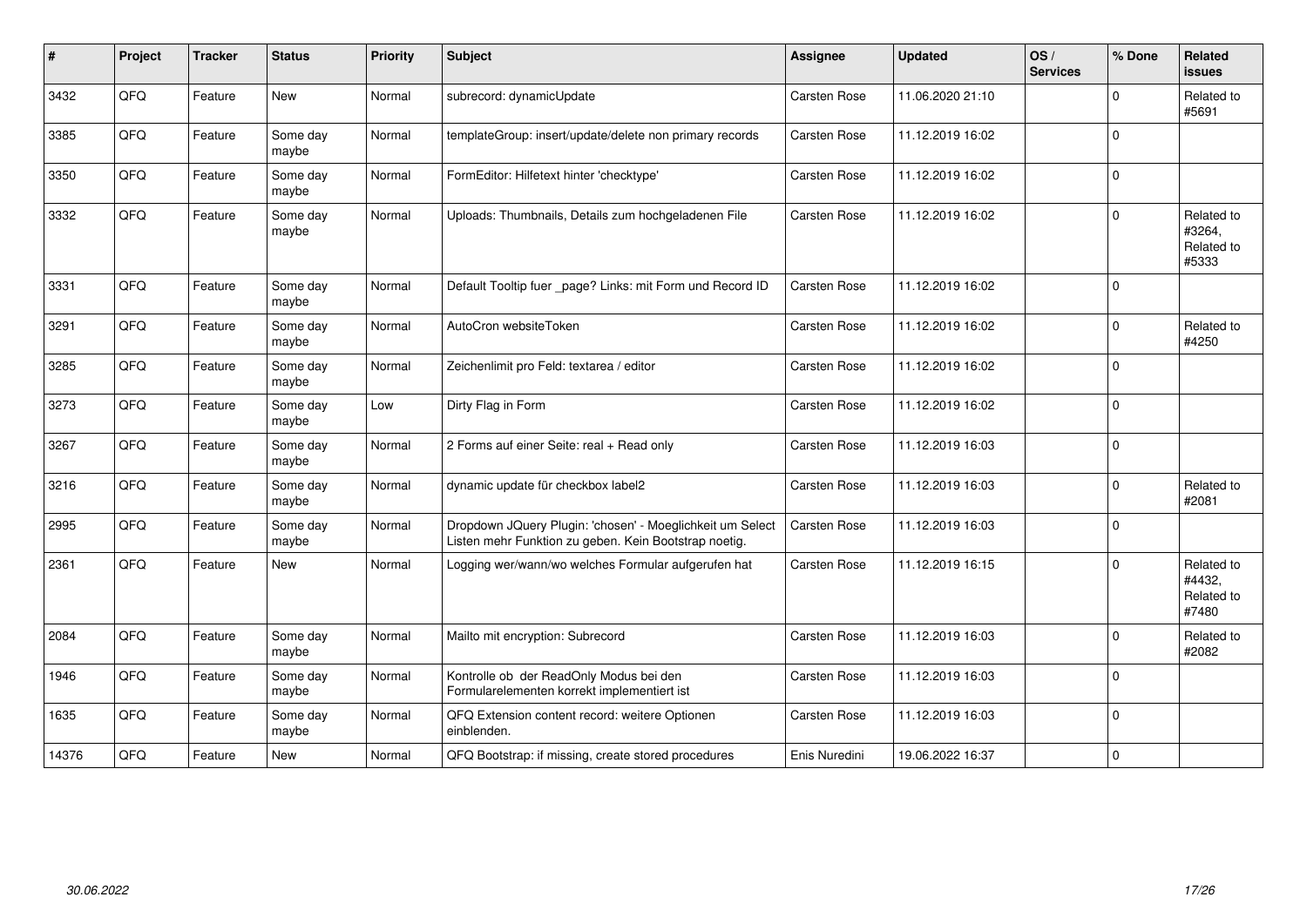| $\vert$ # | Project | <b>Tracker</b> | <b>Status</b>     | <b>Priority</b> | <b>Subject</b>                                                                        | <b>Assignee</b> | <b>Updated</b>   | OS/<br><b>Services</b> | % Done      | <b>Related</b><br>issues                                                                                                                                              |
|-----------|---------|----------------|-------------------|-----------------|---------------------------------------------------------------------------------------|-----------------|------------------|------------------------|-------------|-----------------------------------------------------------------------------------------------------------------------------------------------------------------------|
| 14320     | QFQ     | Feature        | ToDo              | Normal          | Allow specific HTML Tags and Attributes: general, TinyMCE                             | Enis Nuredini   | 17.06.2022 10:44 |                        | $\Omega$    | Related to<br>#12664,<br>Related to<br>#12039,<br>Related to<br>#11702,<br>Related to<br>#7239,<br>Related to<br>#3708,<br>Related to<br>#3646,<br>Related to<br>#880 |
| 14227     | QFQ     | Feature        | <b>New</b>        | Normal          | Selenium Konkurrenz: cypress.io                                                       | Enis Nuredini   | 28.05.2022 11:02 |                        | $\mathbf 0$ |                                                                                                                                                                       |
| 14028     | QFQ     | Feature        | <b>New</b>        | Normal          | Required notification: visual nicer                                                   | Enis Nuredini   | 28.05.2022 11:01 |                        | $\mathbf 0$ |                                                                                                                                                                       |
| 13945     | QFQ     | Feature        | New               | Normal          | As _link: content before/after link                                                   | Enis Nuredini   | 28.05.2022 11:01 |                        | 0           | Related to<br>#12262                                                                                                                                                  |
| 13900     | QFQ     | Feature        | Priorize          | Normal          | Selenium: Check das Cookie/PDF funktioniert                                           | Enis Nuredini   | 25.03.2022 12:45 |                        | $\mathbf 0$ |                                                                                                                                                                       |
| 13757     | QFQ     | Feature        | New               | High            | QR / Bar-Code Plugin                                                                  | Enis Nuredini   | 19.03.2022 17:43 |                        | $\mathbf 0$ |                                                                                                                                                                       |
| 13608     | QFQ     | Feature        | Some day<br>maybe | Normal          | Automatic Browser Language Redirect                                                   | Enis Nuredini   | 17.06.2022 08:35 |                        | $\mathbf 0$ |                                                                                                                                                                       |
| 12630     | QFQ     | Feature        | In Progress       | Normal          | Input: date[time]: min / max values                                                   | Enis Nuredini   | 20.06.2022 18:31 |                        | $\mathbf 0$ | Related to<br>#10096,<br>Related to<br>#14302,<br>Related to<br>#14303                                                                                                |
| 12262     | QFQ     | Feature        | ToDo              | Normal          | Form buttons on top: more customable                                                  | Enis Nuredini   | 17.06.2022 10:44 |                        | $\mathbf 0$ | Related to<br>#13945, Has<br>duplicate<br>#4046, Has<br>duplicate<br>#10080                                                                                           |
| 11892     | QFQ     | Feature        | New               | Normal          | tablesorter: columns with links are hard to order - new<br>qualifier 'Y: <ord>'</ord> | Enis Nuredini   | 23.03.2022 09:22 |                        | $\mathbf 0$ |                                                                                                                                                                       |
| 10782     | QFG     | Feature        | Feedback          | Normal          | Tiny MCE: Image Upload                                                                | Enis Nuredini   | 16.05.2022 23:16 |                        | 0           | Related to<br>#12452                                                                                                                                                  |
| 10569     | QFQ     | Feature        | Priorize          | Normal          | link blank more safe                                                                  | Enis Nuredini   | 25.03.2022 12:44 |                        | $\mathbf 0$ |                                                                                                                                                                       |
| 10463     | QFQ     | Feature        | New               | Normal          | Report_link: expliztes setzen von HTML Tags (Bedarf fuer<br>'data-selenium' & 'id')   | Enis Nuredini   | 23.03.2022 09:23 |                        | $\mathbf 0$ | Related to<br>#7648                                                                                                                                                   |
| 9052      | QFQ     | Feature        | Feedback          | High            | Report: CodeMirror with SQL Syntax Highlight in FE                                    | Enis Nuredini   | 08.06.2022 10:25 |                        | $\mathbf 0$ |                                                                                                                                                                       |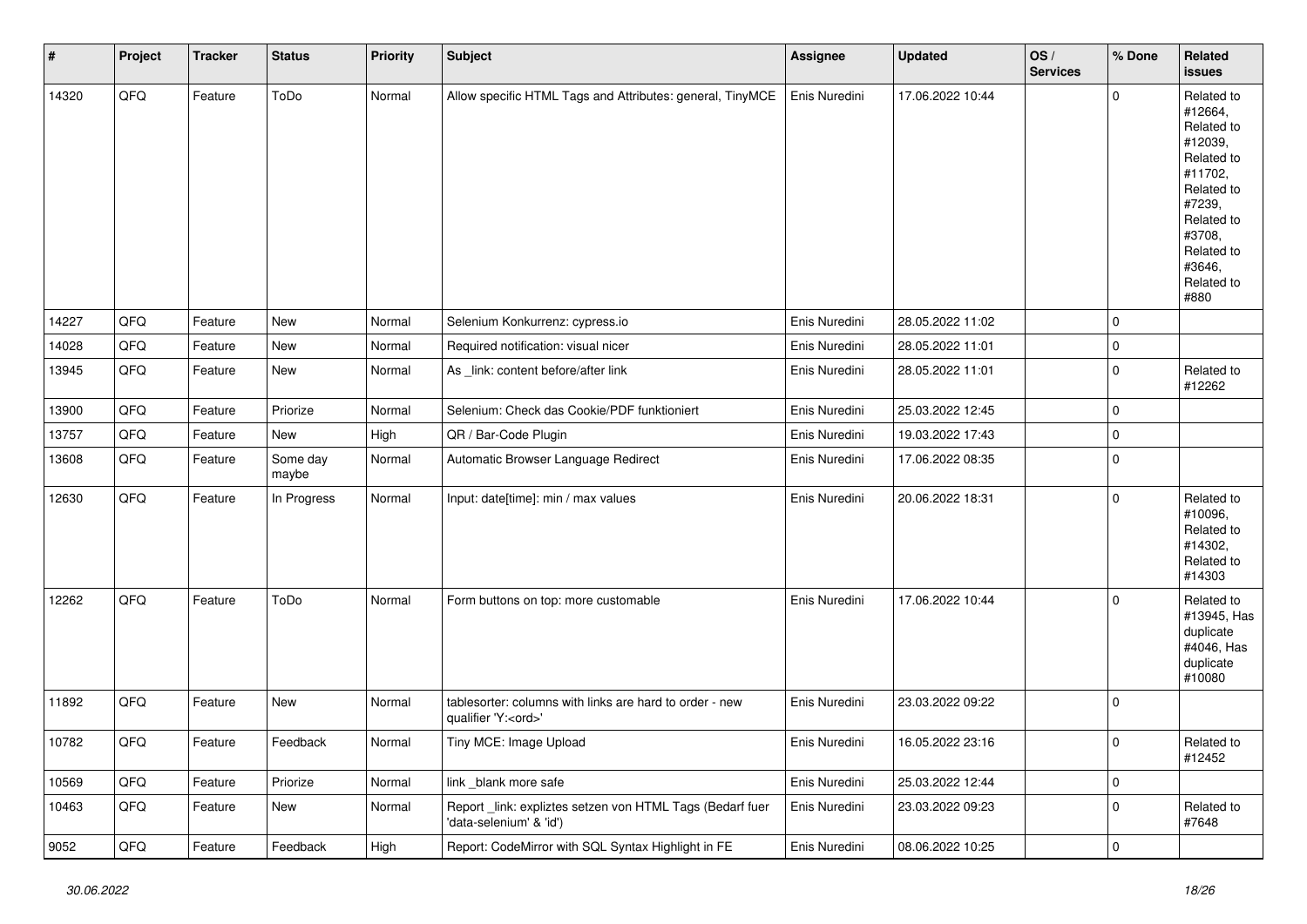| #     | Project | <b>Tracker</b> | <b>Status</b>     | <b>Priority</b> | <b>Subject</b>                                                                       | <b>Assignee</b>        | <b>Updated</b>   | OS/<br><b>Services</b> | % Done      | Related<br><b>issues</b>                                               |
|-------|---------|----------------|-------------------|-----------------|--------------------------------------------------------------------------------------|------------------------|------------------|------------------------|-------------|------------------------------------------------------------------------|
| 10124 | QFQ     | Feature        | Feedback          | Normal          | qfq AAI-Login                                                                        | Karin Niffeler         | 07.05.2020 09:36 |                        | $\mathbf 0$ |                                                                        |
| 13609 | QFQ     | Feature        | New               | Normal          | QFQ Introduction: Seite aufloesen                                                    | Philipp<br>Gröbelbauer | 28.05.2022 11:02 |                        | $\mathbf 0$ |                                                                        |
| 1623  | QFQ     | Feature        | Some day<br>maybe | Normal          | RealURL                                                                              |                        | 11.12.2019 16:03 |                        | 30          |                                                                        |
| 10793 | QFQ     | Feature        | In Progress       | Normal          | <b>Update NPM Packages</b>                                                           | Carsten Rose           | 07.09.2021 13:25 |                        | 30          |                                                                        |
| 9517  | QFQ     | Feature        | In Progress       | High            | Input multiple tags with typeahead                                                   | Carsten Rose           | 03.05.2021 21:14 |                        | 40          | Related to<br>#10150                                                   |
| 8522  | QFQ     | Feature        | Some day<br>maybe | Normal          | build QFQ - npm warnings                                                             | Benjamin Baer          | 01.02.2020 23:19 |                        | 50          |                                                                        |
| 13330 | QFQ     | Feature        | In Progress       | Normal          | Multi Form: Upload                                                                   | Carsten Rose           | 07.11.2021 12:40 |                        | 50          | Related to<br>#9706                                                    |
| 12440 | QFQ     | Feature        | In Progress       | Normal          | Typo3 V10 upgrade (durchfuehren und testen)                                          | Carsten Rose           | 21.03.2022 09:53 |                        | 50          | Related to<br>#12357,<br>Related to<br>#12067,<br>Related to<br>#10661 |
| 6609  | QFQ     | Feature        | New               | Normal          | Formlet: JSON API erweitern                                                          | Carsten Rose           | 01.02.2020 23:21 |                        | 50          |                                                                        |
| 12632 | QFQ     | Feature        | New               | Normal          | TinyMCE: Prepare CSS classes for images                                              | Carsten Rose           | 04.06.2021 14:35 |                        | 100         | Blocked by<br>#12186                                                   |
| 12584 | QFQ     | Feature        | Feedback          | Normal          | T3 v10 migration script: replace alias-patterns (v11)                                | Carsten Rose           | 28.05.2022 11:12 |                        | 100         |                                                                        |
| 10115 | QFQ     | Feature        | New               | Normal          | TypeAhead: static list                                                               | Carsten Rose           | 26.02.2020 16:42 |                        | 100         |                                                                        |
| 3402  | QFQ     | Feature        | Some day<br>maybe | Normal          | Syntax Highlighting via CodeMirror                                                   | Carsten Rose           | 11.12.2019 16:02 |                        | 100         | Related to<br>#3207                                                    |
| 13572 | QFQ     | Feature        | Feedback          | Normal          | Form Load: misleading error message on trying to load non<br>existent primary record | Enis Nuredini          | 16.05.2022 23:16 |                        | 100         |                                                                        |
| 11715 | QFQ     | Bug            | New               | Normal          | acceptZeroAsRequired and requiredOffButMark do not<br>coincide                       |                        | 08.12.2020 12:13 |                        | $\mathbf 0$ |                                                                        |
| 11522 | QFQ     | <b>Bug</b>     | New               | Normal          | Aus/Einblenden von Reitern                                                           |                        | 13.11.2020 14:58 |                        | $\mathbf 0$ |                                                                        |
| 11195 | QFQ     | Bug            | New               | Low             | Dynamic Update: Note not updated if new text is empty<br>(v20.4)                     |                        | 25.09.2020 11:14 |                        | $\mathbf 0$ |                                                                        |
| 10890 | QFG     | <b>Bug</b>     | New               | Normal          | AutoCron hangs                                                                       |                        | 20.07.2020 13:56 |                        | $\pmb{0}$   |                                                                        |
| 10766 | QFQ     | <b>Bug</b>     | New               | High            | Radiobutton / parameter.buttonClass=btn-default: dynamic<br>update                   |                        | 03.05.2021 21:12 |                        | $\mathbf 0$ | Related to<br>#11237                                                   |
| 10759 | QFQ     | <b>Bug</b>     | New               | Normal          | emptyMeansNull - Feld falsch aktualisiert                                            |                        | 12.11.2020 23:45 |                        | $\mathbf 0$ |                                                                        |
| 10324 | QFQ     | <b>Bug</b>     | New               | Normal          | Excel Export mit Template funktioniert nur, wenn Template<br>vor uid kommt           |                        | 30.03.2020 11:20 |                        | $\mathbf 0$ | Related to<br>#10257                                                   |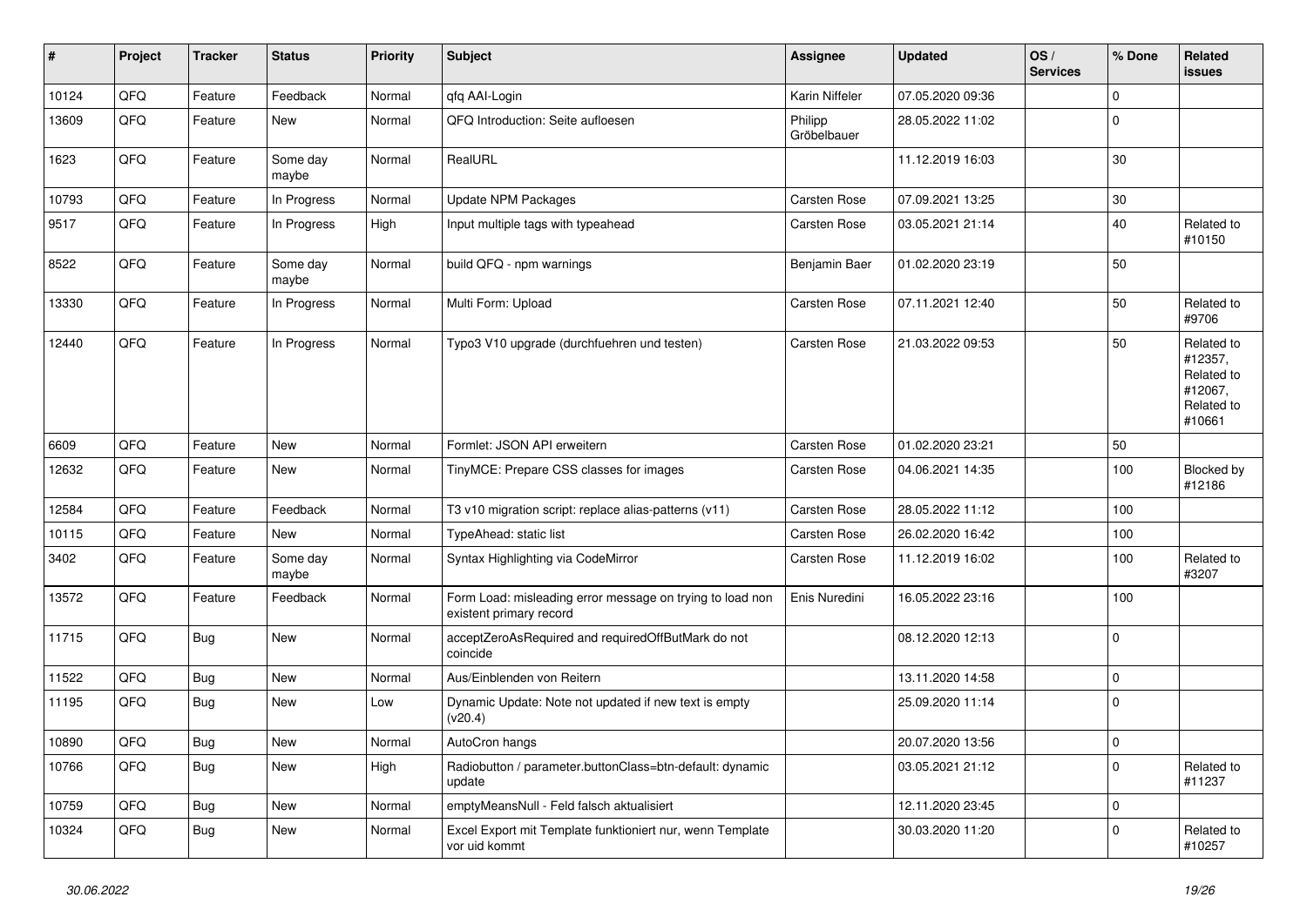| #     | Project | <b>Tracker</b> | <b>Status</b>     | <b>Priority</b> | <b>Subject</b>                                                                            | <b>Assignee</b> | <b>Updated</b>   | OS/<br><b>Services</b> | % Done         | <b>Related</b><br><b>issues</b> |
|-------|---------|----------------|-------------------|-----------------|-------------------------------------------------------------------------------------------|-----------------|------------------|------------------------|----------------|---------------------------------|
| 9855  | QFQ     | <b>Bug</b>     | <b>New</b>        | Normal          | <b>Required Check</b>                                                                     |                 | 01.02.2020 15:56 |                        | $\mathbf{0}$   |                                 |
| 9126  | QFQ     | Bug            | Some day<br>maybe | Normal          | hidden Form elements are present in page source                                           |                 | 02.01.2021 18:41 |                        | $\mathbf 0$    |                                 |
| 9024  | QFQ     | Bug            | Some day<br>maybe | Normal          | QFQ Einarbeitung                                                                          |                 | 01.02.2020 15:56 |                        | $\mathbf{0}$   |                                 |
| 9020  | QFQ     | <b>Bug</b>     | Some day<br>maybe | Normal          | radio mit buttonClass und dynamicUpdate lassen sich nicht<br>kombinieren                  |                 | 11.12.2019 16:01 |                        | $\mathbf{0}$   |                                 |
| 7402  | QFQ     | <b>Bug</b>     | Some day<br>maybe | Normal          | thumbnail cache: outdated picture when permission denied<br>and permission resolved.      |                 | 01.02.2020 23:20 |                        | $\mathbf{0}$   |                                 |
| 7281  | QFQ     | <b>Bug</b>     | Some day<br>maybe | Normal          | Subrecords: on large screen separator line too short                                      |                 | 01.02.2020 23:19 |                        | $\overline{0}$ |                                 |
| 7101  | QFQ     | Bug            | Some day<br>maybe | Normal          | 'form' in SIP and 'report' - breaks                                                       |                 | 01.02.2020 23:20 |                        | $\overline{0}$ |                                 |
| 5877  | QFQ     | Bug            | Some day<br>maybe | Normal          | FE.type=note:bsColumn strange behaviour                                                   |                 | 01.02.2020 23:19 |                        | $\mathbf{0}$   |                                 |
| 4546  | QFQ     | <b>Bug</b>     | Some day<br>maybe | Normal          | NH: SIP storage is destroyed                                                              |                 | 01.02.2020 23:20 |                        | $\mathbf{0}$   |                                 |
| 4441  | QFQ     | <b>Bug</b>     | Some day<br>maybe | Normal          | \$_SERVER Vars sollten nur aus dem Store genommen<br>werden - Code entsprechend anpassen. |                 | 11.12.2019 16:02 |                        | $\mathbf{0}$   |                                 |
| 4138  | QFQ     | <b>Bug</b>     | Some day<br>maybe | Normal          | style fehlt                                                                               |                 | 11.12.2019 16:03 |                        | $\mathbf{0}$   |                                 |
| 4122  | QFQ     | <b>Bug</b>     | Some day<br>maybe | Normal          | file: Render Mode hat keinen Effekt                                                       |                 | 11.12.2019 16:03 |                        | $\mathbf{0}$   |                                 |
| 13647 | QFQ     | <b>Bug</b>     | New               | Normal          | Autofocus funktioniert nicht auf Chrome                                                   | Benjamin Baer   | 19.03.2022 17:44 |                        | $\mathbf{0}$   |                                 |
| 13528 | QFQ     | Bug            | New               | Normal          | gfg.io > releases: es wird kein neues Release angelegt                                    | Benjamin Baer   | 19.03.2022 17:46 |                        | $\mathbf{0}$   |                                 |
| 11237 | QFQ     | <b>Bug</b>     | New               | High            | Radiobutton / parameter.buttonClass= btn-default - kein dirty<br>Trigger                  | Benjamin Baer   | 03.05.2021 21:12 |                        | $\mathbf{0}$   | Related to<br>#10766            |
| 11057 | QFQ     | <b>Bug</b>     | <b>New</b>        | High            | Checkboxes ohne span.checkmark im Report werden<br>ausgeblendet                           | Benjamin Baer   | 03.05.2021 21:12 |                        | $\mathbf 0$    | Related to<br>#11039            |
| 9898  | QFQ     | <b>Bug</b>     | Feedback          | Normal          | Formular trotz Timeout gespeichert                                                        | Benjamin Baer   | 01.02.2020 15:56 |                        | $\pmb{0}$      |                                 |
| 9535  | QFQ     | Bug            | Feedback          | Normal          | Report:  AS ' vertical' - column to wide - vertical >> rot45,<br>rot90                    | Benjamin Baer   | 01.02.2020 15:56 |                        | $\overline{0}$ |                                 |
| 6566  | QFQ     | Bug            | Priorize          | Normal          | Link Function 'delete': provided parameter missing on page<br>reload                      | Benjamin Baer   | 03.01.2022 08:08 |                        | $\overline{0}$ |                                 |
| 6140  | QFQ     | Bug            | Priorize          | Normal          | QFQ DnD Sort: Locked fields                                                               | Benjamin Baer   | 21.03.2022 09:56 |                        | $\mathbf{0}$   |                                 |
| 4457  | QFQ     | <b>Bug</b>     | Priorize          | Normal          | typeahead: pressing return to select an item, saves the form<br>and closes the form.      | Benjamin Baer   | 03.01.2022 08:01 |                        | $\Omega$       | Related to<br>#4398             |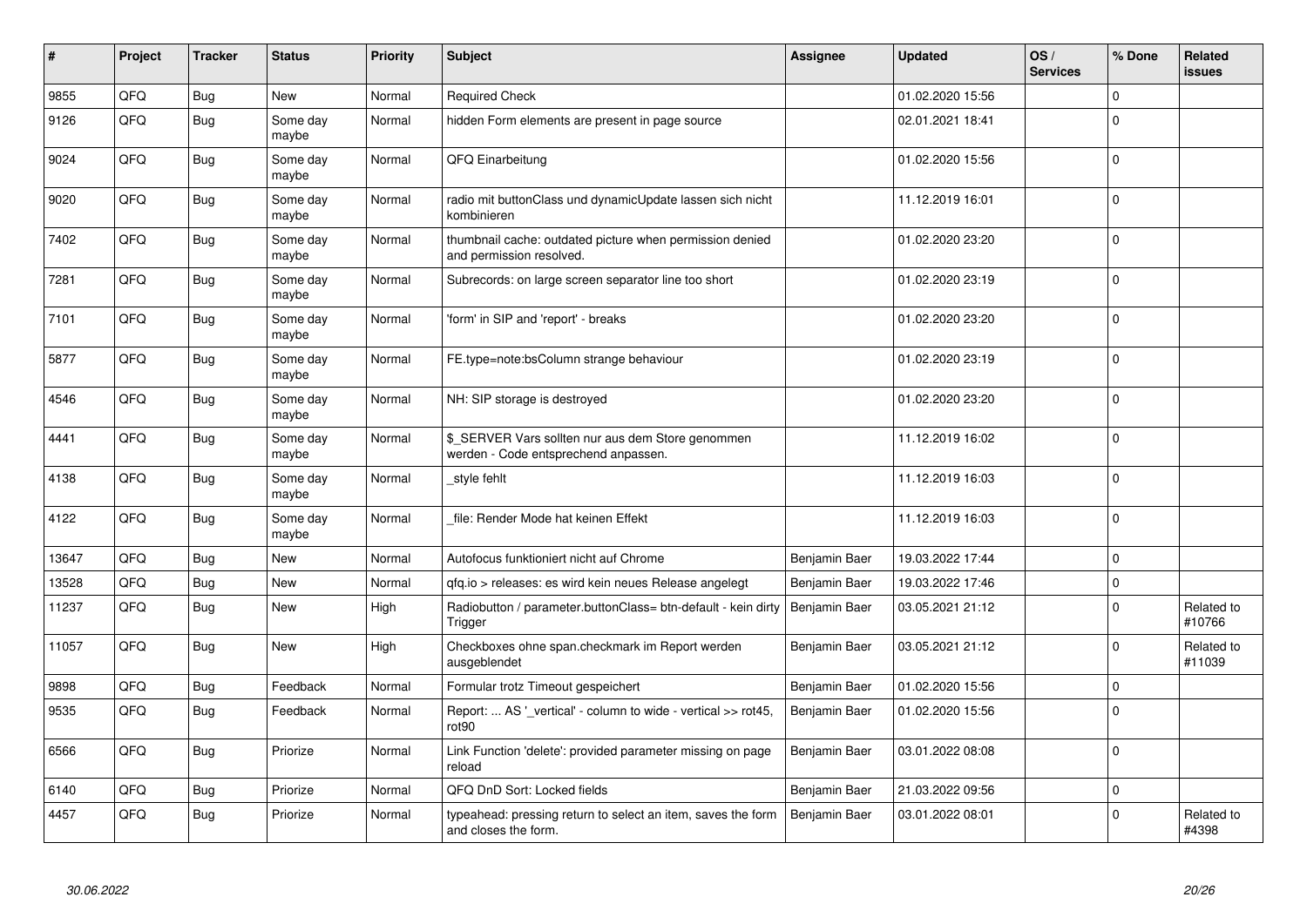| #     | Project | <b>Tracker</b> | <b>Status</b>     | <b>Priority</b> | <b>Subject</b>                                                                                                                                           | Assignee            | <b>Updated</b>   | OS/<br><b>Services</b> | % Done      | <b>Related</b><br><b>issues</b>             |
|-------|---------|----------------|-------------------|-----------------|----------------------------------------------------------------------------------------------------------------------------------------------------------|---------------------|------------------|------------------------|-------------|---------------------------------------------|
| 4454  | QFQ     | <b>Bug</b>     | Some day<br>maybe | Normal          | Required Elements: multiple elements in a row - whole row<br>marked if only one input is empty.                                                          | Benjamin Baer       | 01.02.2020 23:20 |                        | $\Omega$    |                                             |
| 4398  | QFQ     | Bug            | Some day<br>maybe | Normal          | Typeahead: mouse click in a prefilled input opens a single<br>item dropdown with the current value - click on it seems to<br>set the value, not the key. | Benjamin Baer       | 01.02.2020 23:20 |                        | $\mathbf 0$ | Related to<br>#4457                         |
| 2063  | QFQ     | Bug            | Some day<br>maybe | Normal          | Pills auf 'inaktiv' setzen falls keine Element auf dem Pill<br>sichtbar sind.                                                                            | Benjamin Baer       | 11.12.2019 16:03 |                        | $\Omega$    | Related to<br>#3752                         |
| 14323 | QFQ     | <b>Bug</b>     | In Progress       | Normal          | Report: render=both single - no impact                                                                                                                   | Carsten Rose        | 19.06.2022 18:31 |                        | $\Omega$    |                                             |
| 14305 | QFQ     | <b>Bug</b>     | <b>New</b>        | Normal          | Inline Report editing does not create history entries                                                                                                    | Carsten Rose        | 10.06.2022 11:55 |                        | $\mathbf 0$ |                                             |
| 14304 | QFQ     | <b>Bug</b>     | <b>New</b>        | Normal          | table sorter view safer does not work                                                                                                                    | Carsten Rose        | 10.06.2022 11:49 |                        | $\mathbf 0$ |                                             |
| 14283 | QFQ     | Bug            | Priorize          | Normal          | HEIC / HEIF convert doesn't trigger                                                                                                                      | Carsten Rose        | 19.06.2022 16:37 |                        | $\mathbf 0$ |                                             |
| 14233 | QFQ     | Bug            | <b>New</b>        | Normal          | AS _link: question - HTML is not rendered                                                                                                                | Carsten Rose        | 28.05.2022 11:02 |                        | $\mathbf 0$ |                                             |
| 14175 | QFQ     | <b>Bug</b>     | In Progress       | Normal          | Opening a form with no QFQ Session cookie fails                                                                                                          | Carsten Rose        | 03.06.2022 10:40 |                        | $\Omega$    |                                             |
| 14091 | QFQ     | <b>Bug</b>     | <b>New</b>        | Normal          | inconsistent template path for twig                                                                                                                      | <b>Carsten Rose</b> | 19.04.2022 18:36 |                        | $\mathbf 0$ |                                             |
| 14077 | QFQ     | Bug            | <b>New</b>        | Normal          | As _link: Attribute 'class' missing by r:1 and r:3 - but should<br>set                                                                                   | <b>Carsten Rose</b> | 28.05.2022 11:02 |                        | $\mathbf 0$ | Related to<br>#5342,<br>Related to<br>#4343 |
| 13706 | QFQ     | Bug            | <b>New</b>        | Normal          | Wrong CheckType in FieldElement LastStatus of Form Cron                                                                                                  | <b>Carsten Rose</b> | 21.01.2022 18:20 |                        | $\Omega$    |                                             |
| 13659 | QFQ     | <b>Bug</b>     | <b>New</b>        | Normal          | wrong sanitize class applied to R-store                                                                                                                  | Carsten Rose        | 15.01.2022 14:23 |                        | $\mathbf 0$ |                                             |
| 13592 | QFQ     | Bug            | <b>New</b>        | Normal          | QFQ Build Queue: das vergeben von Tags klappt nicht. Es<br>werden keine Releases gebaut.                                                                 | Carsten Rose        | 19.03.2022 17:45 |                        | $\Omega$    |                                             |
| 13460 | QFQ     | Bug            | <b>New</b>        | Normal          | Doc: Password set/reset  password should not processed<br>with 'html encode'                                                                             | <b>Carsten Rose</b> | 19.03.2022 17:46 |                        | $\mathbf 0$ |                                             |
| 13451 | QFQ     | <b>Bug</b>     | <b>New</b>        | Normal          | Character Counter / Max Character: Problem in Safari                                                                                                     | Carsten Rose        | 15.04.2022 17:18 |                        | $\Omega$    |                                             |
| 13332 | QFQ     | <b>Bug</b>     | <b>New</b>        | Normal          | Multi Form: Required Felder werden visuell nicht markiert.                                                                                               | Carsten Rose        | 19.03.2022 17:47 |                        | $\Omega$    |                                             |
| 13331 | QFQ     | Bug            | <b>New</b>        | Normal          | Multi Form: Clear Icon misplaced                                                                                                                         | Carsten Rose        | 19.03.2022 17:47 |                        | $\mathbf 0$ |                                             |
| 12974 | QFQ     | Bug            | <b>New</b>        | High            | Sanitize Queries in Action-Elements                                                                                                                      | Carsten Rose        | 07.12.2021 17:19 |                        | $\mathbf 0$ |                                             |
| 12716 | QFQ     | Bug            | <b>New</b>        | Normal          | template group: Pattern only applied to first instance                                                                                                   | Carsten Rose        | 19.03.2022 17:47 |                        | $\mathbf 0$ |                                             |
| 12714 | QFQ     | <b>Bug</b>     | <b>New</b>        | Normal          | Conversion of GIF to PDF broken when GIF contains Alpha.                                                                                                 | Carsten Rose        | 19.03.2022 17:49 |                        | $\mathbf 0$ |                                             |
| 12702 | QFQ     | Bug            | <b>New</b>        | High            | templateGroup: broken in multiDb Setup                                                                                                                   | <b>Carsten Rose</b> | 14.12.2021 16:02 |                        | $\Omega$    |                                             |
| 12670 | QFQ     | <b>Bug</b>     | <b>New</b>        | High            | Dropdown-Menu classes können nicht mehr angegeben<br>werden                                                                                              | Carsten Rose        | 07.12.2021 17:19 |                        | $\Omega$    |                                             |
| 12581 | QFQ     | <b>Bug</b>     | <b>New</b>        | Normal          | Form.forward=close: Record 'new' in new browser tab ><br>save (& close) >> Form is not reloaded with new created<br>record id and stays in mode=new      | Carsten Rose        | 19.03.2022 17:48 |                        | $\mathbf 0$ |                                             |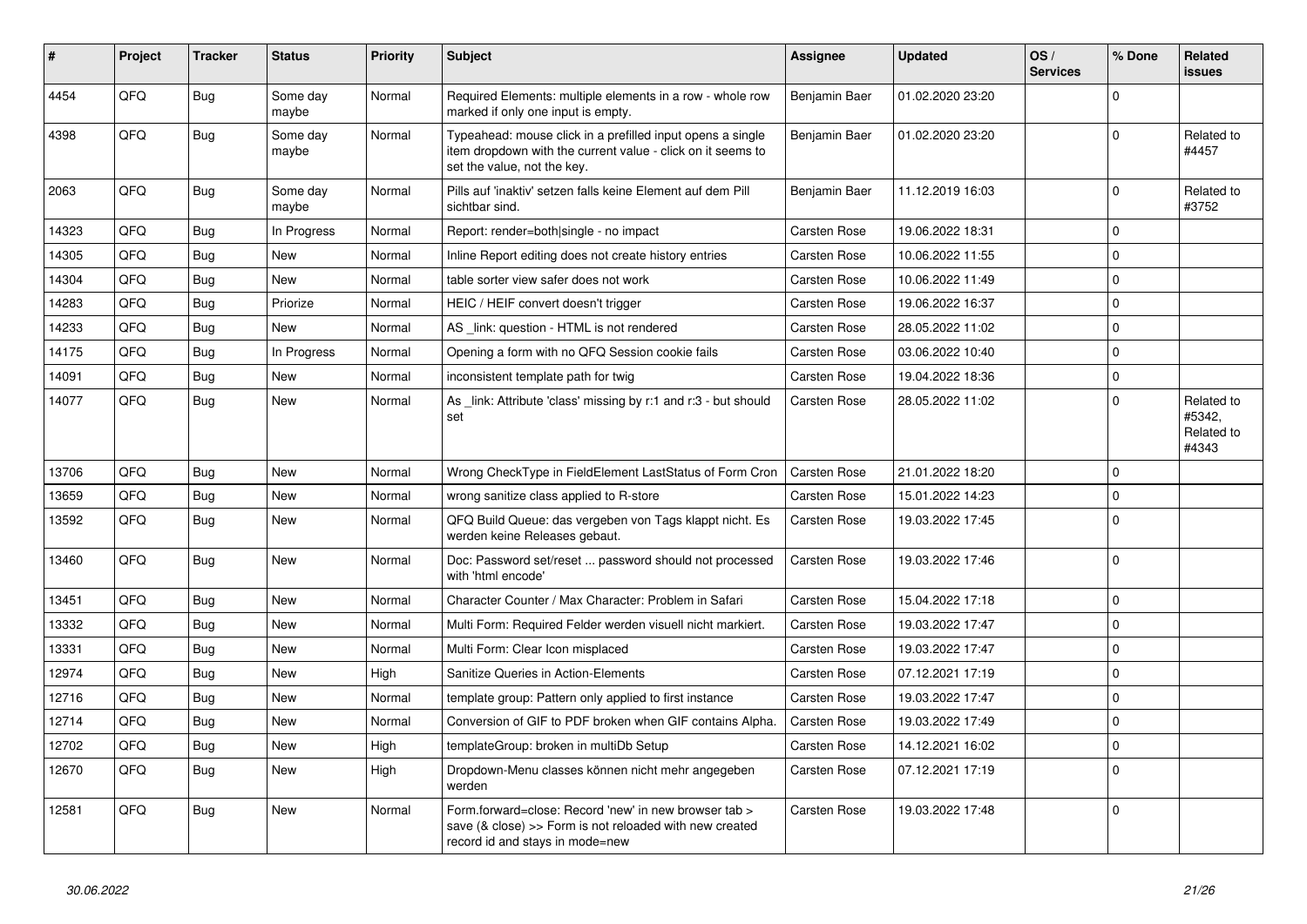| #     | Project | <b>Tracker</b> | <b>Status</b> | <b>Priority</b> | Subject                                                                                 | <b>Assignee</b>     | <b>Updated</b>   | OS/<br><b>Services</b> | % Done       | Related<br><b>issues</b>                                                                                                       |
|-------|---------|----------------|---------------|-----------------|-----------------------------------------------------------------------------------------|---------------------|------------------|------------------------|--------------|--------------------------------------------------------------------------------------------------------------------------------|
| 12546 | QFQ     | Bug            | Feedback      | Normal          | Branch 'Development' - Unit Tests mit dirty workaround<br>angepasst                     | Carsten Rose        | 19.03.2022 17:48 |                        | $\mathbf 0$  |                                                                                                                                |
| 12545 | QFQ     | Bug            | <b>New</b>    | Urgent          | sql.log not created / updated                                                           | Carsten Rose        | 14.12.2021 16:02 |                        | $\mathbf 0$  |                                                                                                                                |
| 12520 | QFQ     | <b>Bug</b>     | <b>New</b>    | Normal          | Switch FE User: still active even FE User session expired                               | Carsten Rose        | 19.03.2022 17:48 |                        | $\mathbf{0}$ |                                                                                                                                |
| 12513 | QFQ     | Bug            | New           | High            | Implement server side check of maxlength                                                | Carsten Rose        | 07.12.2021 17:19 |                        | $\mathbf 0$  |                                                                                                                                |
| 12512 | QFQ     | <b>Bug</b>     | <b>New</b>    | Normal          | Some MySQL Installation can't use 'stored procedures'                                   | Carsten Rose        | 19.03.2022 17:48 |                        | $\mathbf 0$  |                                                                                                                                |
| 12468 | QFQ     | Bug            | New           | Urgent          | Form: update Form.title after save                                                      | Carsten Rose        | 03.05.2021 21:12 |                        | $\mathbf 0$  |                                                                                                                                |
| 12463 | QFQ     | Bug            | ToDo          | High            | QFQ Function: 'function' and 'sql' on same level - output of<br>sal is shown two times. | Carsten Rose        | 15.12.2021 16:31 |                        | $\mathbf 0$  |                                                                                                                                |
| 12395 | QFQ     | Bug            | ToDo          | High            | QFQ Function: Result two times shown                                                    | Carsten Rose        | 18.02.2022 08:59 |                        | $\mathbf 0$  |                                                                                                                                |
| 12327 | QFQ     | Bug            | New           | Normal          | Copy to clipboard: Glyphicon can not be changed                                         | Carsten Rose        | 27.12.2021 17:59 |                        | $\mathbf 0$  |                                                                                                                                |
| 12325 | QFQ     | <b>Bug</b>     | Priorize      | Normal          | MultiDB form.dblndex not working for report syntax                                      | Carsten Rose        | 07.09.2021 13:37 |                        | $\Omega$     | Related to<br>#12145,<br>Related to<br>#12314                                                                                  |
| 12187 | QFQ     | Bug            | New           | Normal          | Trigger FormAsFile() via Report: probably problem with multi<br>DB setup                | <b>Carsten Rose</b> | 20.03.2021 21:20 |                        | $\mathbf 0$  |                                                                                                                                |
| 12133 | QFQ     | Bug            | New           | Normal          | NPM, phpSpreadSheet aktualisieren                                                       | Carsten Rose        | 15.03.2021 09:04 |                        | $\mathbf 0$  |                                                                                                                                |
| 12045 | QFQ     | Bug            | New           | Normal          | templateGroup afterSave FE: Aufruf ohne<br>sglHonorFormElements funktioniert nicht      | Carsten Rose        | 18.02.2021 16:33 |                        | $\mathbf 0$  |                                                                                                                                |
| 12040 | QFQ     | Bug            | New           | Normal          | FE Mode 'hidden' für zwei FEs auf einer Zeile                                           | Carsten Rose        | 18.02.2021 10:13 |                        | $\mathbf 0$  |                                                                                                                                |
| 11752 | QFQ     | Bug            | New           | Normal          | checkbox renders multiple input elements with same name                                 | Carsten Rose        | 17.12.2020 14:58 |                        | $\mathbf 0$  | Related to<br>#11750                                                                                                           |
| 11695 | QFQ     | Bug            | New           | Normal          | MultiForm required FE Error                                                             | Carsten Rose        | 04.12.2020 13:34 |                        | $\mathbf{0}$ |                                                                                                                                |
| 11668 | QFQ     | Bug            | <b>New</b>    | Normal          | Play function.sql - problem with mysql                                                  | Carsten Rose        | 03.05.2021 20:48 |                        | $\mathbf 0$  |                                                                                                                                |
| 11667 | QFQ     | Bug            | New           | Normal          | MySQL mariadb-server-10.3: Incorrect datetime value                                     | Carsten Rose        | 03.05.2021 20:48 |                        | $\mathbf 0$  |                                                                                                                                |
| 11517 | QFQ     | Bug            | In Progress   | Normal          | extraButtonInfo Broken for multiple FormElements                                        | Carsten Rose        | 12.05.2022 13:12 |                        | $\Omega$     | Related to<br>#7890,<br>Related to<br>#3811, Has<br>duplicate<br>#10905, Has<br>duplicate<br>#10553, Has<br>duplicate<br>#6779 |
| 11239 | QFQ     | <b>Bug</b>     | New           | Normal          | Radiobutton (plain): horizontales Rendern abhängig vom<br>Datentyp in der Datenbank     | Carsten Rose        | 30.09.2020 18:37 |                        | $\mathbf 0$  |                                                                                                                                |
| 10937 | QFQ     | <b>Bug</b>     | New           | Normal          | Fehler mit abhängigen Select- Feldern beim Positionieren                                | Carsten Rose        | 12.11.2020 23:45 |                        | $\mathbf 0$  |                                                                                                                                |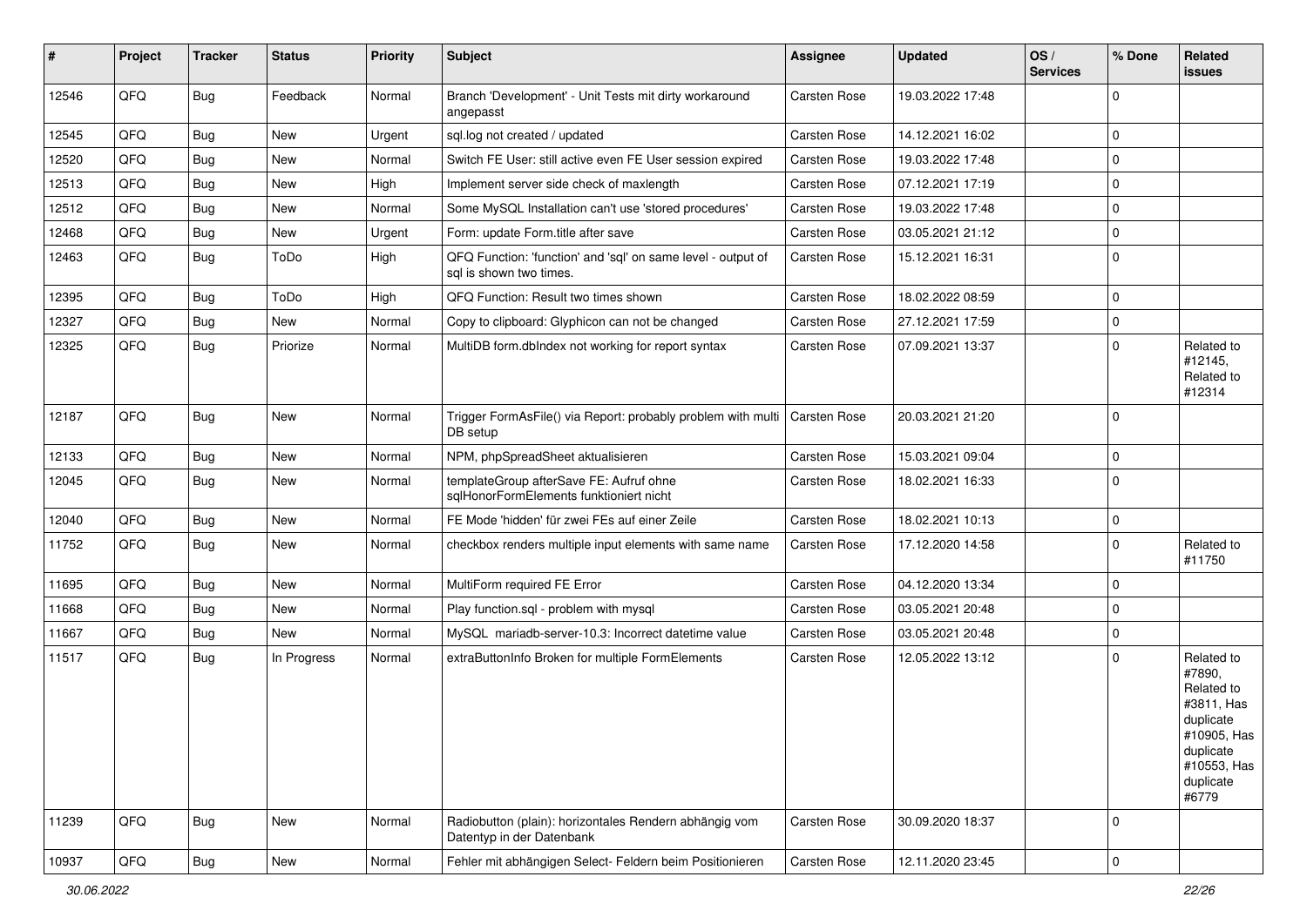| #     | Project | <b>Tracker</b> | <b>Status</b>     | <b>Priority</b> | <b>Subject</b>                                                                                           | Assignee            | <b>Updated</b>   | OS/<br><b>Services</b> | % Done      | Related<br><b>issues</b>                                                |
|-------|---------|----------------|-------------------|-----------------|----------------------------------------------------------------------------------------------------------|---------------------|------------------|------------------------|-------------|-------------------------------------------------------------------------|
| 10704 | QFQ     | Bug            | New               | Normal          | wkhtml problem rendering fullCalendar.js / fabric.js >><br>successor: puppeteer                          | Carsten Rose        | 12.11.2020 23:45 |                        | $\Omega$    | Related to<br>#5024,<br>Related to<br>#4650,<br>Related to<br>#10715    |
| 10661 | QFQ     | Bug            | In Progress       | Normal          | Typo3 Warnungen                                                                                          | Carsten Rose        | 07.09.2021 13:23 |                        | $\mathbf 0$ | Related to<br>#12440                                                    |
| 10658 | QFQ     | Bug            | New               | Normal          | processReadOnly broken                                                                                   | Carsten Rose        | 27.05.2020 17:55 |                        | $\mathbf 0$ |                                                                         |
| 10640 | QFQ     | <b>Bug</b>     | New               | High            | TypeAhead Tag: FE editierbar trotz readOnly                                                              | Carsten Rose        | 03.05.2021 21:12 |                        | $\Omega$    | Related to<br>#7795                                                     |
| 10588 | QFQ     | Bug            | <b>New</b>        | Normal          | typeahed Tag: Doku anpassen                                                                              | <b>Carsten Rose</b> | 12.11.2020 23:45 |                        | $\mathbf 0$ |                                                                         |
| 10508 | QFQ     | <b>Bug</b>     | New               | High            | Multi Form broken on Multi DB Instance                                                                   | Carsten Rose        | 03.05.2021 21:12 |                        | $\mathbf 0$ |                                                                         |
| 10506 | QFQ     | <b>Bug</b>     | New               | High            | Template Group broken on MultiDB instance                                                                | Carsten Rose        | 03.05.2021 21:12 |                        | $\mathbf 0$ | Related to<br>#10505                                                    |
| 10322 | QFQ     | Bug            | <b>New</b>        | Normal          | FormElement / Radio: missing column 'enum' >> FE not<br>reported                                         | Carsten Rose        | 07.05.2020 09:37 |                        | $\Omega$    |                                                                         |
| 10082 | QFQ     | Bug            | New               | Normal          | FE.type=SELECT - 'sanatize' Class                                                                        | Carsten Rose        | 07.05.2020 09:36 |                        | $\Omega$    | Related to<br>#10081                                                    |
| 10081 | QFQ     | Bug            | New               | High            | Stale record lock after 'forbidden' character                                                            | Carsten Rose        | 03.05.2021 21:12 |                        | $\Omega$    | Related to<br>#10082.<br>Related to<br>#9789                            |
| 9975  | QFQ     | Bug            | Priorize          | Normal          | Dropdown Menu: 'r:3' broken                                                                              | Carsten Rose        | 01.02.2020 10:13 |                        | $\mathbf 0$ |                                                                         |
| 9958  | QFQ     | Bug            | Priorize          | Normal          | Broken subrecord query: no error message                                                                 | Carsten Rose        | 05.02.2021 15:15 |                        | $\mathbf 0$ |                                                                         |
| 9947  | QFQ     | Bug            | Priorize          | Normal          | Unwanted error message if missing 'typeAheadSqlPrefetch'                                                 | Carsten Rose        | 01.02.2020 10:13 |                        | $\mathbf 0$ |                                                                         |
| 9862  | QFQ     | Bug            | Priorize          | Normal          | Failed writing to sql mail qfq.log should throw an exception                                             | Carsten Rose        | 01.02.2020 10:13 |                        | $\mathbf 0$ |                                                                         |
| 9834  | QFQ     | Bug            | Priorize          | Normal          | Input elements with tag 'disabled' are missing on<br>form-submit: server option 'processReadOnly' broken | Carsten Rose        | 07.12.2021 16:43 |                        | $\mathbf 0$ | Related to<br>#9691,<br>Related to<br>#5305, Has<br>duplicate<br>#12331 |
| 9783  | QFQ     | <b>Bug</b>     | New               | Normal          | Email with special characters                                                                            | <b>Carsten Rose</b> | 01.02.2020 23:22 |                        | $\mathbf 0$ |                                                                         |
| 9773  | QFQ     | Bug            | <b>New</b>        | Normal          | form.parameter.formModeGlobal=requiredOff                                                                | <b>Carsten Rose</b> | 01.02.2020 15:56 |                        | $\mathbf 0$ |                                                                         |
| 9669  | QFQ     | <b>Bug</b>     | Some day<br>maybe | Normal          | Checkbox / Template Group: radio/checkbox visible broken<br>after 'add'                                  | Carsten Rose        | 16.06.2021 13:47 |                        | $\Omega$    | Related to<br>#8091                                                     |
| 9534  | QFQ     | <b>Bug</b>     | Priorize          | Urgent          | FE.type=upload: 'Unknown Mode: ID"                                                                       | Carsten Rose        | 03.05.2021 21:14 |                        | $\mathbf 0$ | Related to<br>#9532                                                     |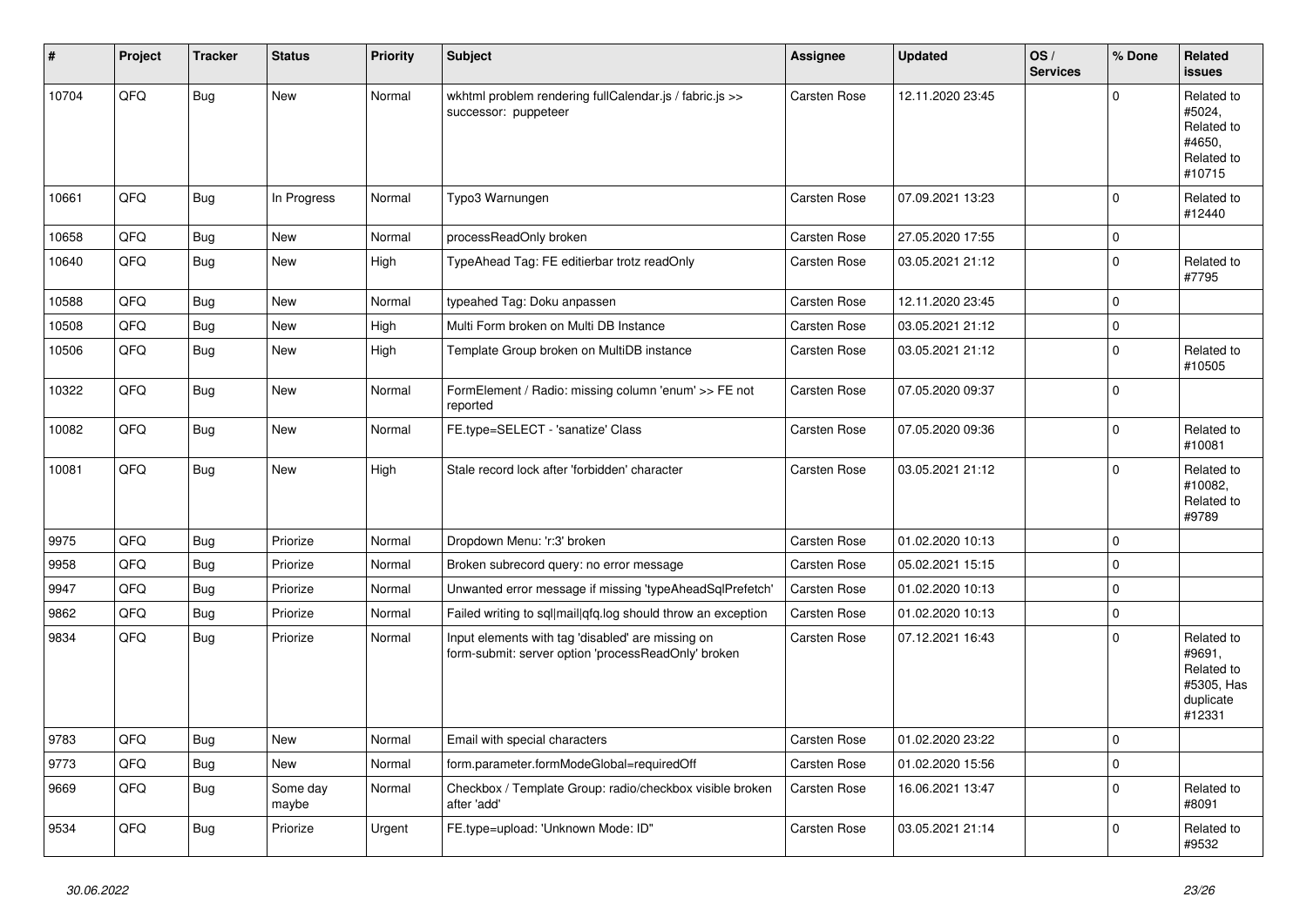| #    | Project | <b>Tracker</b> | <b>Status</b>     | <b>Priority</b> | <b>Subject</b>                                                                 | Assignee            | <b>Updated</b>   | OS/<br><b>Services</b> | % Done      | Related<br><b>issues</b>                     |
|------|---------|----------------|-------------------|-----------------|--------------------------------------------------------------------------------|---------------------|------------------|------------------------|-------------|----------------------------------------------|
| 9533 | QFQ     | Bug            | New               | Normal          | FE.type=upload: Check in 'beforeSave' if upload is given                       | Carsten Rose        | 01.02.2020 23:22 |                        | $\mathbf 0$ | Related to<br>#11523                         |
| 9531 | QFQ     | Bug            | New               | High            | FE File: Dynamic Update / modeSql / required detected<br>even it not set       | Carsten Rose        | 11.06.2021 20:32 |                        | $\mathbf 0$ | Related to<br>#12398                         |
| 9347 | QFQ     | Bug            | <b>New</b>        | High            | FE.type=upload with dynamic show/hidden: required not<br>detected              | <b>Carsten Rose</b> | 12.06.2021 10:40 |                        | $\Omega$    | Related to<br>#5305,<br>Related to<br>#12398 |
| 9317 | QFQ     | Bug            | <b>New</b>        | Normal          | FE.type=note: with dynamic show/hidden an empty label<br>causes trouble        | <b>Carsten Rose</b> | 01.02.2020 23:22 |                        | $\mathbf 0$ |                                              |
| 9281 | QFQ     | Bug            | Some day<br>maybe | Normal          | Allow STRICT_TRANS_TABLES                                                      | Carsten Rose        | 02.01.2021 18:43 |                        | $\mathbf 0$ |                                              |
| 9177 | QFQ     | Bug            | New               | Normal          | Bug? QFQ tries to save an action FE, which has real<br>existing column name    | <b>Carsten Rose</b> | 01.02.2020 23:22 |                        | $\mathbf 0$ |                                              |
| 9173 | QFQ     | Bug            | Priorize          | Urgent          | Stale Record Lock: Firefox                                                     | <b>Carsten Rose</b> | 03.05.2021 21:14 |                        | $\mathbf 0$ | Related to<br>#9789                          |
| 9127 | QFQ     | Bug            | New               | Normal          | Error Message: change 'roll over' color - text not readable                    | Carsten Rose        | 01.02.2020 23:22 |                        | $\mathbf 0$ |                                              |
| 9121 | QFQ     | <b>Bug</b>     | Priorize          | High            | sip links have r and __dbIndexData set                                         | <b>Carsten Rose</b> | 12.06.2021 10:41 |                        | $\mathbf 0$ |                                              |
| 9077 | QFQ     | Bug            | New               | Normal          | typeAheadSql: report broken SQL                                                | <b>Carsten Rose</b> | 29.06.2022 22:35 |                        | $\mathbf 0$ | Related to<br>#4018                          |
| 9013 | QFQ     | Bug            | New               | Normal          | Error in Twig template not handled                                             | Carsten Rose        | 20.10.2021 13:43 |                        | $\mathbf 0$ |                                              |
| 8668 | QFQ     | Bug            | <b>New</b>        | High            | Pill disabled: dyamic mode 'hidden' not respected - FE is still<br>required    | Carsten Rose        | 03.05.2021 21:14 |                        | $\mathbf 0$ |                                              |
| 8431 | QFQ     | Bug            | New               | High            | autocron.php with wrong path                                                   | Carsten Rose        | 03.05.2021 21:14 |                        | $\mathbf 0$ |                                              |
| 8106 | QFQ     | Bug            | Some day<br>maybe | Normal          | Dynamic Update: Feld kann nicht auf empty zurückgesetzt<br>werden              | Carsten Rose        | 11.12.2019 16:01 |                        | $\mathbf 0$ |                                              |
| 8083 | QFQ     | Bug            | New               | High            | FormEditor: primary table list does not respect<br>'indexDb={{indexData:Y}}'   | Carsten Rose        | 03.05.2021 21:14 |                        | $\mathbf 0$ | Has<br>duplicate<br>#6678                    |
| 8049 | QFQ     | Bug            | <b>New</b>        | Normal          | FE.type=note, column 'value': text moves some pixel to top<br>after save       | <b>Carsten Rose</b> | 01.02.2020 23:22 |                        | $\Omega$    |                                              |
| 8037 | QFQ     | Bug            | Priorize          | Normal          | FE.type=upload (advanced mode): {{slaveld:V}} missing<br>during dynamic update | Carsten Rose        | 01.02.2020 10:13 |                        | $\mathbf 0$ |                                              |
| 7899 | QFQ     | <b>Bug</b>     | New               | High            | Fe.type=password / retype / required: always complain<br>about missing value   | Carsten Rose        | 03.05.2021 21:14 |                        | $\mathbf 0$ |                                              |
| 7890 | QFQ     | Bug            | New               | Normal          | FormElement 'required': extraButtonInfo not aligned                            | Carsten Rose        | 11.06.2021 21:17 |                        | $\pmb{0}$   | Related to<br>#11517                         |
| 7795 | QFQ     | <b>Bug</b>     | New               | Normal          | Readonly Form: Typeahead-Felder                                                | Carsten Rose        | 01.02.2020 23:22 |                        | $\pmb{0}$   | Related to<br>#10640                         |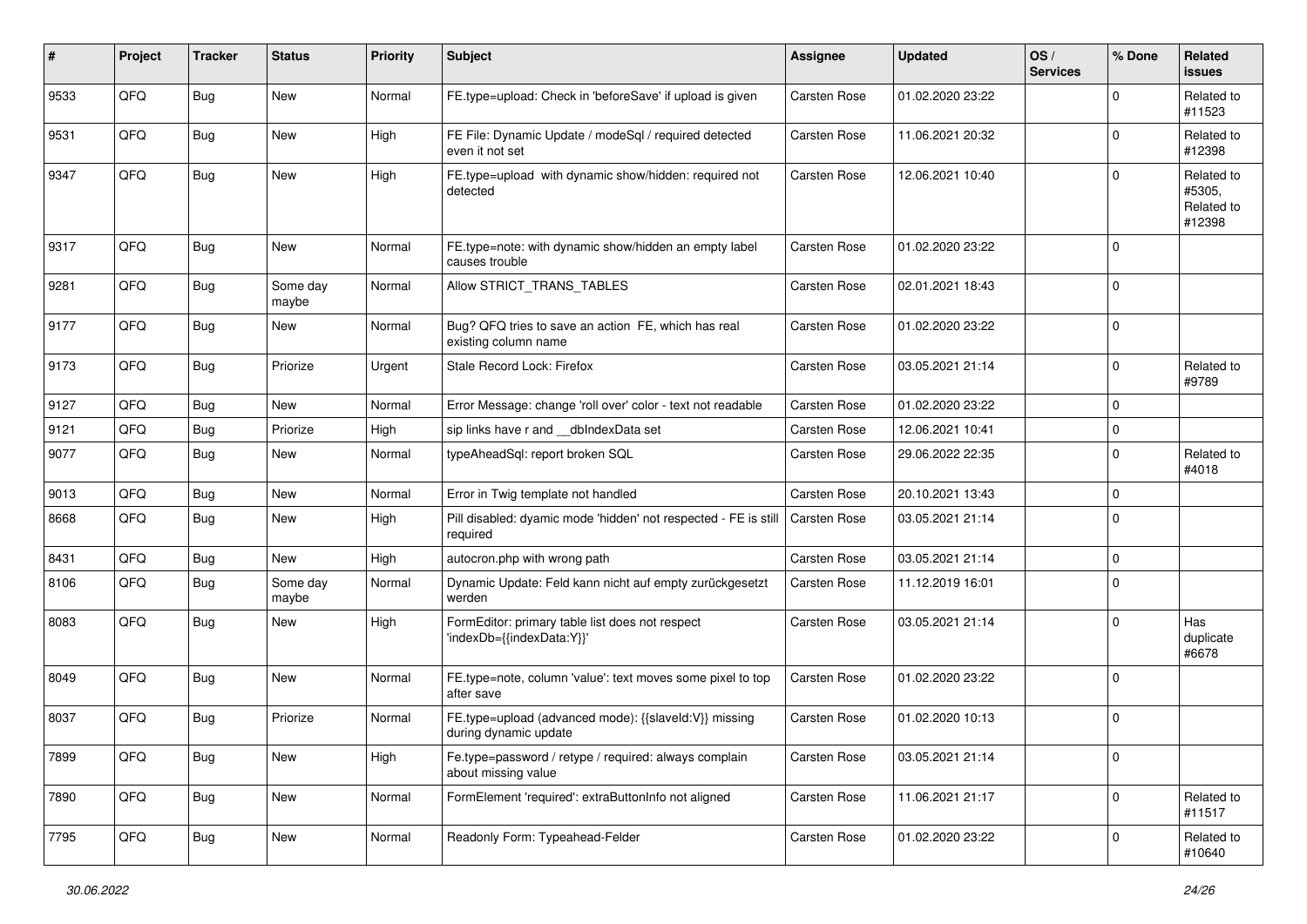| #    | Project | <b>Tracker</b> | <b>Status</b>     | <b>Priority</b> | <b>Subject</b>                                                                                                   | Assignee     | <b>Updated</b>   | OS/<br><b>Services</b> | % Done         | Related<br><b>issues</b> |
|------|---------|----------------|-------------------|-----------------|------------------------------------------------------------------------------------------------------------------|--------------|------------------|------------------------|----------------|--------------------------|
| 7685 | QFQ     | Bug            | New               | Normal          | Open FormElement from QFQ error message and save<br>modified record: error about missing {{formId:F}}            | Carsten Rose | 01.02.2020 23:22 |                        | $\Omega$       |                          |
| 7656 | QFQ     | Bug            | Priorize          | Normal          | FE with required, 'pattern' and 'extraButtonLock': always<br>complain about missing value                        | Carsten Rose | 01.02.2020 10:13 |                        | $\Omega$       |                          |
| 7650 | QFQ     | Bug            | New               | High            | Optional do not show 'required' sign on FormElement                                                              | Carsten Rose | 03.05.2021 21:14 |                        | $\mathbf 0$    |                          |
| 7616 | QFQ     | Bug            | Priorize          | Normal          | Selectlist with Enum & Dynamic Update                                                                            | Carsten Rose | 01.02.2020 10:13 |                        | $\mathbf 0$    |                          |
| 7574 | QFQ     | Bug            | New               | Normal          | Substitute error: form element not reported / dont parse<br>Form.note                                            | Carsten Rose | 01.02.2020 23:21 |                        | $\mathbf 0$    |                          |
| 7547 | QFQ     | Bug            | <b>New</b>        | Normal          | Error Message in afterSave: wrong parameter column<br>reported                                                   | Carsten Rose | 01.02.2020 23:22 |                        | $\mathbf 0$    |                          |
| 7524 | QFQ     | Bug            | <b>New</b>        | Normal          | QFQ throws a 'General Error' if 'fileadmin/protected/log/' is<br>not writeable                                   | Carsten Rose | 01.02.2020 23:22 |                        | $\Omega$       |                          |
| 7513 | QFQ     | Bug            | New               | Normal          | Radios not correct aligned                                                                                       | Carsten Rose | 01.02.2020 23:22 |                        | $\mathbf 0$    |                          |
| 7512 | QFQ     | <b>Bug</b>     | New               | Normal          | FE: inputType=number >> 'pattern' is not respected                                                               | Carsten Rose | 01.02.2020 23:22 |                        | $\Omega$       |                          |
| 7456 | QFQ     | Bug            | Some day<br>maybe | Low             | Todos in Code: solve or make ticket                                                                              | Carsten Rose | 16.09.2021 15:10 |                        | $\Omega$       |                          |
| 7261 | QFQ     | Bug            | <b>New</b>        | Normal          | Report pathFilename for user without path, only the filename                                                     | Carsten Rose | 01.02.2020 23:21 |                        | $\mathbf 0$    |                          |
| 7219 | QFQ     | Bug            | New               | Normal          | typeSheadSql / typeAheadSqlPrefetch: change to curly<br>braces                                                   | Carsten Rose | 01.02.2020 23:21 |                        | $\Omega$       |                          |
| 7014 | QFQ     | Bug            | <b>New</b>        | Normal          | Sending invalid emails succeeds when<br>debug.redirectAllMailTo is set                                           | Carsten Rose | 01.02.2020 23:21 |                        | $\Omega$       |                          |
| 7002 | QFQ     | <b>Bug</b>     | New               | Normal          | Dynamic Update: row does not disappear / appear                                                                  | Carsten Rose | 01.02.2020 23:22 |                        | $\Omega$       |                          |
| 6912 | QFQ     | <b>Bug</b>     | New               | Normal          | error Message Var 'deadline' already set in SIP - in Form<br>with FE.value={{deadline:R:::{{deadlinePeriod:Y}}}} | Carsten Rose | 01.02.2020 23:21 |                        | $\mathbf 0$    |                          |
| 6677 | QFQ     | <b>Bug</b>     | New               | Normal          | Error message FE Action Element: no/wrong FE reference<br>who cause the problem.                                 | Carsten Rose | 01.02.2020 23:21 |                        | $\mathbf 0$    |                          |
| 6574 | QFQ     | Bug            | Priorize          | Normal          | qfq.log: Fehlermeldung wurde angezeigt, aber nicht geloggt                                                       | Carsten Rose | 01.02.2020 10:13 |                        | $\Omega$       |                          |
| 6483 | QFQ     | Bug            | <b>New</b>        | Normal          | R Store funktioniert nicht bei 'Report Notation' im FE                                                           | Carsten Rose | 01.02.2020 23:21 |                        | $\mathbf 0$    |                          |
| 6462 | QFQ     | <b>Bug</b>     | New               | Normal          | File Upload: Nutzlose Fehlermeldung wenn Datei zu gross                                                          | Carsten Rose | 01.02.2020 23:21 |                        | $\mathbf 0$    | Related to<br>#6139      |
| 6116 | QFQ     | <b>Bug</b>     | Priorize          | High            | value of checkbox not saved                                                                                      | Carsten Rose | 07.12.2021 17:19 |                        | $\mathbf 0$    |                          |
| 5991 | QFQ     | Bug            | Some day<br>maybe | Normal          | URLs with ' ' or long parameter are problematic                                                                  | Carsten Rose | 01.02.2020 23:19 |                        | $\mathbf 0$    |                          |
| 5768 | QFQ     | <b>Bug</b>     | Some day<br>maybe | Normal          | '{{pageLanguage:T}}' missing if QFQ is called via api                                                            | Carsten Rose | 01.02.2020 23:19 |                        | $\mathbf 0$    |                          |
| 5706 | QFQ     | Bug            | Some day<br>maybe | Normal          | upload: fileDestination needs to be sanatized                                                                    | Carsten Rose | 01.02.2020 23:19 |                        | $\overline{0}$ |                          |